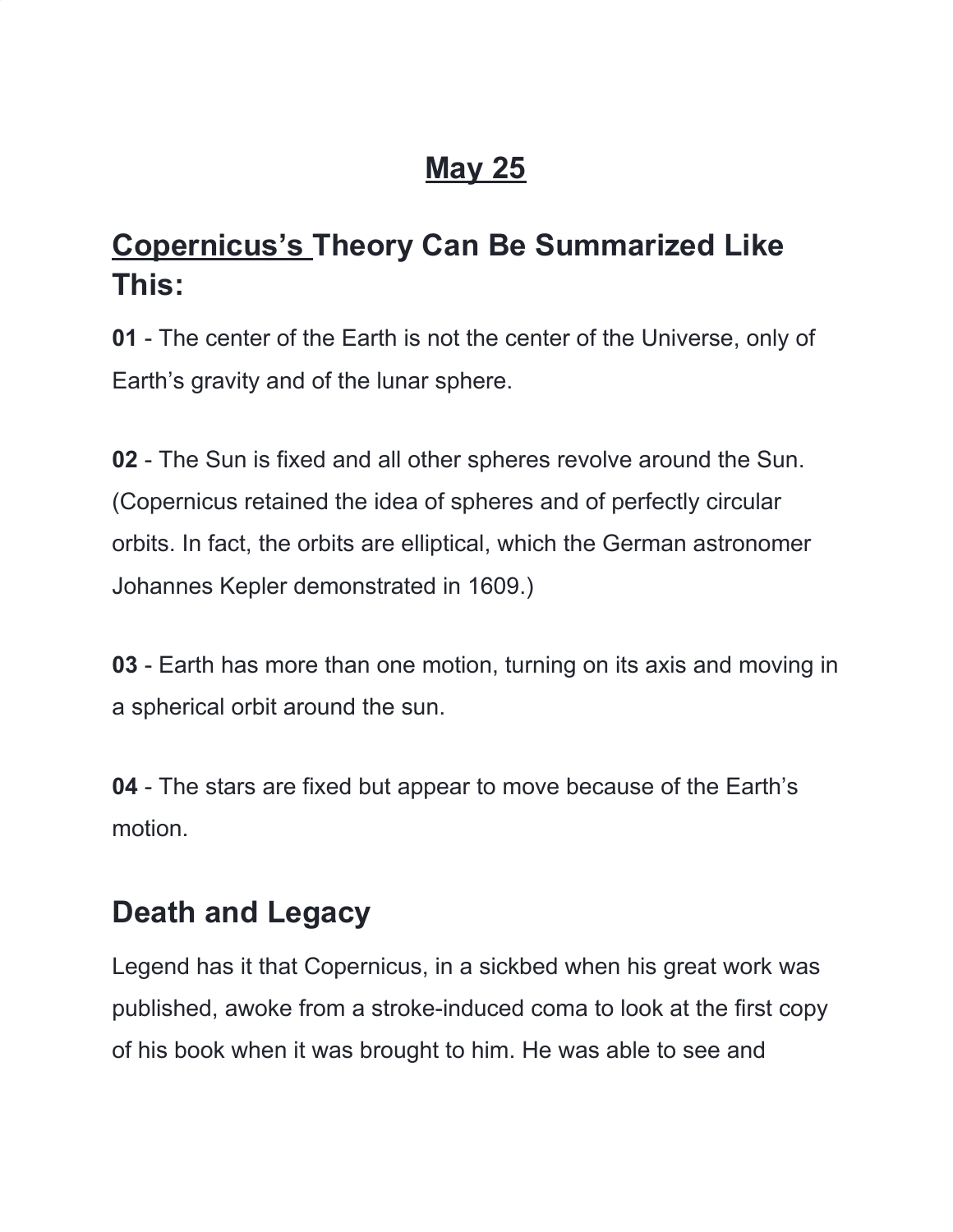appreciate his accomplishment, and then closed his eyes and died peacefully, on May 24, 1543. Thus he avoided both scorn and praise.

The Roman Catholic Church waited seven decades to take any action against On the Revolutions of the Celestial Spheres. Why it waited so long has been the subject of much debate. In 1616 the church issued a decree suspending On the Revolutions of the Celestial Spheres until it could be corrected and prohibiting any work that defended the movement of Earth. A correction appeared in 1620, and in 1633 Galileo Galilei was convicted of grave suspicion of heresy for following Copernicus's position.

How long did it take for Copernicus's ideas to reach the general public? Does anyone nowadays still believe the apparent evidence before their eyes that the Sun moves around the Earth to set and rise? Almost everyone learns in childhood that, despite appearances, the Earth moves around the Sun.

Copernicus's model asked people to give up thinking that they lived in the center of the Universe. For him the thought of the Sun illuminating all of the planets as they rotated around it had a sense of great beauty and simplicity.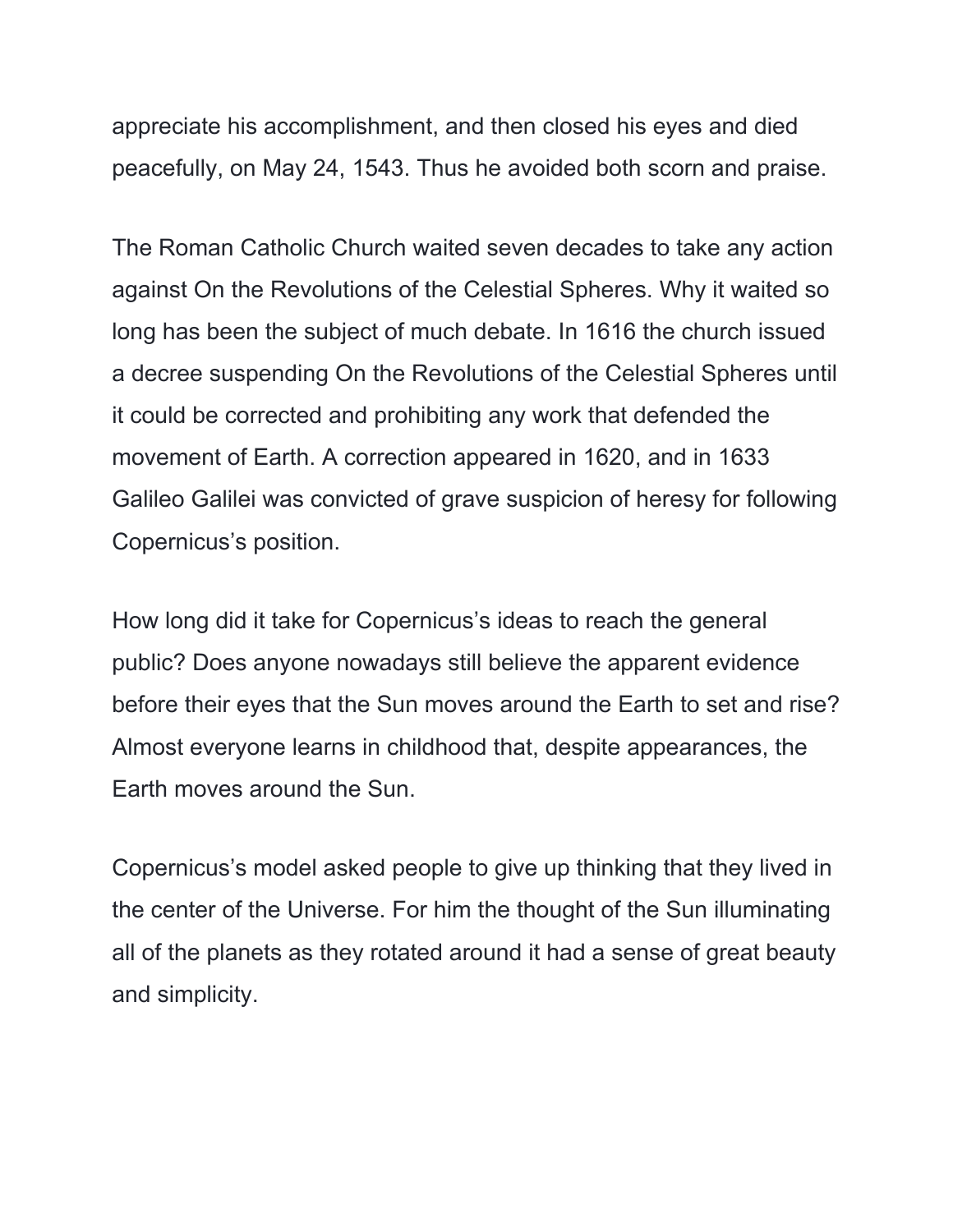1. Based on your scientific knowledge, was his theory correct?

2. Why do you think the Roman Catholic Church resisted the heliocentric theory at first?

3. Why would anyone criticize someone for a fact that can be proven?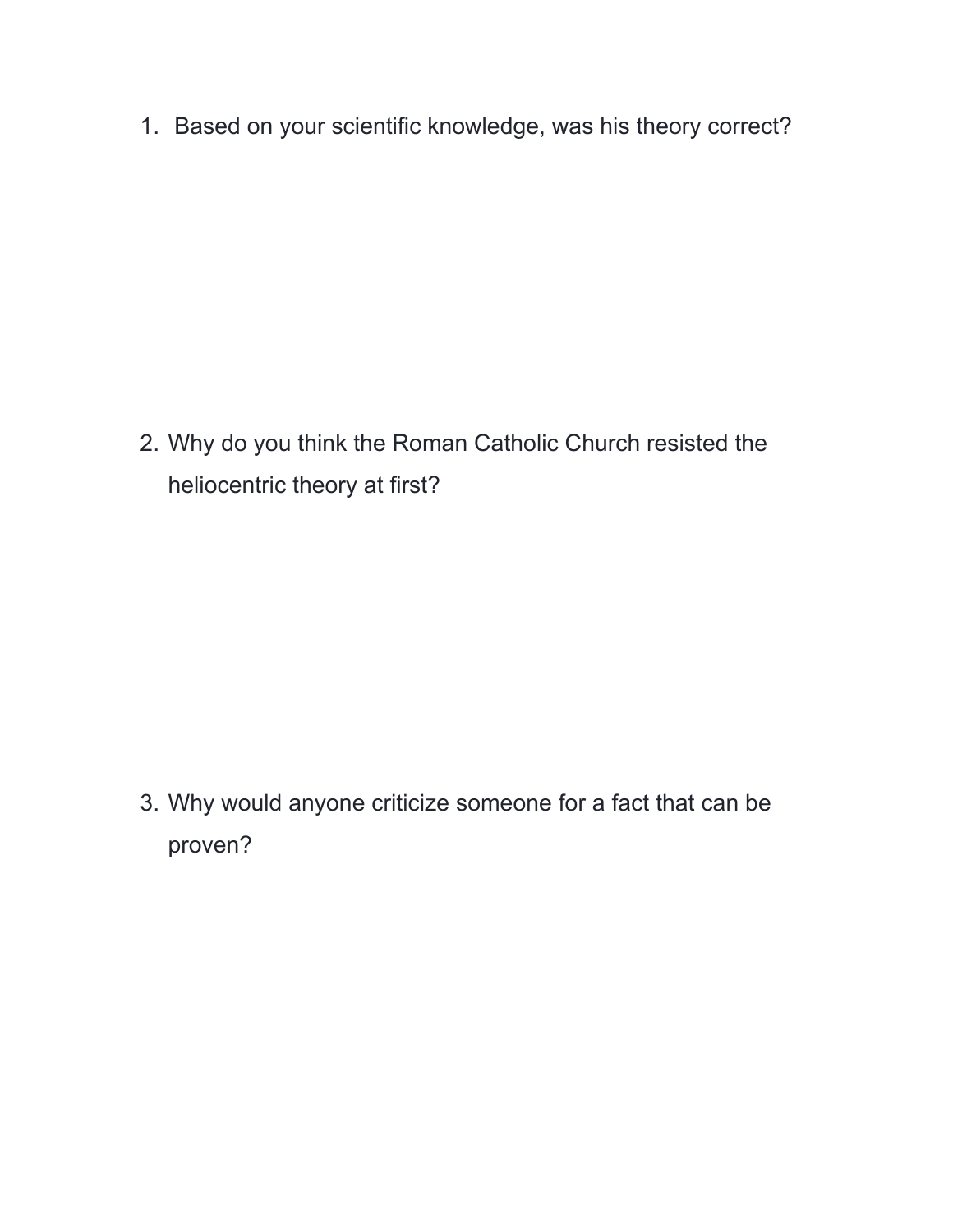# **May 26 Galileo**

In 1597 a German visitor gave Galileo a book by German astronomer Johannes Kepler, who was enthusiastically pro-Copernicus. Galileo wrote a letter to Kepler stating that he had long agreed with Copernicus but that he had not dared to make his thoughts public because he was frightened that he would become, like Copernicus, "mocked and hooted by an infinite multitude."

In July 1609 Galileo heard about a Dutch device for making distant objects look nearer. A friend who saw it described it to Galileo as having two lenses, one on each end of a four-foot tube. Within about a month Galileo had made an instrument three times as powerful as the Dutch device.

Galileo continued to work on his telescope, grinding his own lenses. By December 1609 he had seen for the first time the four largest moons orbiting around Jupiter, which contradicted Ptolemaic theory that Earth is the center of all orbiting bodies. Galileo published his findings in March 1610 as *The Starry Messenger*; the general public was excited, but most philosophers and astronomers declared it an optical illusion.

In 1613 Galileo published his *Letters on Sunspots*, based on his observations of the dark spots on the Sun that are caused by intense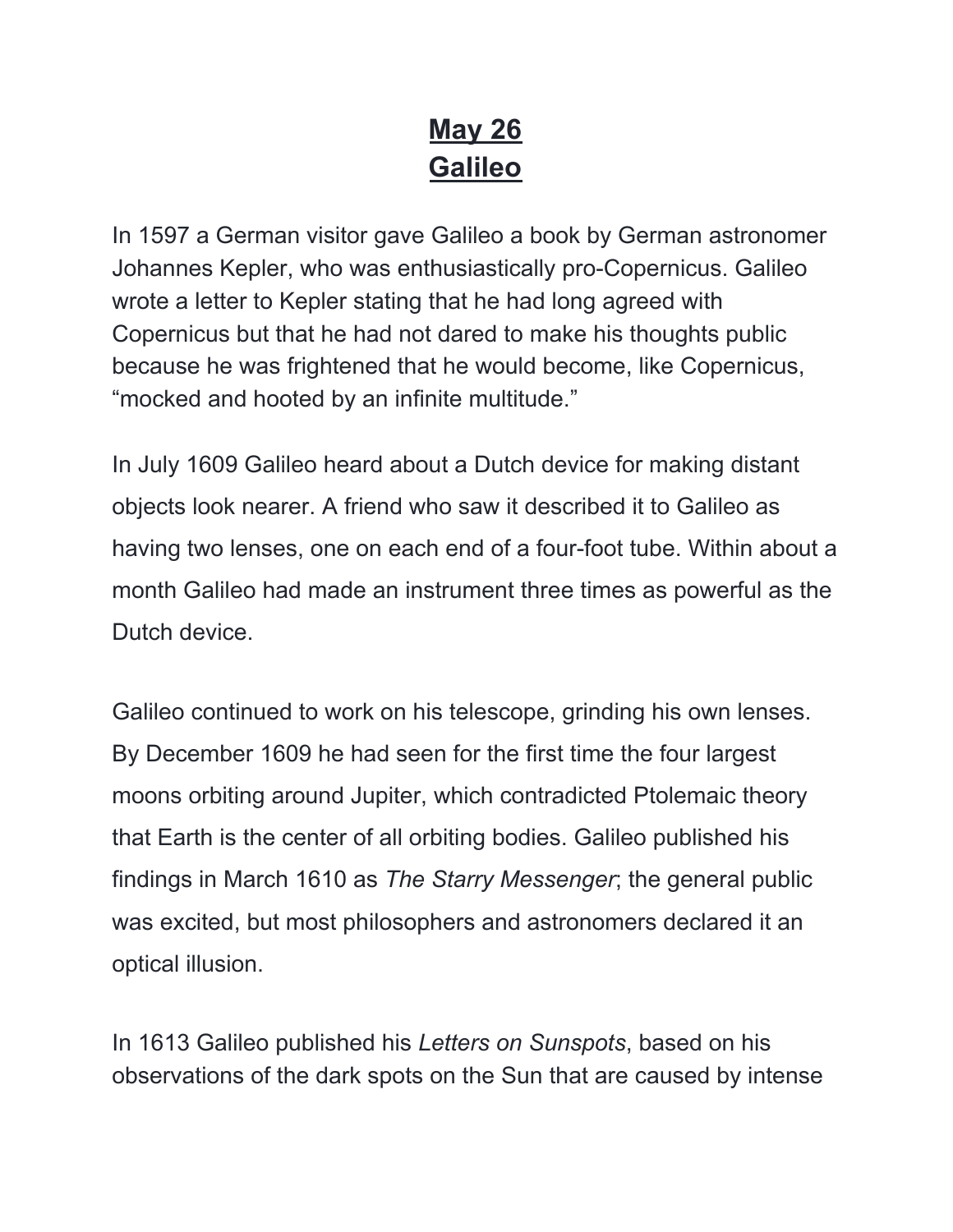magnetic activity. In an appendix he noted that he agreed with Copernicus, mentioning the fact that he had seen eclipses of the satellites of Jupiter, further evidence that they orbited the planet. This is the only time that Galileo expressed in print his support of the Copernican model. Galileo had no definitive evidence that Copernicus was right, and he didn't claim that he did. Galileo's main pieces of evidence were the phases of Venus, the eclipses of Jupiter's moons, the existence of tides (which Galileo believed could only occur if the Earth moved), observable planetary speeds, and the distances of

Galileo denied that he was defending heliocentrism, but he finally admitted that one could get that impression from the book. He was threatened with torture, forced to recant the heliocentric model, and, in June of that year, sentenced to indefinite imprisonment in Rome. His book was put on the *Index of Prohibited Books*. Three of the ten judges disagreed with the verdict. Legend has it that as Galileo left the courtroom he whispered, "*Eppur\_\_si muove* [Still it (Earth) moves]," but this was most likely invented later.planets from the Sun.

- 1. Why do you think the telescope was so important?
- 2. What does this article tell us about the power of the Catholic Church?
- 3. Give an example of yourself standing up for something when you were clearly in the minority?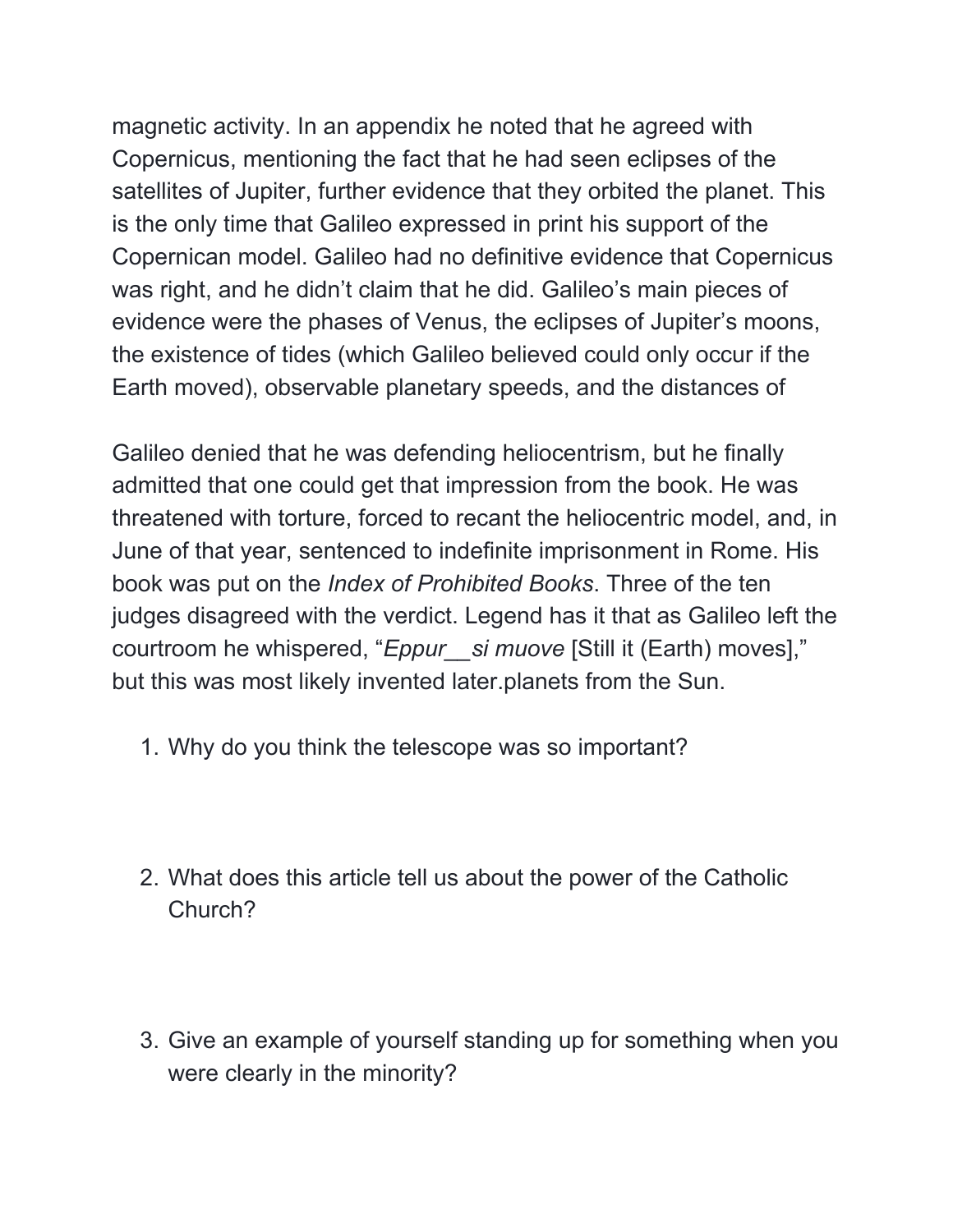## **May 27**

- 1. What might happen if 100 people live together with no rules and laws?
- 2. What might the stronger, more dominant people do?
- 3. What might the weaker people do?
- 4. Would there be criminals?
- 5. Whom or what would protect people?

6. List five basic rights that you think everyone should have.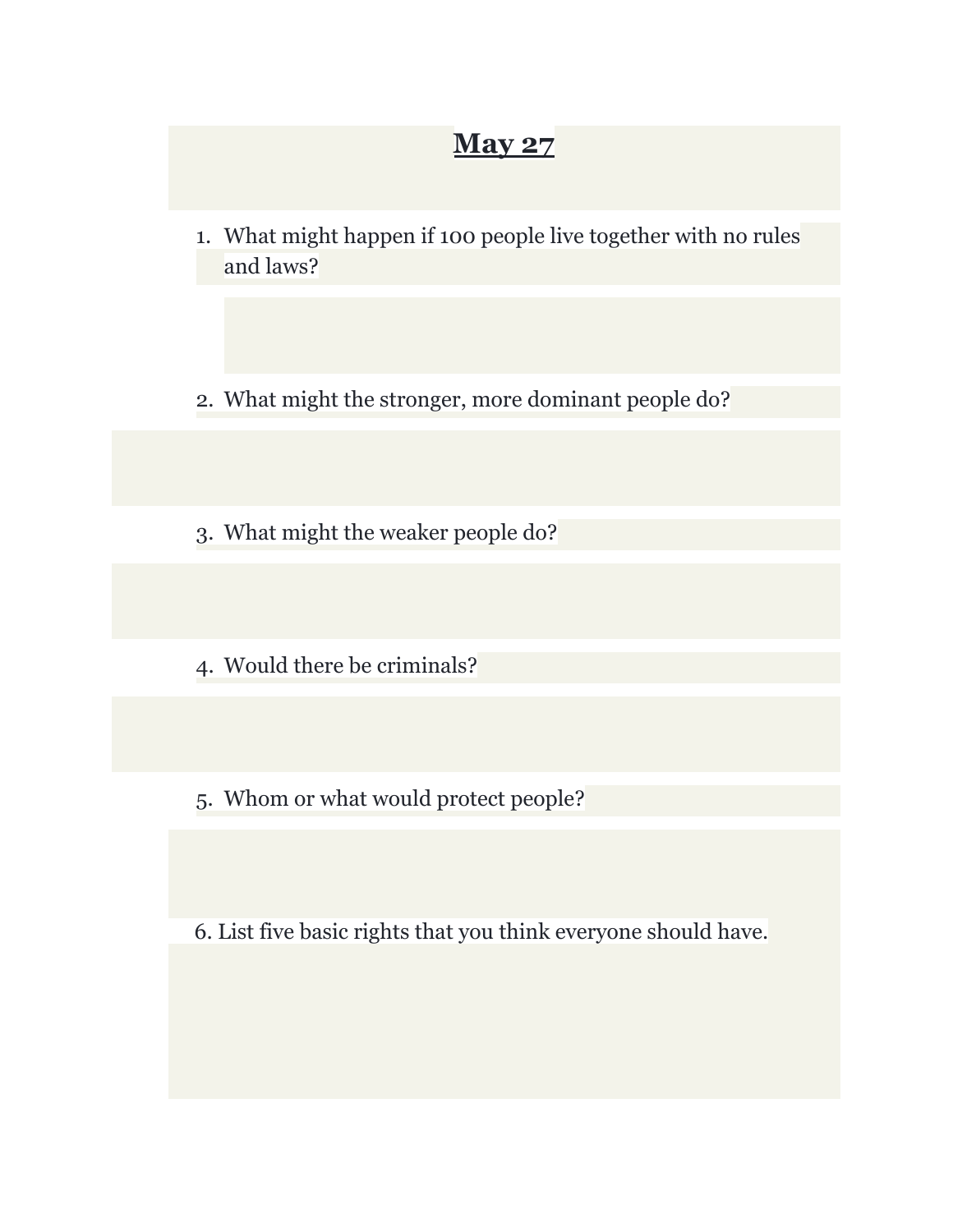# **John Locke**

A number of times throughout history, tyranny has stimulated breakthrough thinking about [liberty](https://fee.org/articles/democracy-versus-liberty). This was certainly the case in England with the mid-17th-century era of repression, rebellion, and civil war. There was a tremendous outpouring of political pamphlets and tracts. By far the most influential writings emerged from the pen of scholar John [Locke.](https://fee.org/articles/did-locke-really-justify-limited-government)

He expressed the radical view that government is morally obliged to serve people, namely by protecting life, liberty, and property. He explained the principle of checks and balances to limit government power. He favored representative government and a [rule](https://fee.org/articles/rule-of-man-or-rule-of-law) of law. He denounced [tyranny](https://fee.org/articles/the-ideals-of-tyranny). He insisted that when government violates individual rights, people may legitimately rebel.

1. Do you believe the last sentence...REBEL????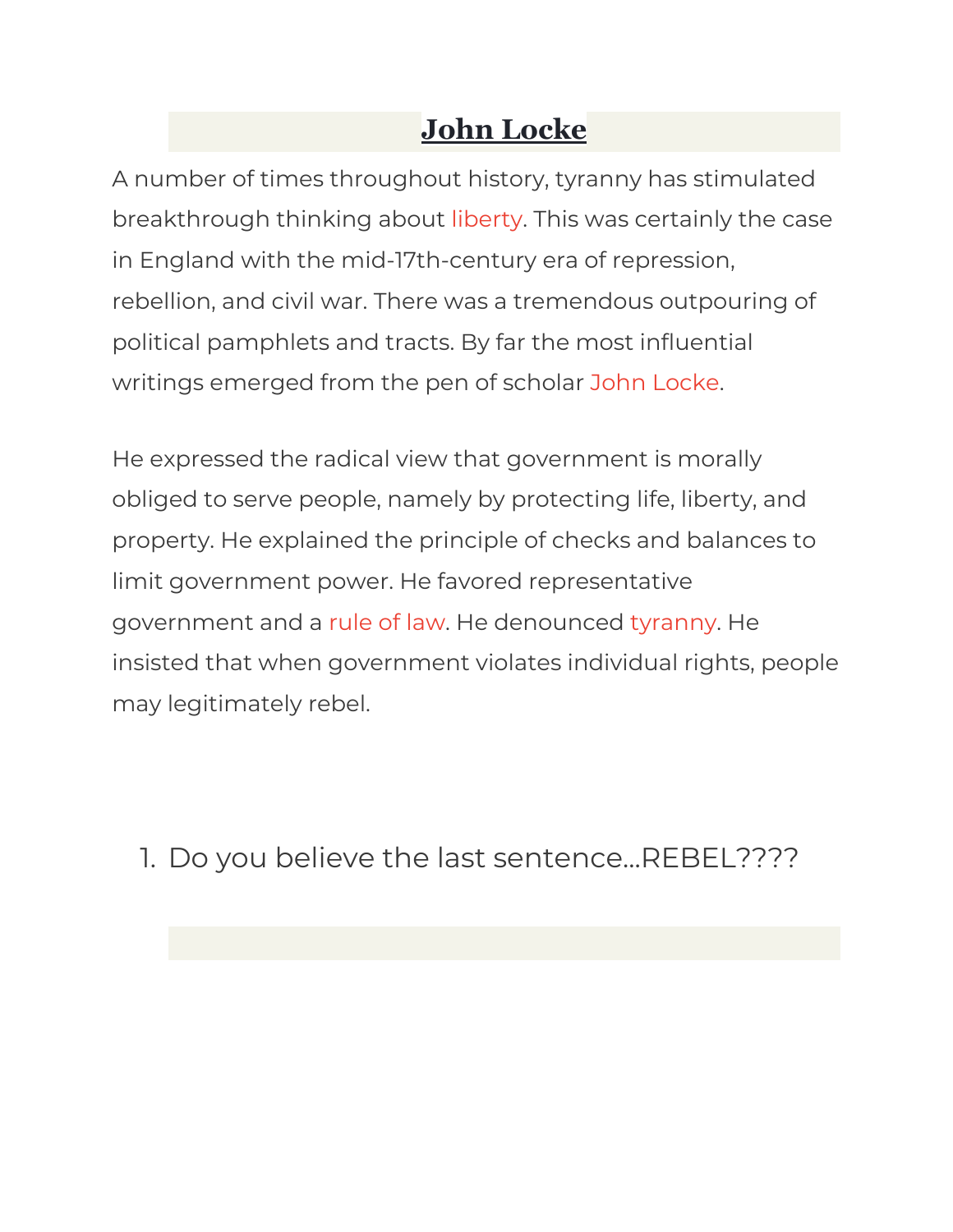# **May 28**

## **Montesquieu**

Montesquieu was a French judge and philosopher. His claim to fame is his idea of making sure to separate and check the power of government. Choose FOUR of his quotes and on the next page discuss what they mean to you.

- 1. It is [necessary](https://www.azquotes.com/quote/1335372) from the very nature of things that power should be a check to [power.](https://www.azquotes.com/quote/1335372)
- 2. To [become](https://www.azquotes.com/quote/203710) truly great, one has to stand with people, not above them.
- 3. We receive three [educations,](https://www.azquotes.com/quote/567564) one from our parents, one from our [school-masters,](https://www.azquotes.com/quote/567564) and onEvery man who has power is [impelled](https://www.azquotes.com/quote/838294) to abuse it.[e](https://www.azquotes.com/quote/567564) from the world. The third [contradicts](https://www.azquotes.com/quote/567564) all that the first two teach us.
- 4. Every man who has power is [impelled](https://www.azquotes.com/quote/838294) to abuse it.
- 5. Law should be like death, which [spares](https://www.azquotes.com/quote/1256456) no one[.buse](https://www.azquotes.com/quote/838294) it.
- 6. If we only wanted to be happy, it would be easy; but we want to be [happier](https://www.azquotes.com/quote/203714) than other people, and that is almost always [difficult,](https://www.azquotes.com/quote/203714) since we think them [happier](https://www.azquotes.com/quote/203714) than they are.
- 7. Religious wars are not caused by the fact that there is more than one religion, but by the spirit of intolerance... the spread of which can only be regarded as the total eclipse of human reason.
- 8. There is no nation so [powerful,](https://www.azquotes.com/quote/613988) as the one that obeys its laws not from [principals](https://www.azquotes.com/quote/613988) of fear or reason, but from passion.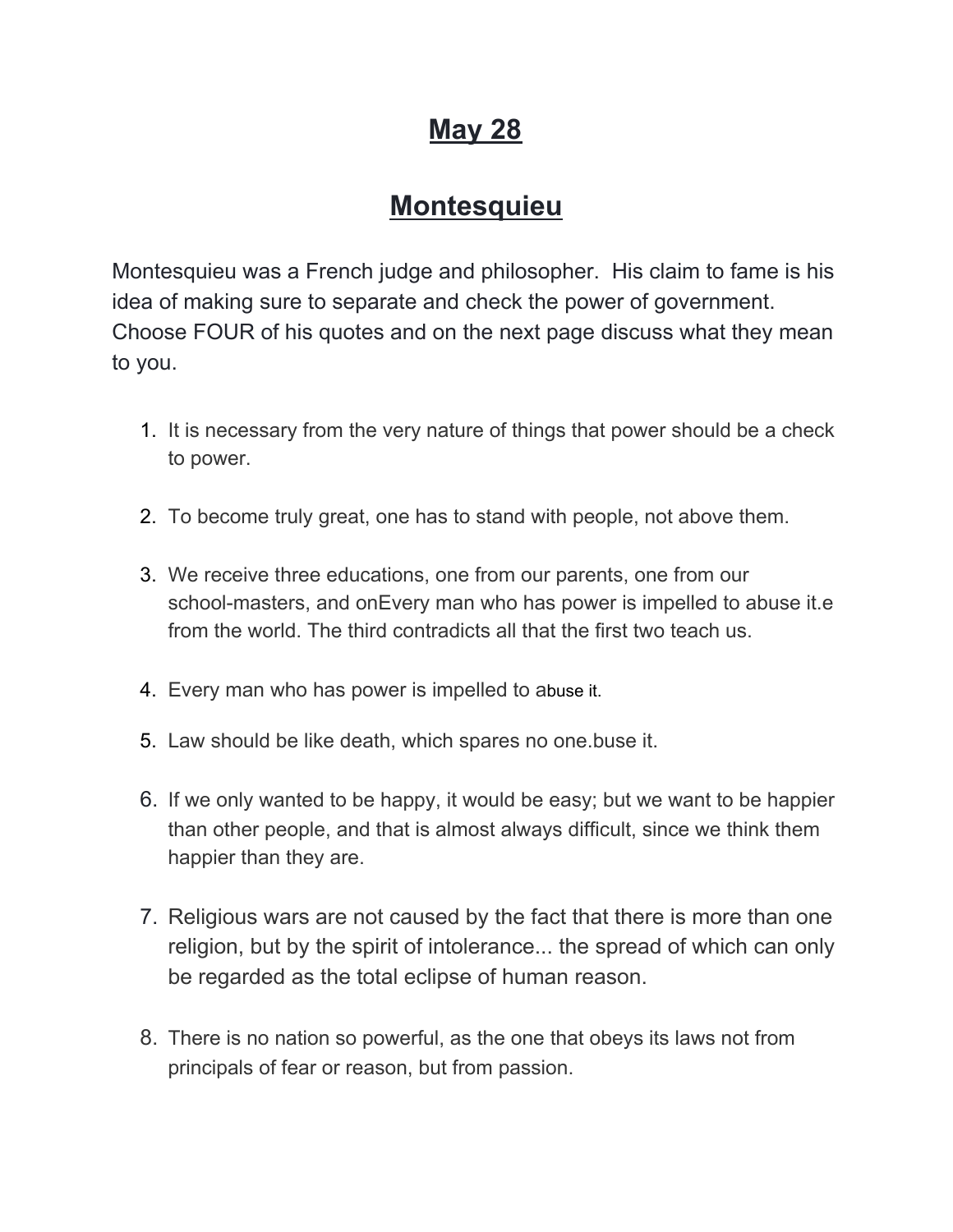Quote  $\#$ 

**Meaning** 

Quote  $#$ 

**Meaning** 

Quote #\_\_\_\_\_

**Meaning** 

Quote  $\#$ 

**Meaning**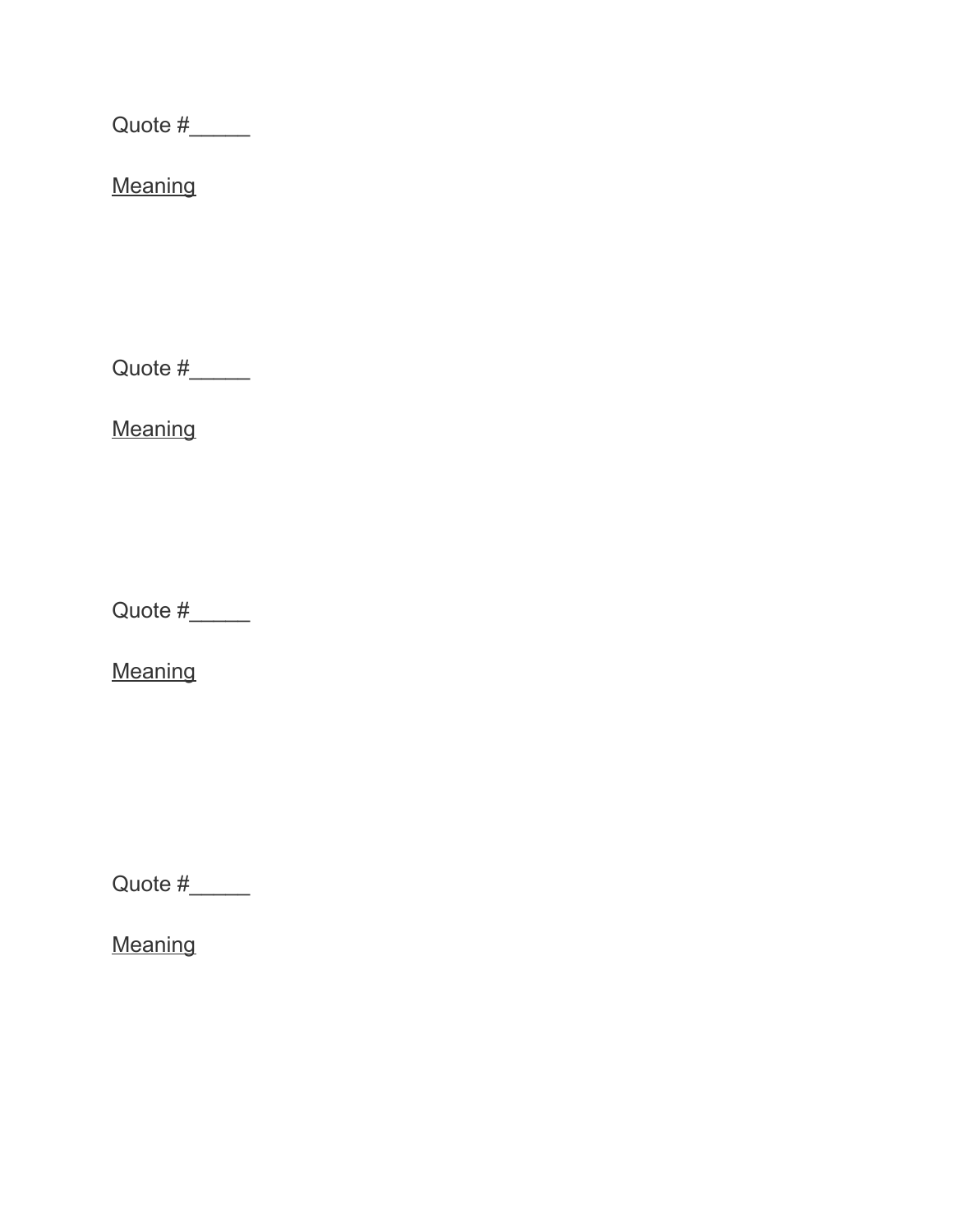# **May 29**

## **Voltaire**

Voltaire, was a French Enlightenment writer, historian, and philosopher famous for his wit, his criticism of Christianity, especially the Roman Catholic Church, as well as his advocacy of freedom of speech, freedom of religion, and separation of church and state

**1. He was imprisoned in the Bastille (a French prison) for nearly a year. Voltaire's caustic wit first got him into trouble with the authorities in May 1716, when he was briefly exiled from Paris for composing poems mocking the French regent's family. The young writer was unable to bite his tongue, however, and only a year later he was arrested and confined to the [Bastille](http://www.history.com/topics/bastille-day) for writing scandalous verse implying the regent had an incestuous relationship with his daughter.**

# **Would this get you in trouble in the US today? Explain.**

**2. Many of his most famous works were banned. Since his writing denigrated everything from organized religion to the justice system, Voltaire ran up against frequent censorship from the French government. A good portion of his work was suppressed,**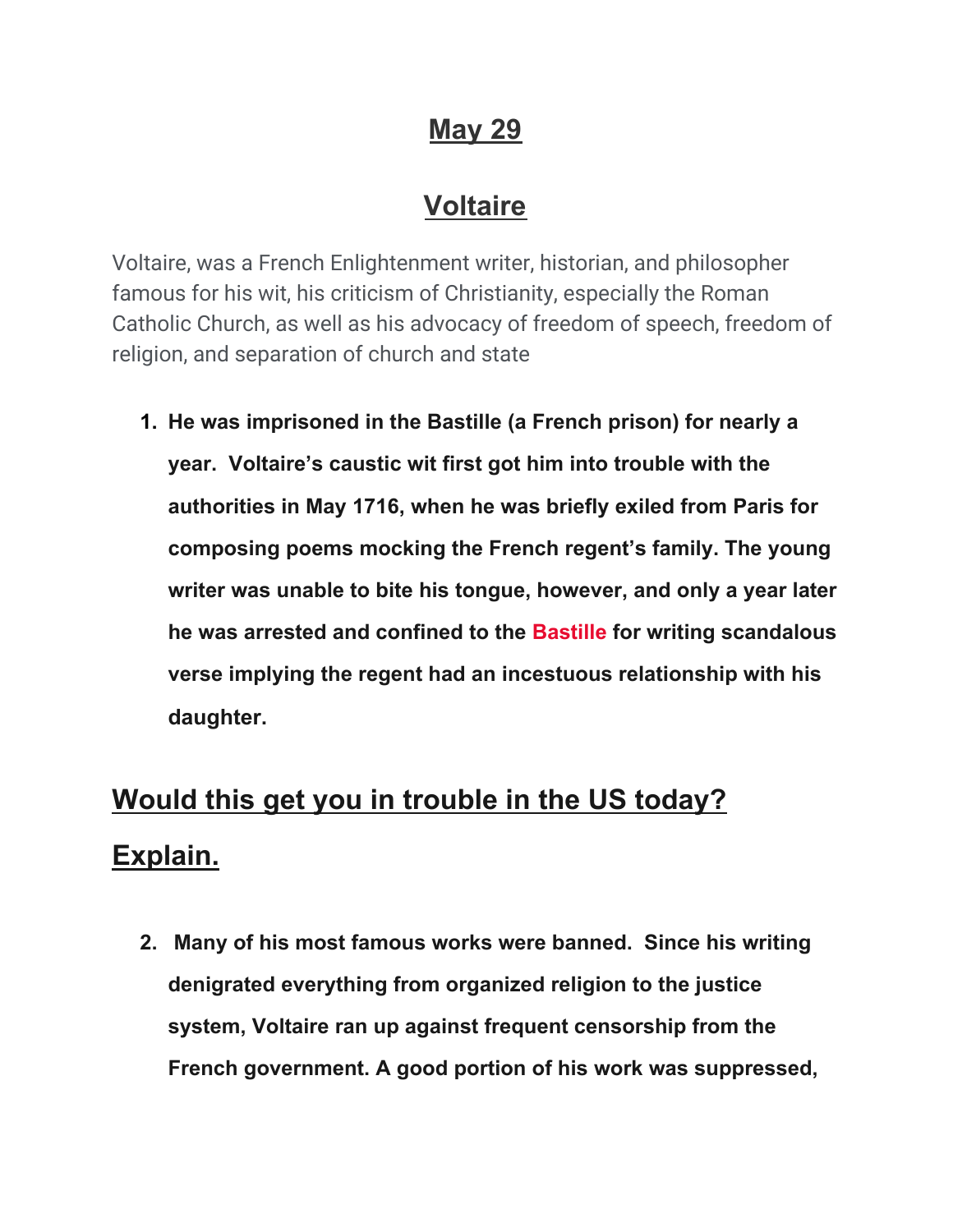**and the authorities even ordered certain books to be burned by the state executioner.**

#### **Give an example of censorship in the US today.**

**3. He continued causing controversy even in death. Voltaire died in Paris in 1778, just a few months after returning to the city for the first time in 28 years to oversee the production of one of his plays. Over the last few days of his life, Catholic Church officials repeatedly visited Voltaire—a lifelong deist who was often critical of organized religion—in the hope of persuading him to retract his opinions and make a deathbed confession. The great writer was unmoved, and supposedly brushed off the priests by saying, "let me die in peace."**

## **Why would the Catholic Church care about Voltaire?**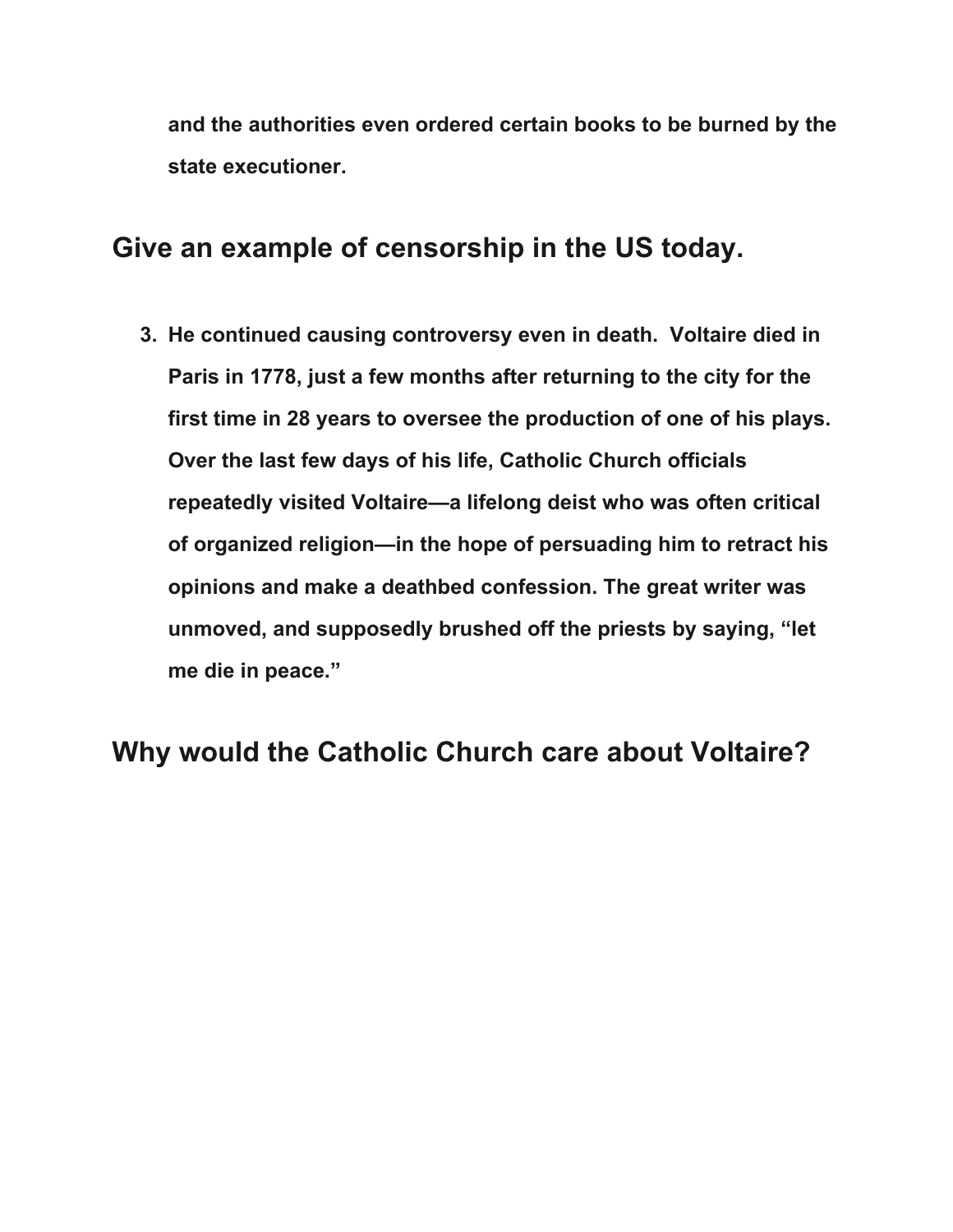# **June 1** The Reign of Louis XIV

No French monarch more embodied Absolutism than did Louis XIV. By the end of his reign in the 18<sup>th</sup> century, Louis XIV had completely centralized his government, even lowering the nobility of power.

Louis was only four years old when he became France's king. Too young to rule directly, Louis' mother, Ann of Austria, served as his regent (representative). Anne often let Louis' chief minister, Cardinal Mazarin, to make the day-to-day decisions on the young king's behalf.

When Mazarin died in 1661, Louis was ready to rule. Intending to become a diligent and conscientious ruler, Louis created a reign which brought him great power. The French government centered around him. Louis XIV became known as the "Sun King", for he was the light which directed the state.

To solidify his power, Louis progressively weakened the French nobility. He had developed a fear of the aristocracy since childhood. The nobility supported a rebellion against the French government when Louis was a child. At one point, the royal family had to escape from the revolutionists. Prior to that, the royal family had been terrorized by mobs, with one breaking into the palace and frightening the young Louis. Although the threat had been suppressed by Cardinal Mazarin, it left Louis psychologically

> scarred for life.

Louis made several moves to limit the power of the nobility. He did not allow aristocrats to hold the highest state offices. He also sold aristocracy titles to those willing to pay, thus bringing non-aristocrats into the aristocracy. This irritated the nobility, but there was little they could do.

After eliminating the aristocrats from high public office, Louis began selecting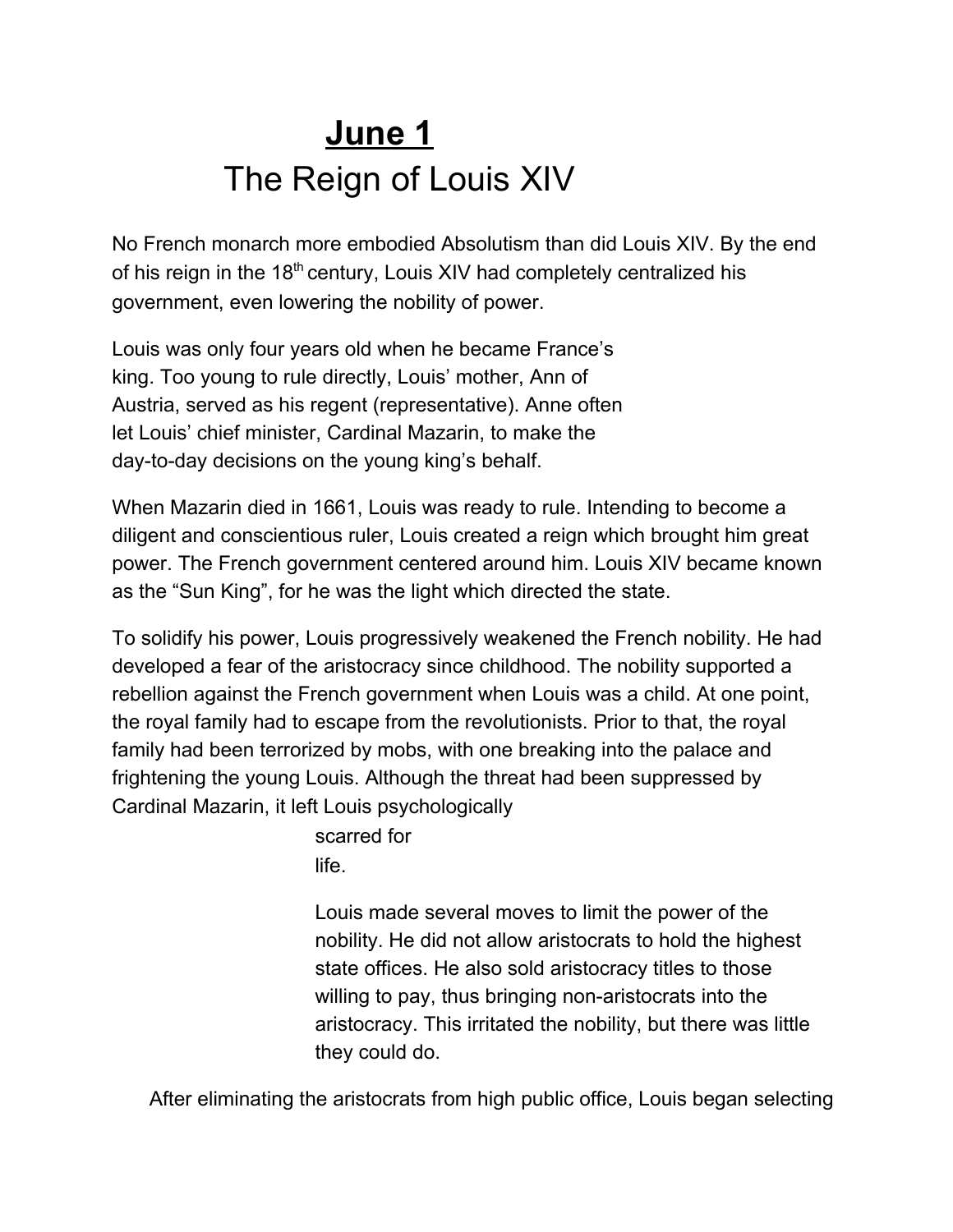capable middle-class men as his advisors. One of his greatest ministers was Jean Baptiste Colbert. Chose as Louis' Finance Minister following Cardinal Mazarin's death, Colbert was able to double France's income within ten years. He did so by eliminating government waste and inefficiency, not by raising taxes. Colbert also developed a system called mercantilism, which allowed France to be less reliant on foreign imports and generated income by exporting French-made goods.

During the reign of Louis XIV, Frances population grew to 17 million people, by far the largest in Europe. No other nation could rival the power of the French state under Louis. With the help of efficient ministers such as Mazarin and Colbert, Louis continued to consolidate his power. Louis XIV is said to have described his singular importance to France with the phrase, *"I etat, c'est moi"* ("I am the state").

1. What happened to Louis when he was young that made him fearful of the

power of the nobility?

2. Why was Louis known as the "Sun King"?

3. Why would increasing the size of the aristocracy lower their power?

4. What group of people did Louis draw from for his advisors?

5. What did Colbert do to gain money instead of raising taxes?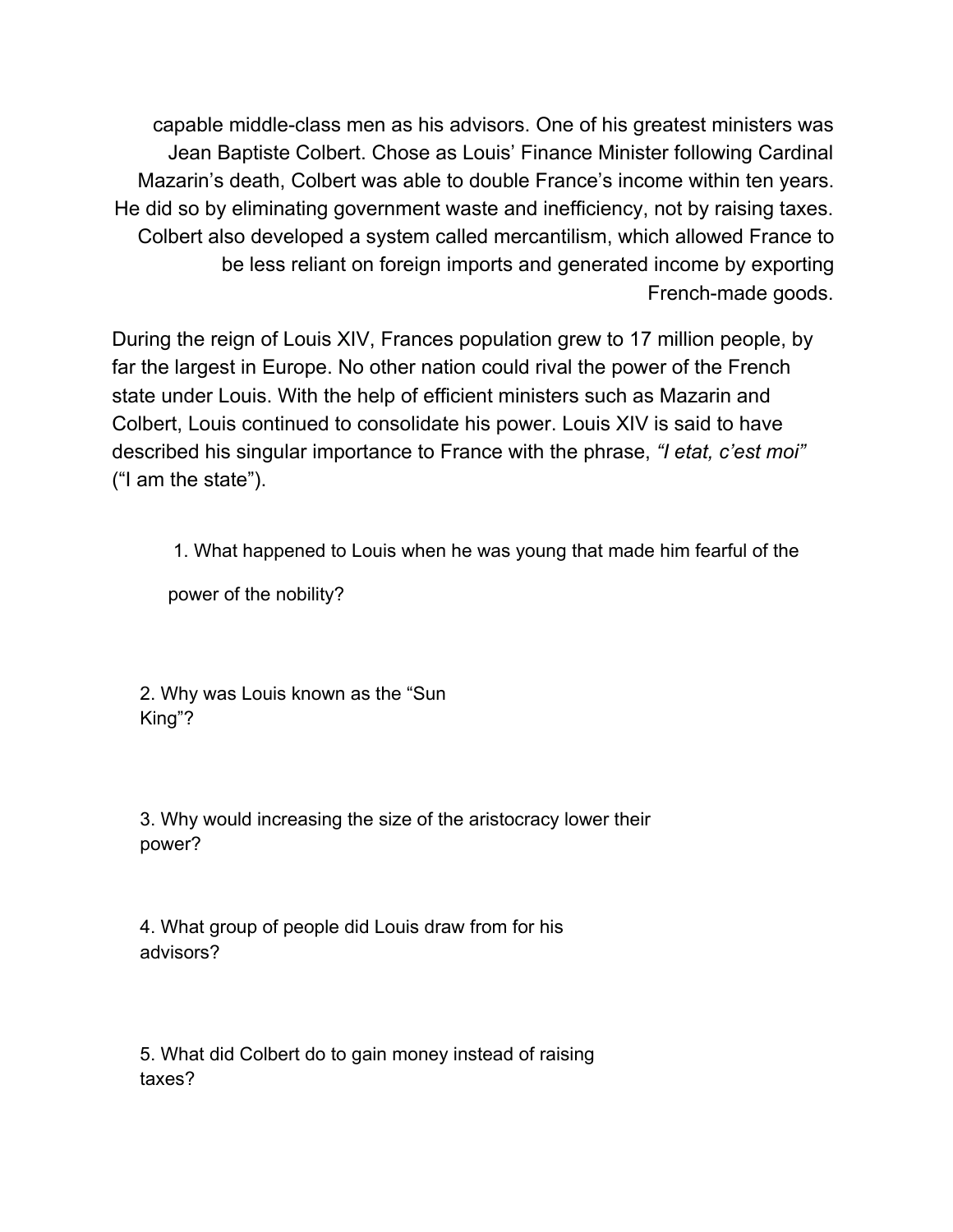#### **June 2**

Peter the Great (1672–1725)

Peter the Great was a Russian czar in Russia Synopsis Born in Moscow, Russia on June 9, 1672, Peter the Great was a Russian czar in the late 17th century who is best known for his extensive reforms in an attempt to establish Russia as a great nation. He created a strong navy, reorganized his army according to Western standards, secularized schools, administered greater control over the reactionary Orthodox Church, and introduced new administrative and territorial divisions of the country.

1. Define secularized

2. Why would Peter the Great want to secularize schools?

Early Rule Peter the Great was born Pyotr Alekseyevich on June 9, 1672 in Moscow, Russia. Peter the Great was the 14th child of Czar Alexis by his second wife, Natalya Kirillovna Naryshkina. Having ruled jointly with his brother Ivan V from 1682, when Ivan died in 1696, Peter was officially declared Sovereign of all Russia. Peter inherited a nation that was severely underdeveloped compared to the culturally prosperous European countries. While the Renaissance and the Reformation swept through Europe, Russia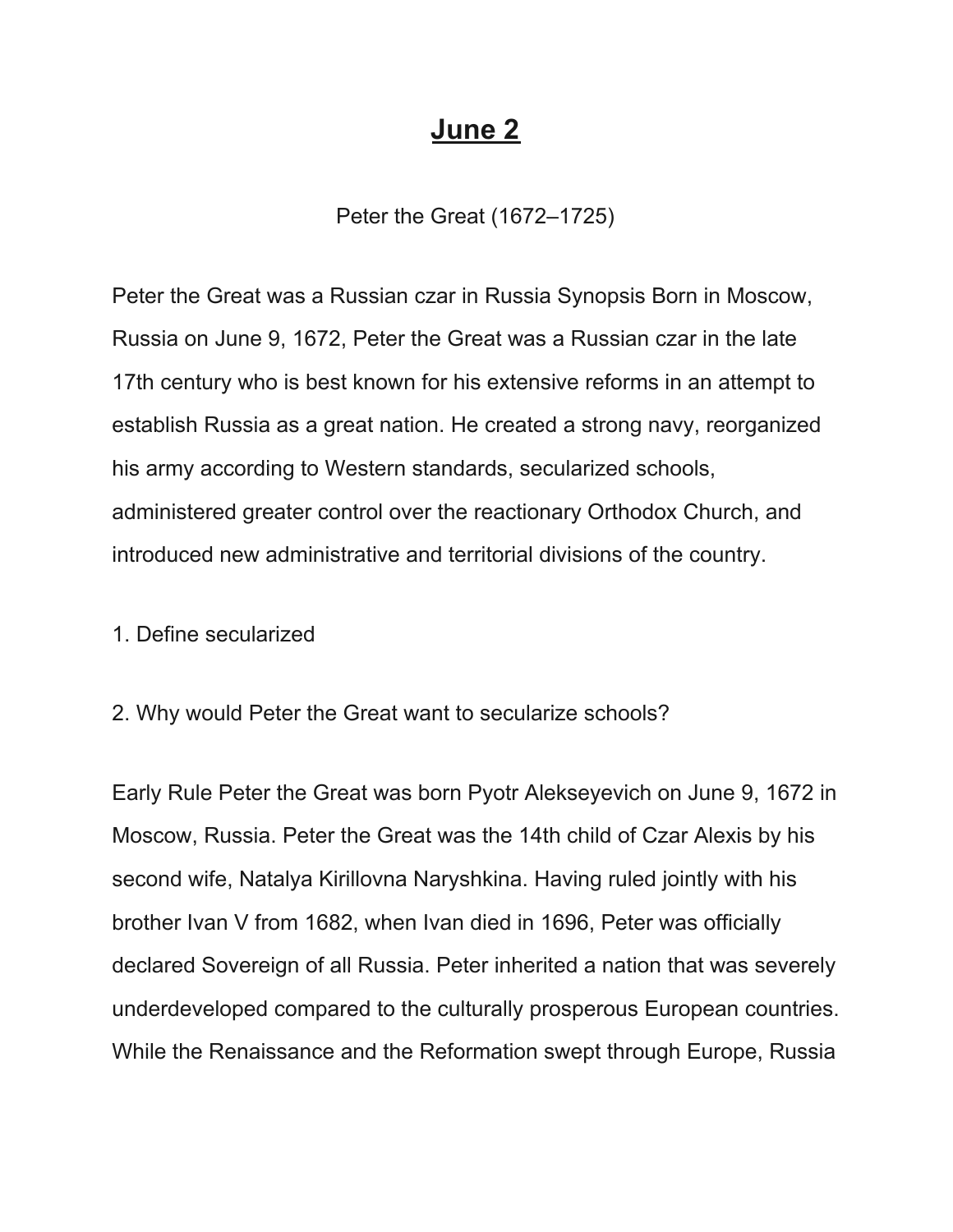rejected westernization and remained isolated from modernization. During his reign, Peter undertook extensive reforms in an attempt to reestablish Russia as a great nation. Peter overcame opposition from the country's medieval aristocracy and initiated a series of changes that affected all areas of Russian life. He created a strong navy, reorganized his army according to Western standards, secularized schools, administered greater control over the reactionary Orthodox Church, and introduced new administrative and territorial divisions of the country.

3. Define sovereign

4. When Peter inherited Russia what kind of shape was it in compared to the European countries?

5. Why was Russia behind European countries?

6. List the 5 changes Peter initiated.

Sweeping Changes Peter focused on the development of science and recruited several experts to educate his people about technological advancements. He concentrated on developing commerce and industry and created a gentrified bourgeoisie population. Mirroring Western culture, he modernized the Russian alphabet, introduced the Julian calendar, and established the first Russian newspaper. Peter was a far-sighted and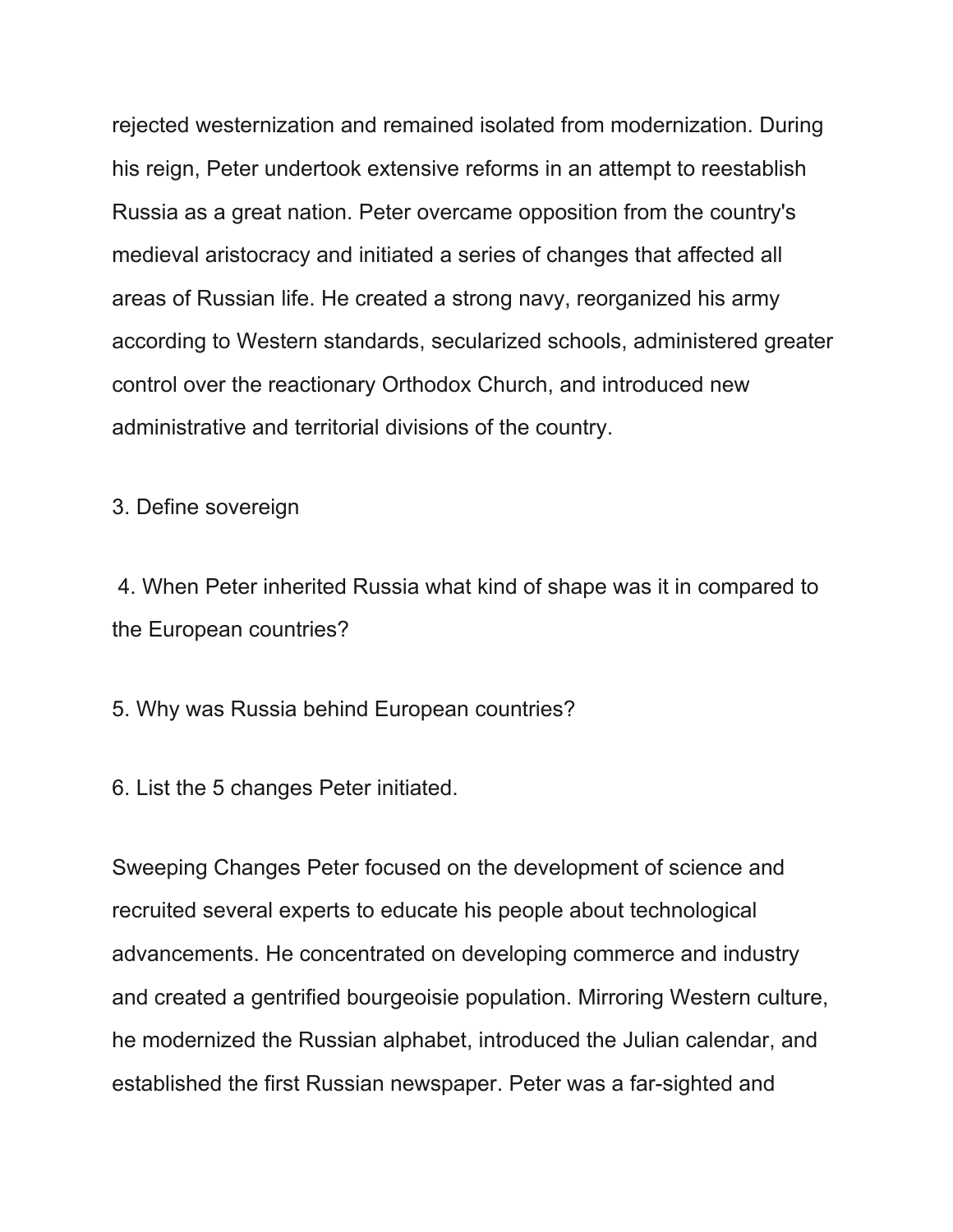skillful diplomat who abolished Russia's archaic form of government and appointed a viable Senate, which regulated all branches of administration, as well as making, groundbreaking accomplishments in Russia's foreign policy.

7. In great depth and detail explain what the author means when he or she writes, "He concentrated on developing commerce and industry and created a gentrified bourgeoisie population"?

8. Who was Peter mimicking?

9. Define diplomat

10. List the 3 of the 4 major changes Peter made. 11. Why would Peter as an absolute monarch want more governmental input and more educated citizens?

## **June 3**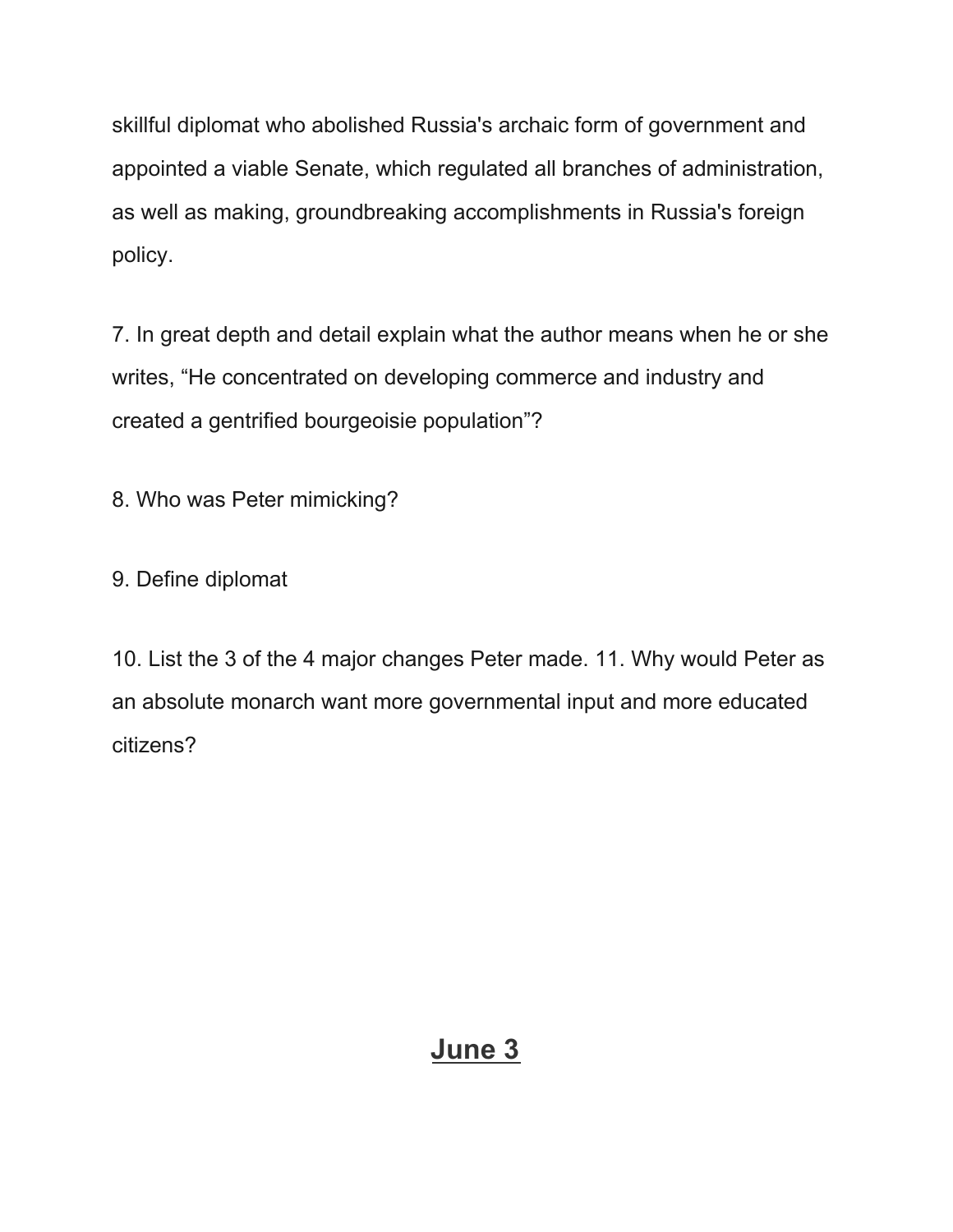# Singapore Frees Flogged U.S. Teen-Ager : Asia: Michael Fay is 'happy to be out' after early release. He leaves the country, heads for

#### home.JUNE 22, 1994

Michael Fay served two months and 21 days of a four-month jail sentence handed down in March after entering a guilty plea to spray-painting cars and other acts of vandalism. He was released early for good behavior.

He was initially sentenced to receive six strokes of a rattan cane as part of his punishment, but the government reduced the penalty to four strokes as a gesture to President Clinton. The caning, carried out May 5, became the focus of a worldwide debate about crime and punishment.

His mother said Michael "hasn't been able to look at himself" since the caning, meaning he could not bring himself to look at wounds from the caning, which has left some prisoners with scars.Fay gave no indication Tuesday whether he had suffered permanent injury.

Fay was a senior at the Singapore American School, a \$10,000-a-year private school attended mainly by the children of Americans working here, when he was arrested in October. He was forced to drop out of school.

George Fay has been a vocal critic of the government's handling of his son's case, suggesting that the youth was coerced into confessing to a crime he did not commit and that he had been given hints that he would be let off without a flogging if he pleaded guilty.The Singapore government has vociferously denied the allegations--which resurfaced Tuesday, along with new discussions of Fay's Jewish heritage.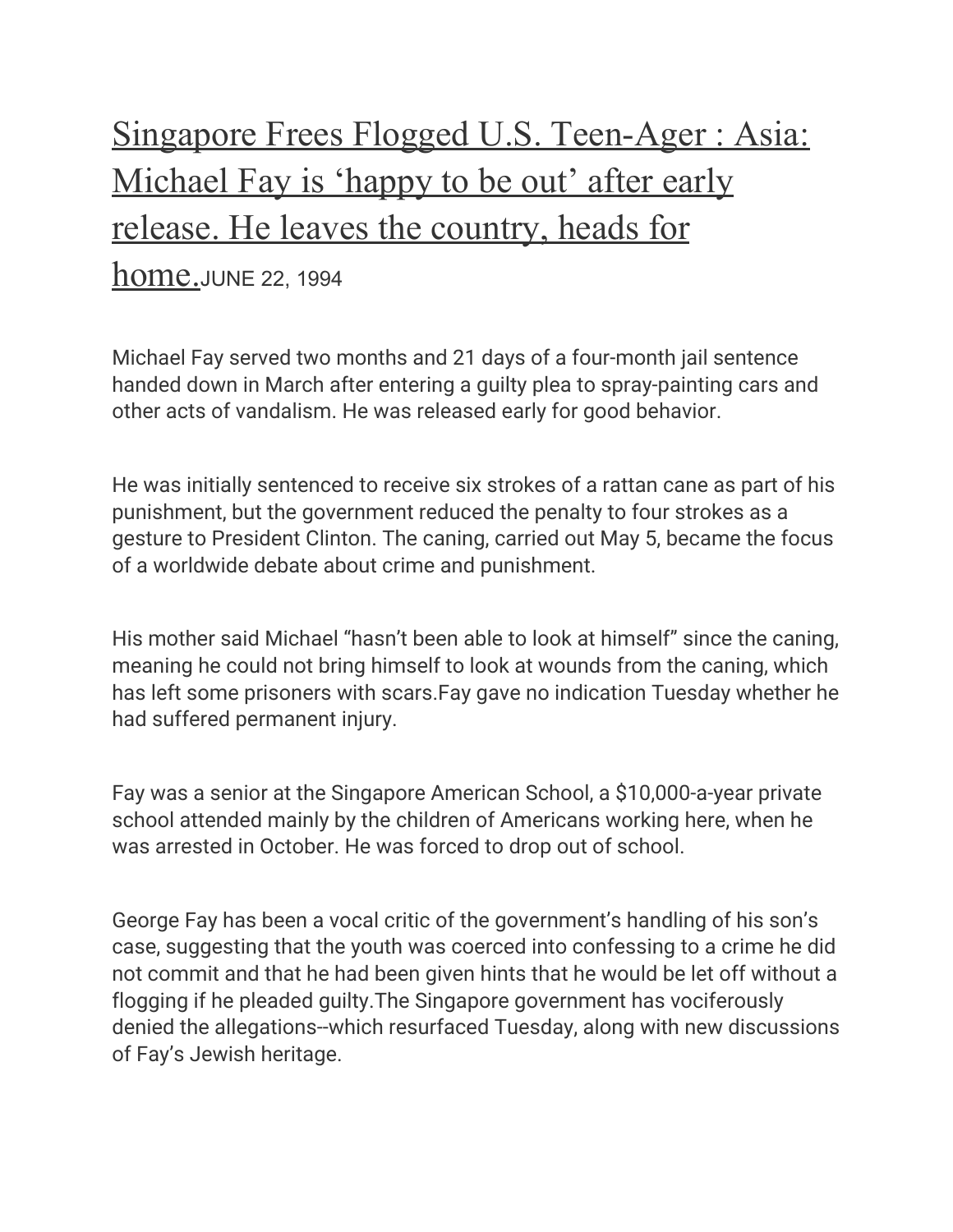"I was smacked in the face," Fay said in the telephone interview. "My hair was pulled. I was actually pulled out of my chair by the hair. I was hit on the head with one of the officer's knuckles."Fay confirmed a government report that he shook the hand of the jailer who flogged him, saying the man was only doing his job.While caning is common here, the U.S. Embassy said Fay was the first person ever caned for vandalizing private property.

The U.S. government, including Clinton, has maintained that Fay was unfairly singled out.Fay's punishment was hotly debated in the United States, with many crime-weary Americans coming out in support of caning and others denouncing the punishment as a form of torture.

1. Did Singapore have the right to cane Fay? Explain.

2. Do you believe corporal (physical) punishment should be used in the US? Explain.

3. Do you believe capital (death penalty) should be used in the US? Explain.

# **June 4**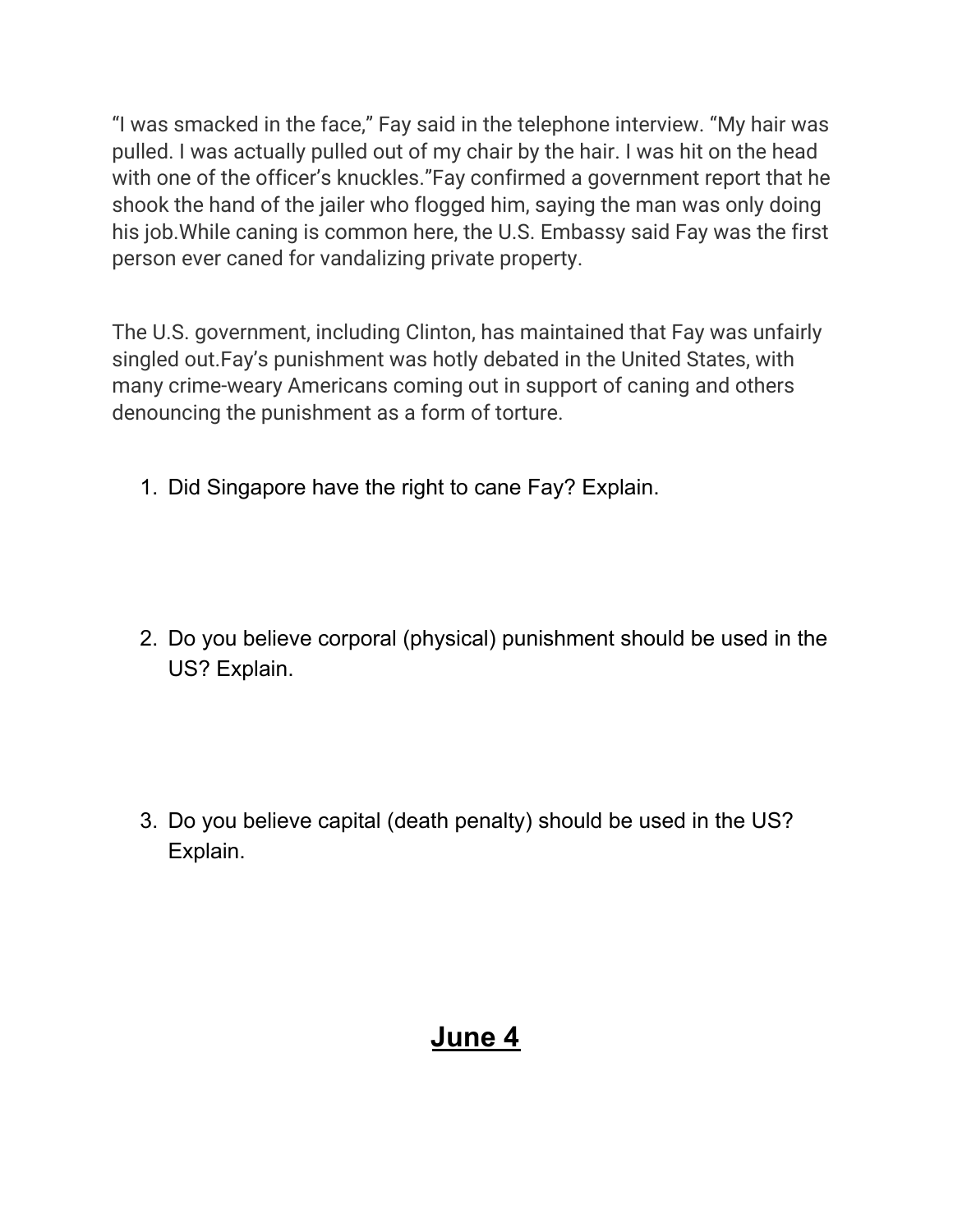## Magna Carta: Cornerstone of the U.S. Constitution

"We will sell to no man, we will not deny or defer to any man either justice or right."—Magna Carta (1225)

The "Great Charter" drawn up on the field at Runnymede on June 15, 1215 between King John and his feudal barons failed to resolve the crisis that had been brewing in England ever since the death of John's brother King Richard I. Over the long term, however, [Magna](http://www.bl.uk/treasures/magnacarta/magna_5.html) Carta served to lay the foundation for the evolution of parliamentary government and subsequent declarations of rights in Great Britain and the United States. In attempting to establish checks on the king's powers, this document asserted the right of "due process" of law. By the end of the 13th century, it provided the basis for the idea of a "higher law," one that could not be altered either by executive mandate (the king) or legislative acts (Parliament - their Congress). This concept, embraced by the leaders of the American Revolution, is embedded in the supremacy clause of the United States Constitution and enforced by the [Supreme](https://www.supremecourt.gov/about/infosheets/bronzedoors.aspx?rwndrnd=0.2755968610290438) Court.

## **Guiding Questions**

In what respects did the Magna Carta provide justification for American independence from Great Britain?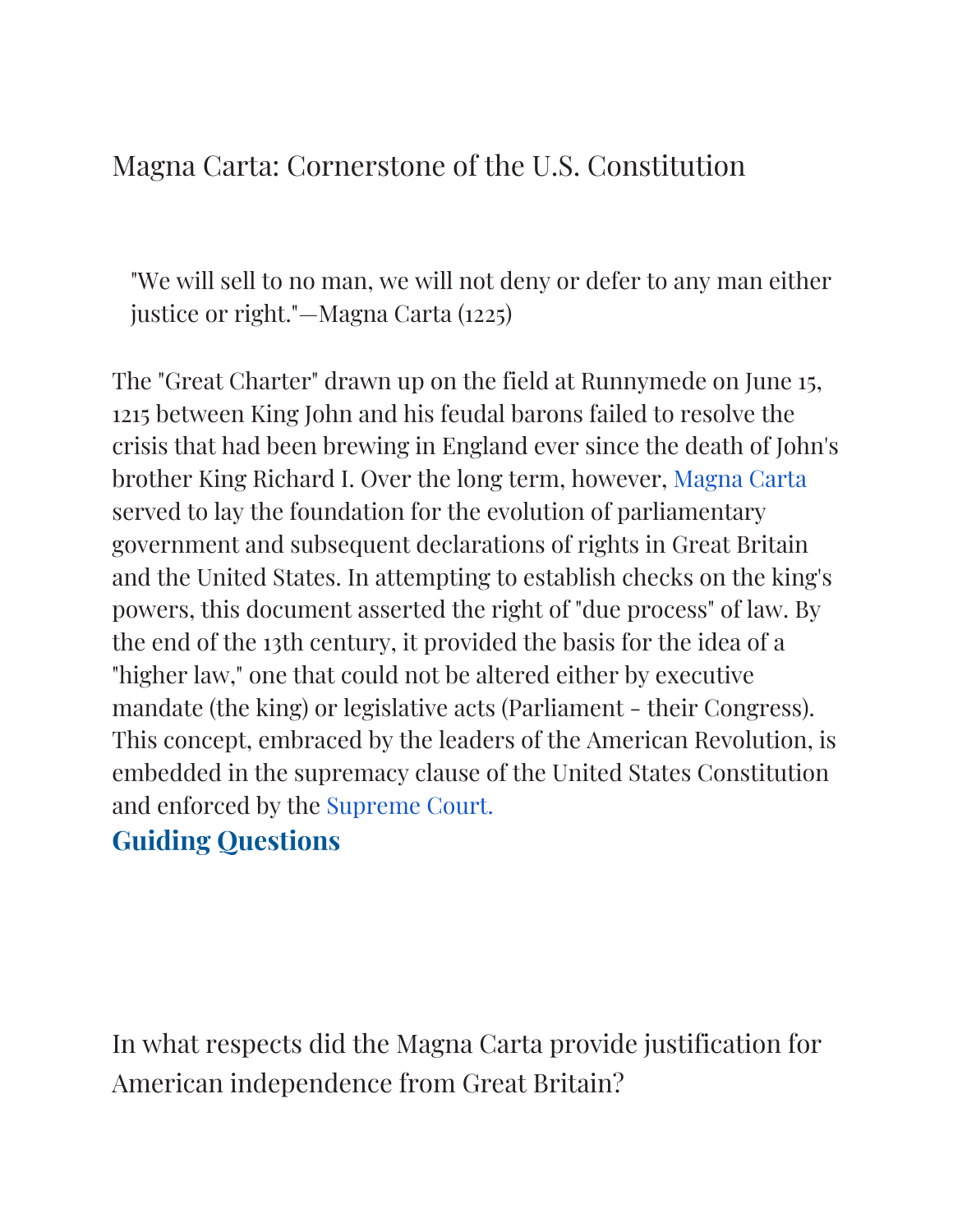To what extent were the principles and provisions of the Great Charter incorporated into the U.S. Constitution?

## **June 5**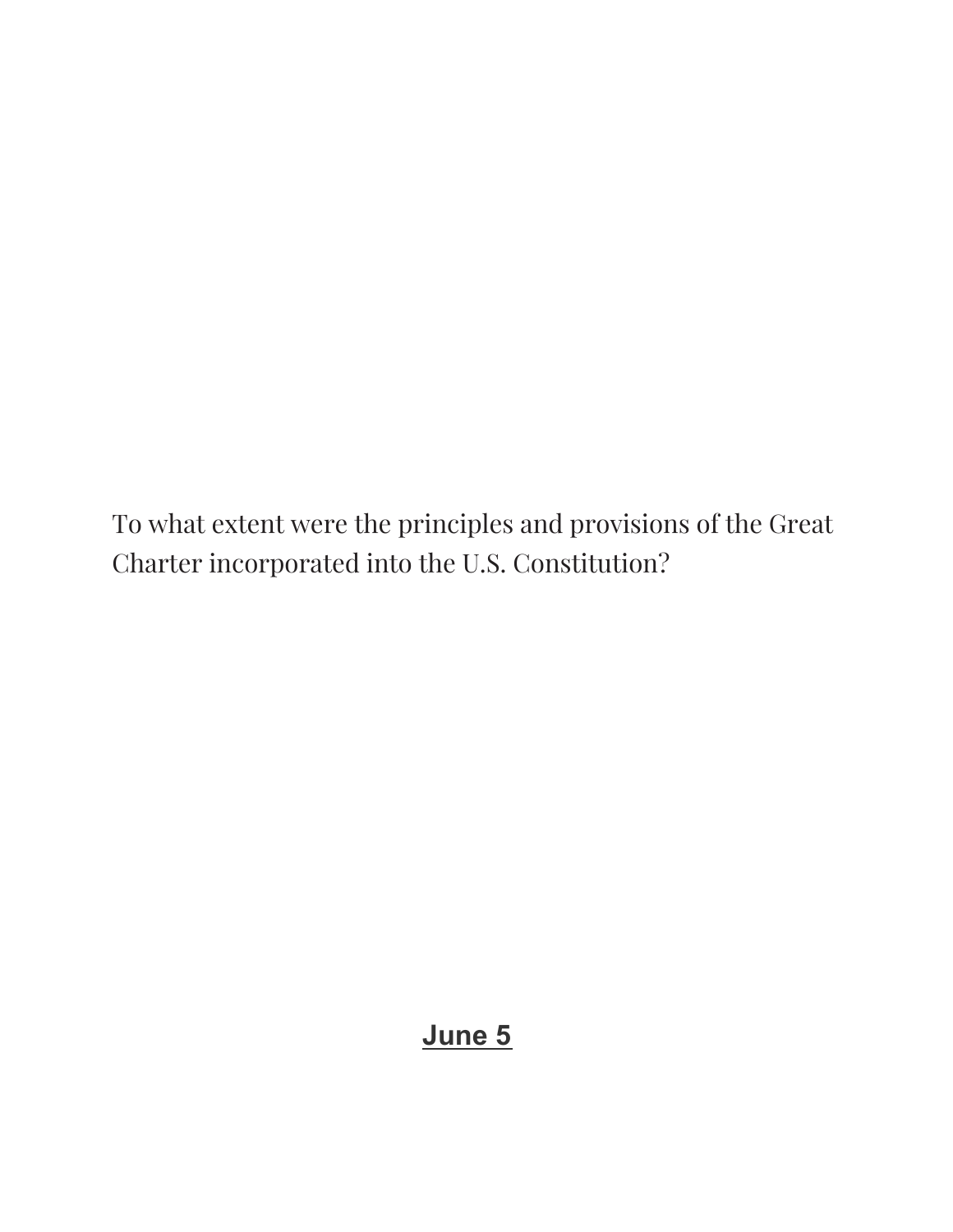# Legacy of the Glorious Revolution

**Many historians believe the Glorious Revolution was one of the most important events leading to Britain's transformation from an absolute monarchy to a constitutional (limited) monarchy. After this event, the monarchy in England would never hold absolute power again.**

**With the Bill of Rights, the regent's power was defined, written down and limited for the first time. Parliament's function and influence changed dramatically in the years following the revolution.**

**The event also had an impact on the [13 colonies](https://www.history.com/topics/colonial-america/thirteen-colonies) in North America. The colonists were temporarily freed of strict laws after King James was overthrown.**

**When news of the revolution reached the Americans, several uprisings followed, including the Boston Revolt, Leisler's Rebellion in [New York](https://www.history.com/topics/us-states/new-york) and the Protestant Revolution in [Maryland.](https://www.history.com/topics/us-states/maryland)**

**Since the Glorious Revolution, Parliament's power in Britain has continued to increase, while the monarchy's influence has waned. There's no doubt this important event helped set the stage for the United Kingdom's present-day political system and government.**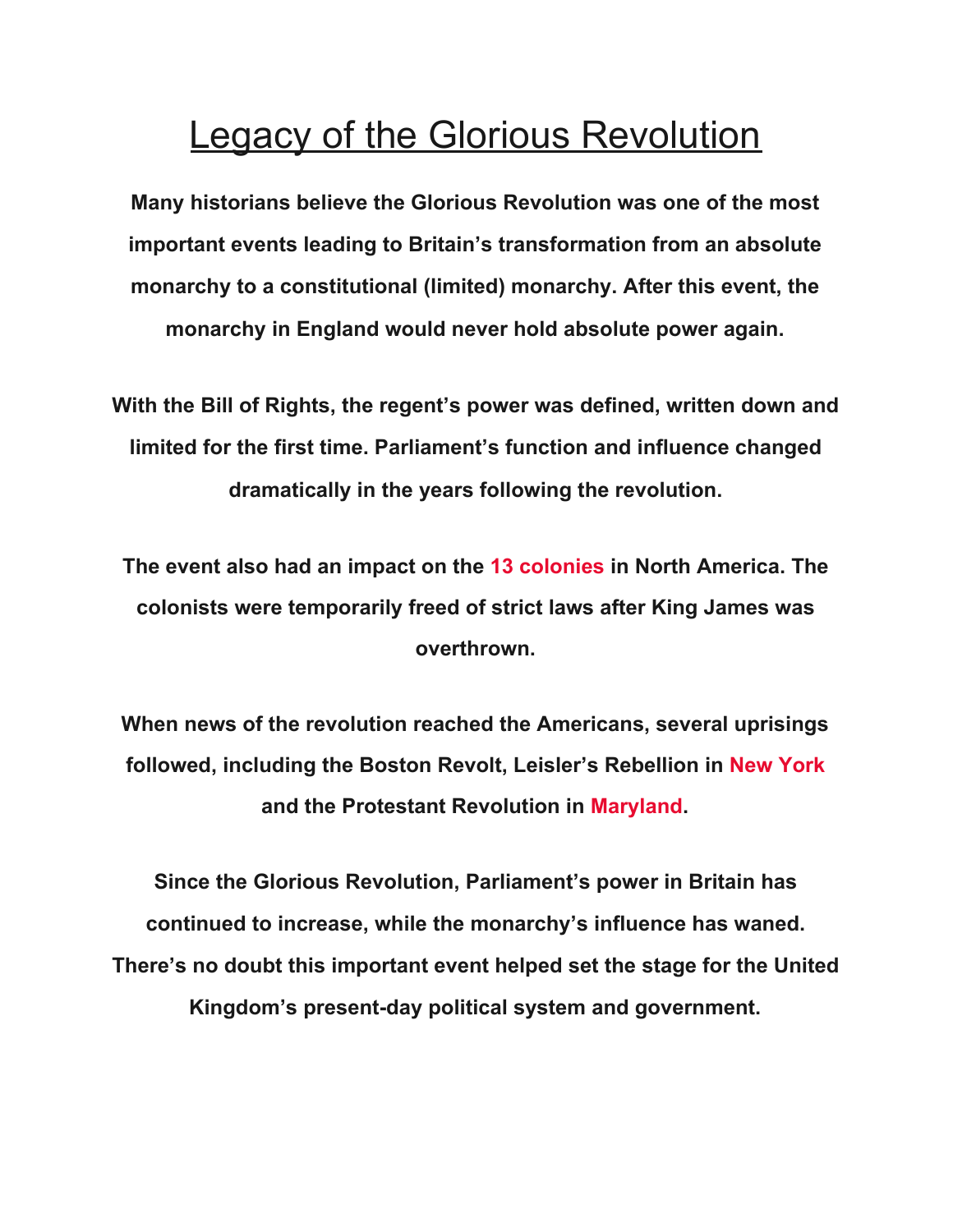1. This is a great result of change (revolution) happening with very little bloodshed. List any example of a non-violent revolution in history.

2. How do you think this revolution inspired the American Revolution?

3. Why is it so important to have WRITTEN rules?

4. Is it a positive or a negative to have a strong Parliament (Congress)? Explain.

# **June 8**

The Mayan Civilization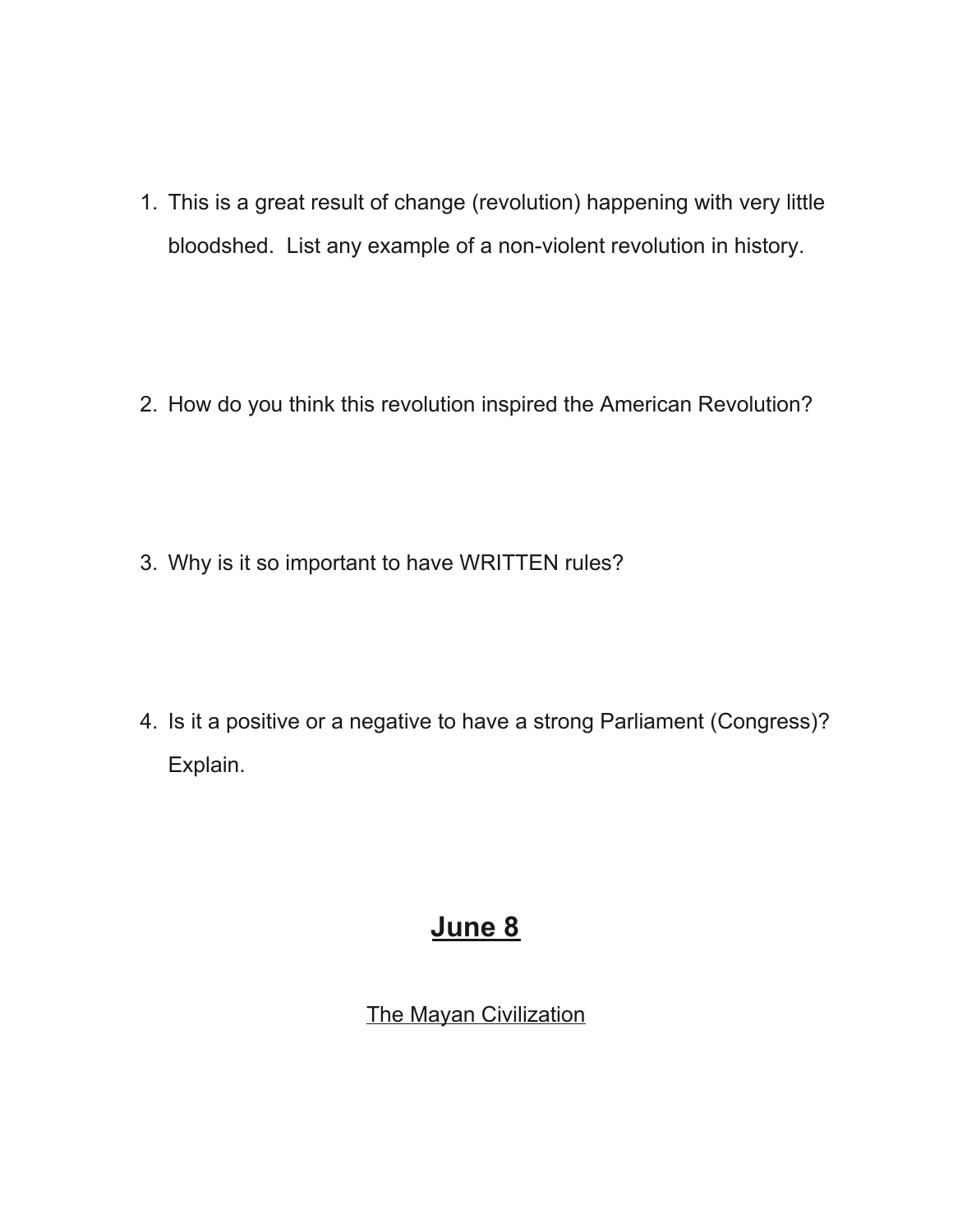**Geography** Mayan civilization rose in Central America as the Maya adapted to both highlands and lowlands. As the Olmecs declined, they influenced the Maya - a new civilization rose in southern Mexico, northern Central America - included northern lowlands, dry forests, dense jungles also, range of mountains from southern Mexico to El Salvador

**Early Settlements** • By 1500 B.C., Maya people settled villages, farmed, traded - rich villages had religious centers by 500 B.C., became cities Classic Period • Classic Period of civilization believed to have been A.D. 250–900 - Maya built city-states with temples, pyramids, plazas • Largest city-states included Tikal, Copán, Palenque - each was independent, ruled by king • Cities linked by trade of products such as salt, textiles, jade

**REVIEW QUESTION** How did the Maya develop into a great civilization?

**Daily Life** • Thousands lived in city-states, formed social structure over time - king at top, then noble class of priests, leading warriors - followed by merchants and artisans, then farmers - at bottom were slaves, mostly prisoners of war • Most Maya were farmers, growing beans, squash, maize—type of corn - maize was important—Mayan legends say people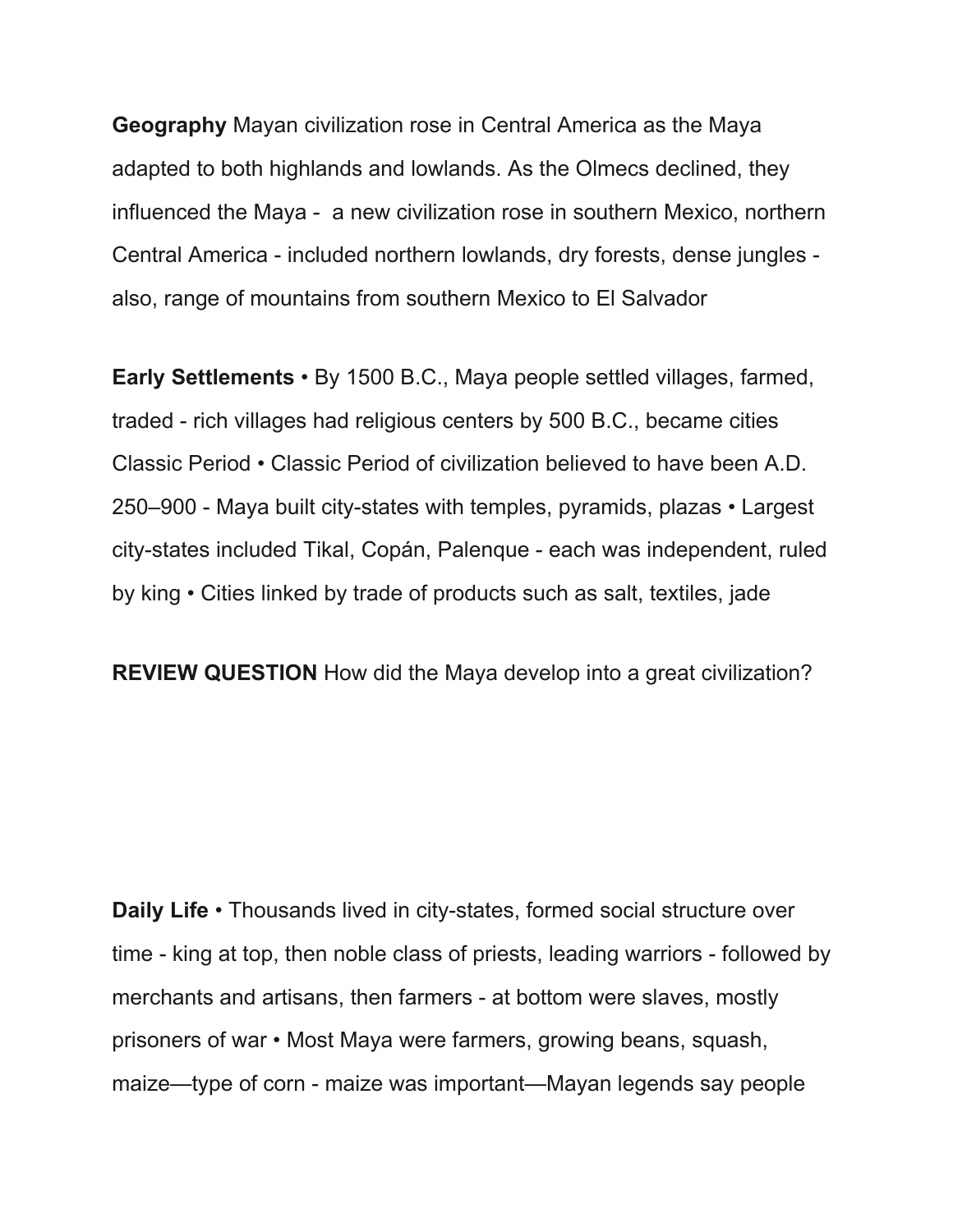were created from it • Farmers used irrigation—dug canals to carry water to dry fields - used rich soil from canal beds to raise up fields • Built houses on poles to keep dry when rivers flooded • Nobles lived in stone palaces, wore beautiful clothes, jade beads Religious Beliefs • Worshiped many gods—supreme god was lord of fire - others were goddess of moon, gods of sun, death, war, corn, rain • Sacrificed animals, plants, jade, and sometimes humans to gods • Ritual ball game, played on big court, was believed to bring rains

**REVIEW QUESTION** How was Mayan life shaped by religion?

**Art** • Art, learning linked to religion—art created for ceremonies - beliefs led to development of calendar, mathematics, astronomy • Tropical climate caused wooden art to rot long ago - only pottery, sculpture, jade, steles survive today - steles—carved stone slabs marking religious dates, rulers' reigns Achievements in Math and Science • Like India, Maya developed zero, positions to show number place • Developed accurate 365-day calendar system - used to plan planting, attacks against enemies, religious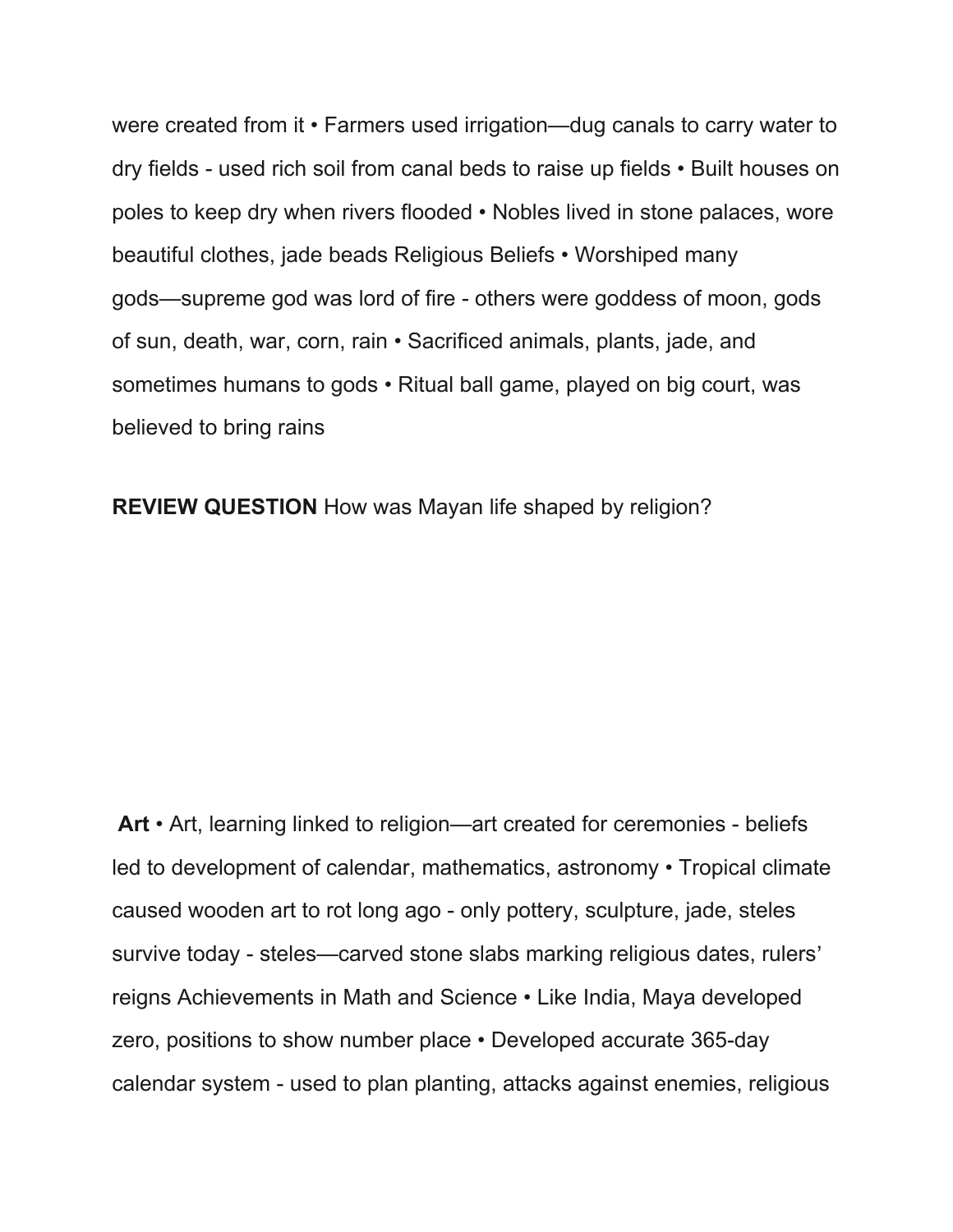holidays Writing • Developed most advanced writing system in ancient Americas • Used glyphs—symbolic pictures standing for words, syllables, sounds - recorded events in codex—a bark-paper book—using glyphs Abandoned Cities • Maya abandoned cities by 900 for unknown reasons warfare in 700s may have caused decline - overcrowding, overfarming may have caused food shortages • Only small, weak city-states remained when Spanish arrived in 1500s • Mayan peoples still live in Meso-America, speak Mayan languages

**REVIEW QUESTION** How were art and learning linked to religion?

## **June 9**

#### Who Were the Aztec People?

We look back in awe at the accomplishments of the ancient Egyptians, Greeks and Romans who all lived around the Mediterranean Sea. We also need to be amazed at what was happening on the North American continent, especially in Mexico, thousands of years ago with the advanced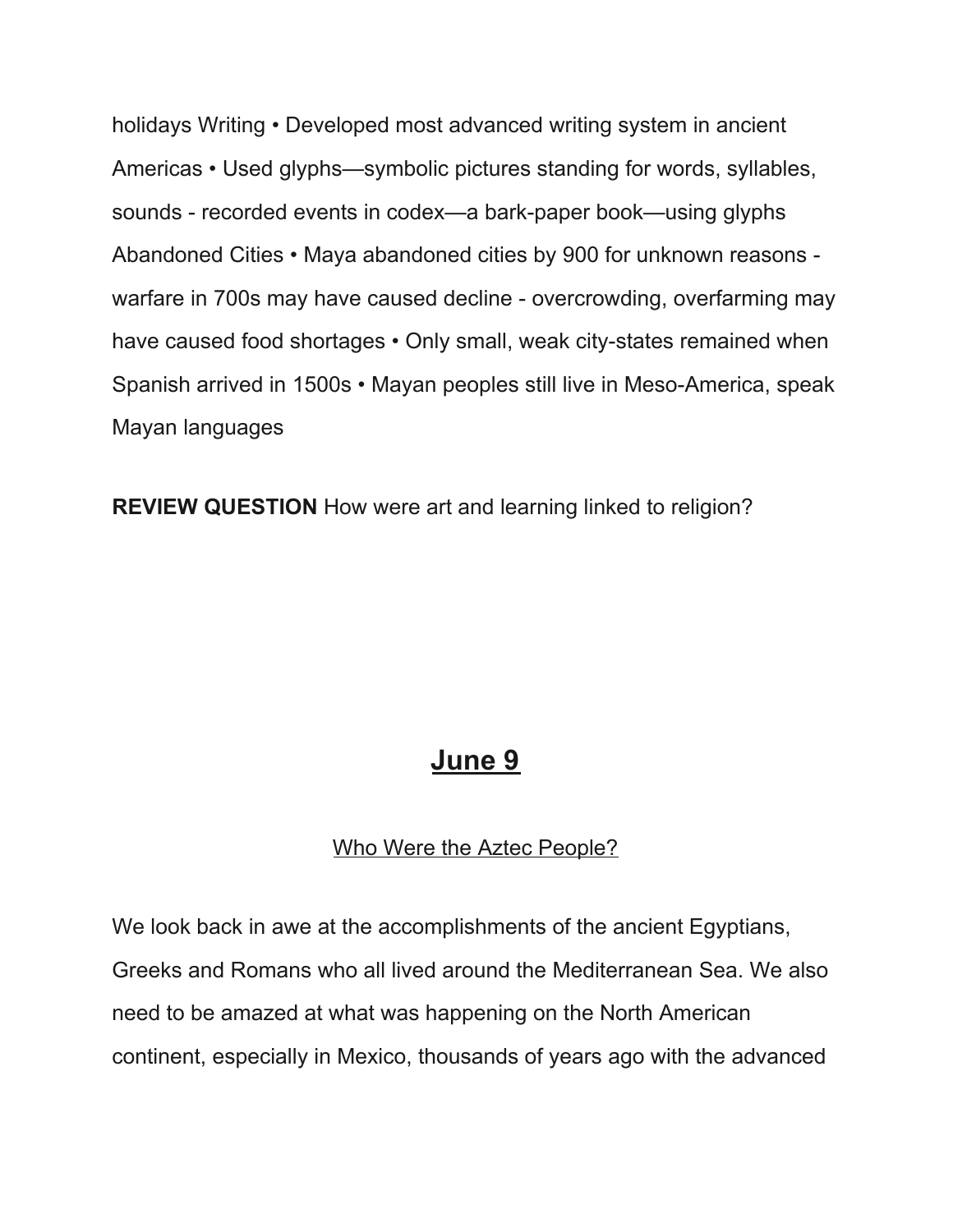civilization of the Aztec people. Historians know a great deal about the Aztecs because of their own writings plus the accounts of them written by the Spanish conquerors who destroyed their civilization around 1519 CE. Aztecs is the name for all the people who lived in the Aztec Empire created by the Mesheeca or Mexica people. Like other Native American groups in North America, the Mexica have a legend about where they came from. The story says that their god Huitzilopochtli instructed them to travel to a new place and the Mexica tribe wandered around the central portion of present-day Mexico in search of a new home for two hundred years. Finally, when they reached the Valley of Mexico, their god gave them a sign. This sign, an eagle devouring a snake while sitting on a cactus, is shown on the Mexican flag of today. Around 1325 CE the Mexica built their settlement on an island and called it Tenochtitlan. The Mexica converted the marshland of their island to fertile soil and also used reed mats to create floating gardens for growing crops. Tenochtitlan was divided into four sections; each section was occupied by families and craftsmen. In order to create political relationships with other cities in the valley, the sons of Mexica ruling families married princesses of other tribes. Through trade and political alliances, the Mexica grew in power and by 1500 CE they ruled the entire Valley of Mexico. This is called the Aztec Empire and the Mexica are usually called Aztecs along with all the tribes in the empire they created. The Aztec leader was called the Emperor who was aided by four generals who commanded four armies, one from each district of the city.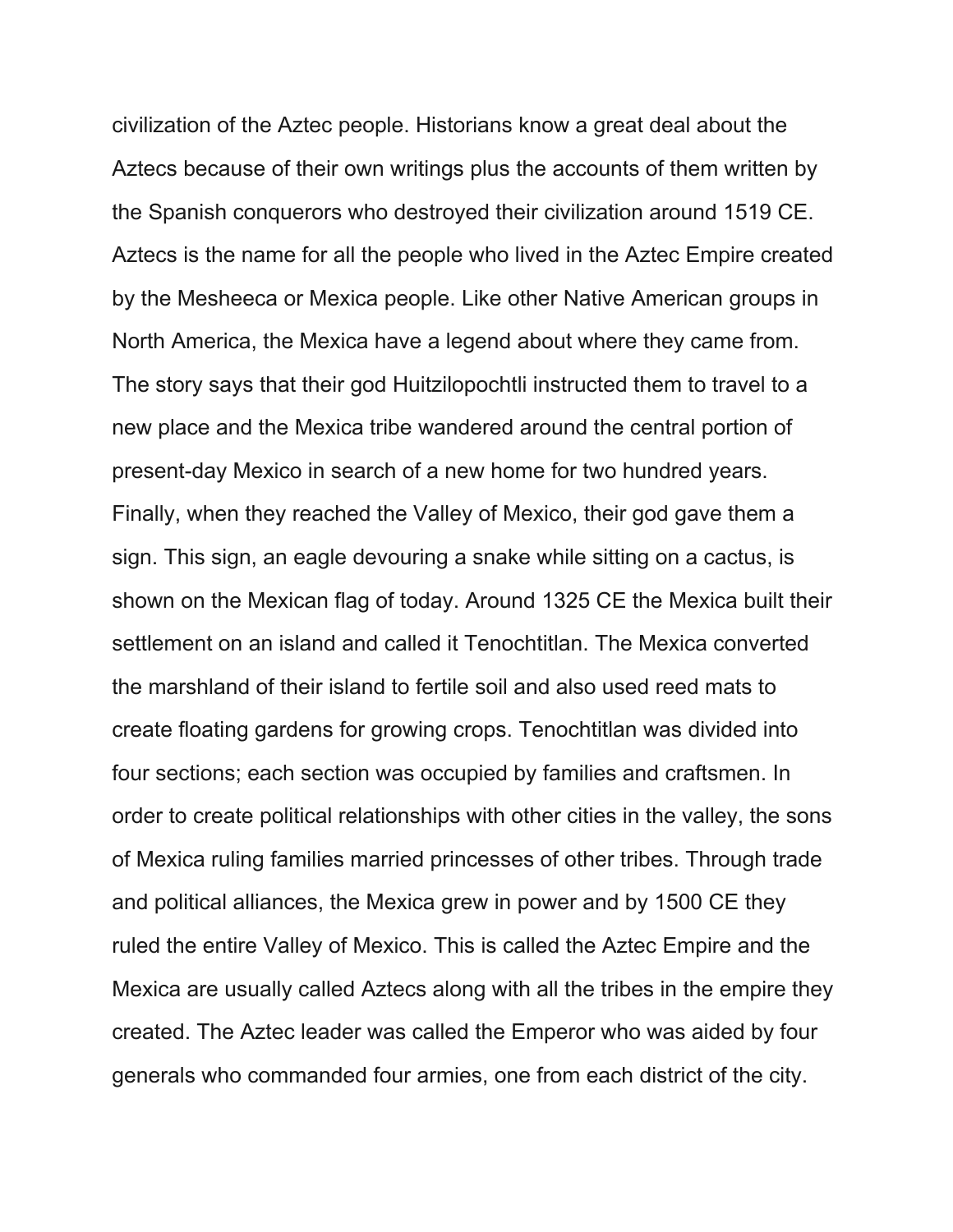The next class was the great nobles, the wealthy who ruled Aztec provinces, followed by the lesser nobles who were city officials. Ordinary people were divided into clans, family groups who owned land. A clan's land was further divided among family members. The lowest group in Aztec society was the slaves; slaves were bought and sold as the property of their masters.

Who Were the Aztec People? Multiple Choice Questions

1. The Aztecs civilization was located in a. Egypt b. Greece c. Italy (Rome)

d. Mexico

2. Historians know a great deal about the Aztecs because of a. Aztec writings that were not destroyed b. Descriptions of Aztec life written by Spanish conquerors c. Both a. and b. above d. None of the above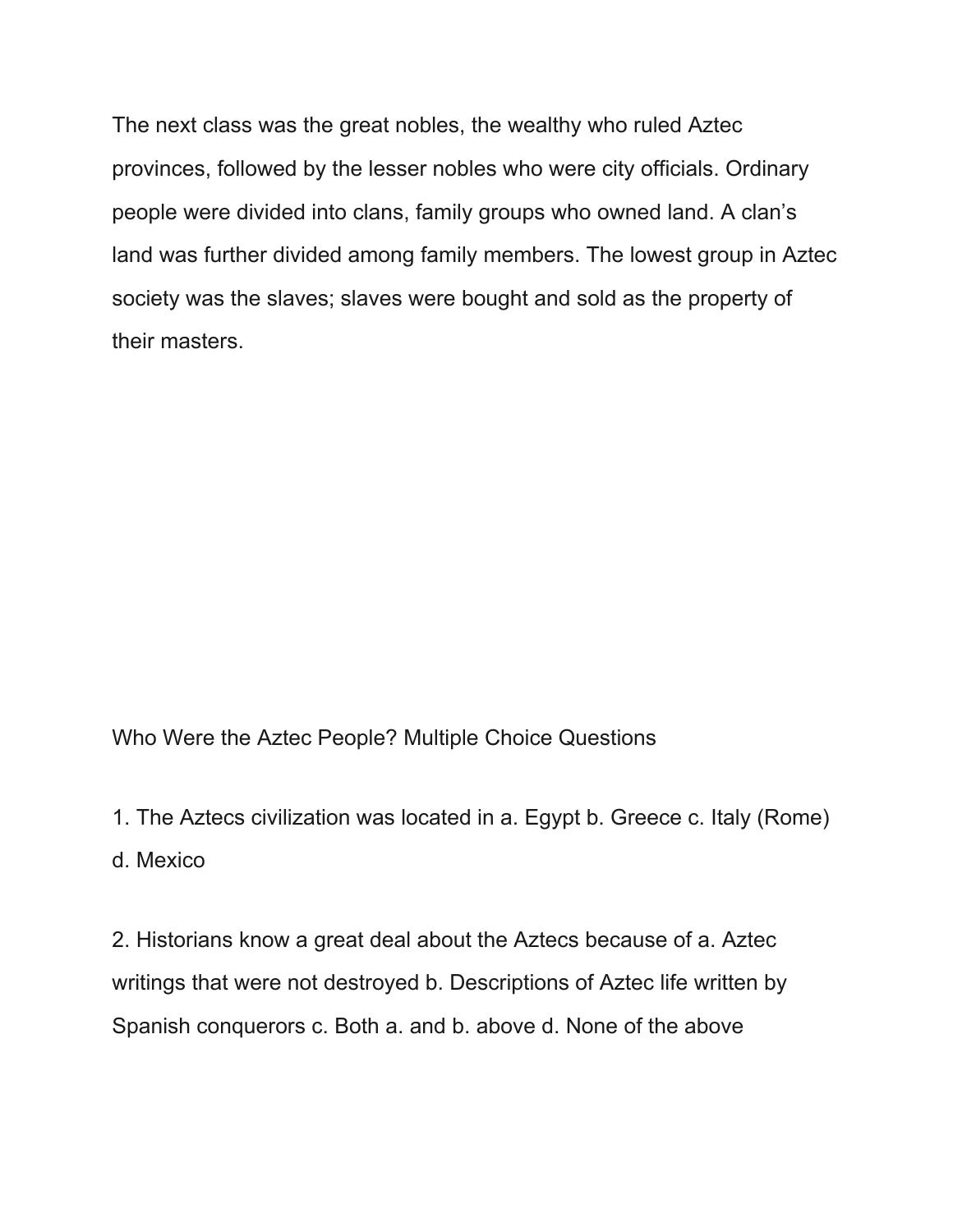3. The symbols on the Mexican flag come from an Aztec a. Legend b. God c. Political alliance d. None of the above

4. Once the Aztec reached their height of power they ruled all of a. North America b. Mexico c. The Valley of Mexico d. The island they lived on

5. In Aztec society ordinary people were divided into a. Classes b. Trade guilds c. Family clans d. All of the above

6. The Aztec civilization was destroyed by a. Severe weather events b. Spanish conquerors c. Wars with other Native Americans d. A major earthquake

## **June 10**

Document A: Secondary Source: "The Aztec Empire" in Ways of the World by Robert W. Strayer, 2008; p. 590 "With a core population recently estimated at 5 to 6 million people, the Aztec Empire was a loosely structured and unstable conquest state that witnessed frequent rebellions by its subject peoples. Conquered peoples and cities were required to regularly deliver to their Aztec rulers impressive quantities of textiles and clothing, military supplies, jewelry, and other luxuries, various foodstuffs,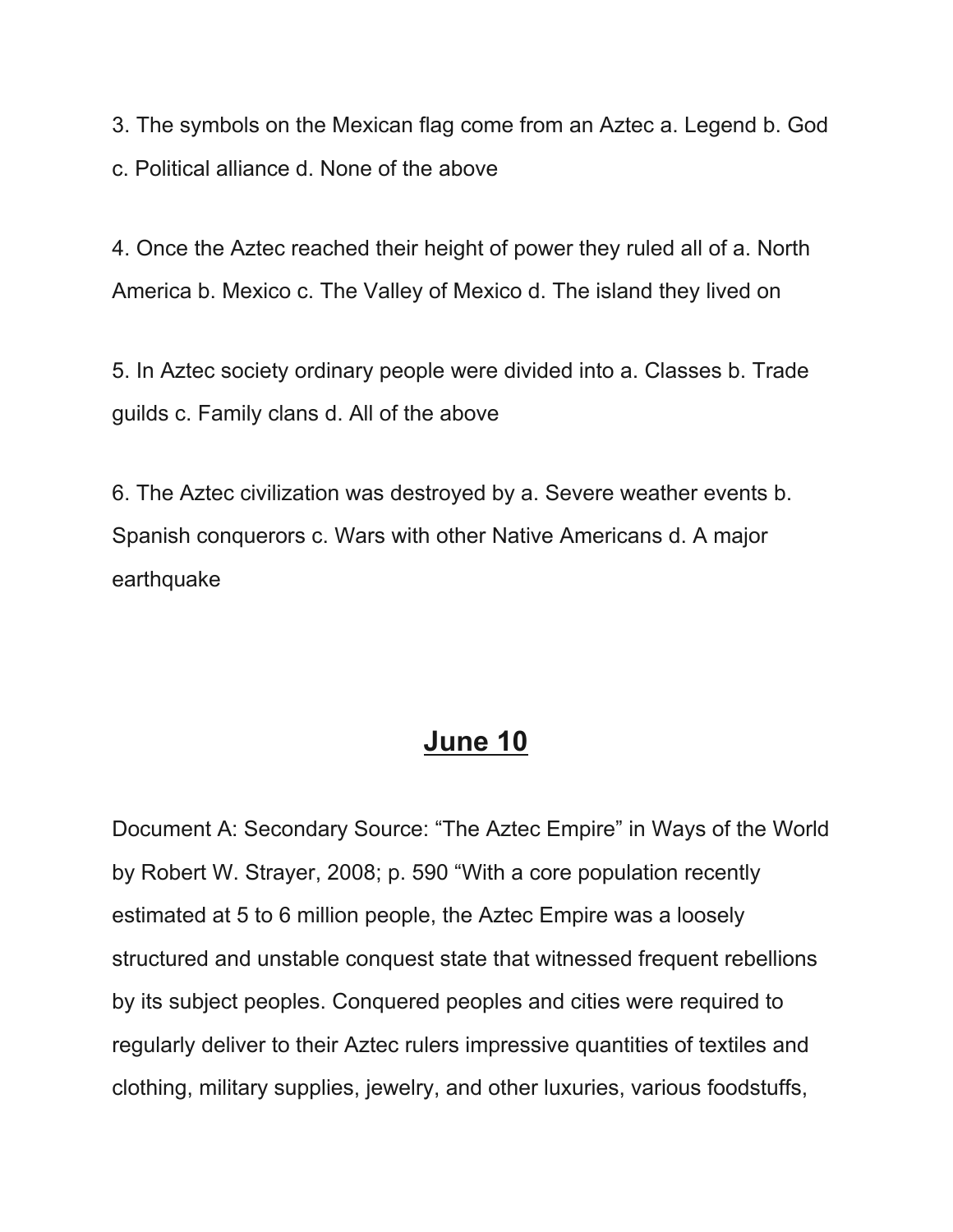animal products, building materials, rubber balls, paper, and more. The process was overseen by local imperial tribute collectors, who sent the required goods on to Tenochtitlan, a metropolis of 150,000 to 200,000 people, where they were meticulously recorded." Document A: According to this source, what is life like for people in the Aztec Empire? What is required of conquered peoples?

\_\_\_\_\_\_\_\_\_\_\_\_\_\_\_\_\_\_\_\_\_\_\_\_\_\_\_\_\_\_\_\_\_\_\_\_\_\_\_\_\_\_\_\_\_\_\_\_\_\_\_\_\_\_\_\_How

might this factor into a conflict between the Aztecs and the Spanish (or any other invading group?)

 $\overline{\phantom{a}}$  , and the contribution of the contribution of  $\overline{\phantom{a}}$  , and  $\overline{\phantom{a}}$  , and  $\overline{\phantom{a}}$  , and  $\overline{\phantom{a}}$ 

\_\_\_\_\_\_\_\_\_\_\_\_\_\_\_\_\_\_\_\_\_\_\_\_\_\_\_\_\_\_\_\_\_\_\_\_\_\_\_\_\_\_\_\_\_\_\_\_\_\_\_\_\_\_\_\_

\_\_\_\_\_\_\_\_\_\_\_\_\_\_\_\_\_\_\_\_\_\_\_\_\_\_\_\_\_\_\_\_\_\_\_\_\_\_\_\_\_\_\_\_\_\_\_\_\_\_\_\_\_\_\_\_

Document C: Primary Source, Excerpt from The Broken Spears, an Aztec account of the meeting of Cortes and Motecuhzoma, 1519. [Upon meeting Cortes, Motecuhzoma explained], "This was foretold by the kings who governed your city, and now it has taken place. You have come back to us; you have come down from the sky. Rest now, and take possession of your royal houses. Welcome to your land, my lords! " When Motecuhzoma had finished, La Malinche translated his address into Spanish so that the Captain could understand it. Cortés replied in his strange and savage tongue, speaking first to La Malinche: "Tell Motecuhzoma that we are his friends. There is nothing to fear. We have wanted to see him for a long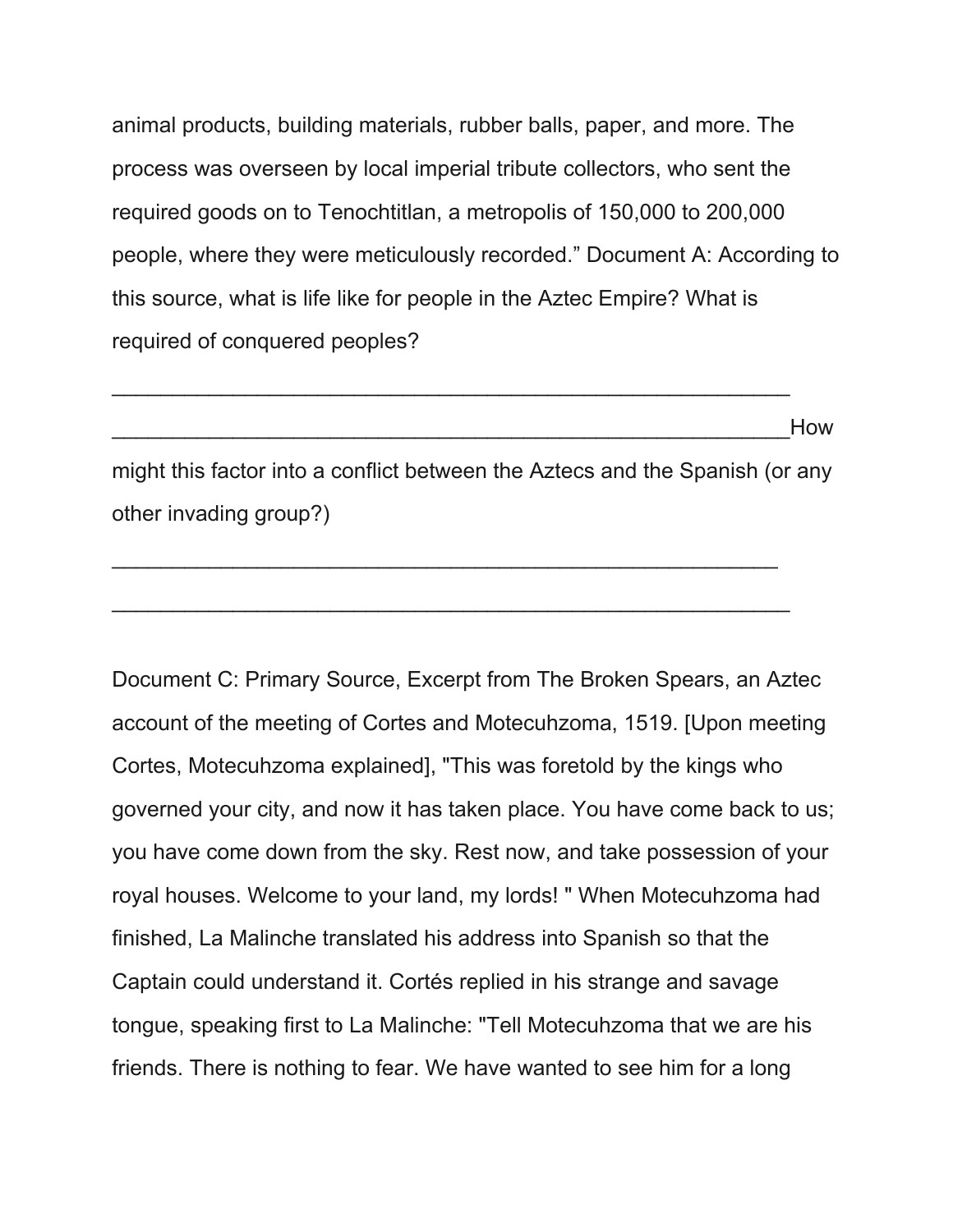time, and now we have seen his face and heard his words. Tell him that we love him well and that our hearts are contented." Then he said to Motecuhzoma: "We have come to your house in Mexico as friends. There is nothing to fear." La Malinche translated this speech and the Spaniards grasped Motecuhzoma's hands and patted his back to show their affection for him.... Document C: Describe the meeting of Cortes and Motecuhzoma. Why does Motecuhzoma treat Cortes the way he does?

\_\_\_\_\_\_\_\_\_\_\_\_\_\_\_\_\_\_\_\_\_\_\_\_\_\_\_\_\_\_\_\_\_\_\_\_\_\_\_\_\_\_\_\_\_\_\_\_\_\_\_\_\_\_\_\_ Do

you think Cortes is being truthful about what he says to Motecuhzoma? Why or why not?\_\_\_\_\_\_\_\_\_\_\_\_\_\_\_\_\_\_\_\_\_\_\_\_\_\_\_\_\_\_

\_\_\_\_\_\_\_\_\_\_\_\_\_\_\_\_\_\_\_\_\_\_\_\_\_\_\_\_\_\_\_\_\_\_\_\_\_\_\_\_\_\_\_\_\_\_\_\_\_\_\_\_\_\_\_\_

#### **June 11**

Origins of the Inca Civilization The Incas are an ancient people who lived in South America. The Incas and their ancestors occupied the land where the modern countries of Ecuador, Peru, Bolivia, Chile and Argentina are today. Historians believe that the first humans in North America came from Asia about 30,000 years ago. At that time, Alaska and Russia were connected by a land bridge. With changes in the earth's environment, the land bridge is now under water. Over the centuries humans moved further and further south into Central America and then South America. Historians estimate that groups of humans settled in South America along the west coast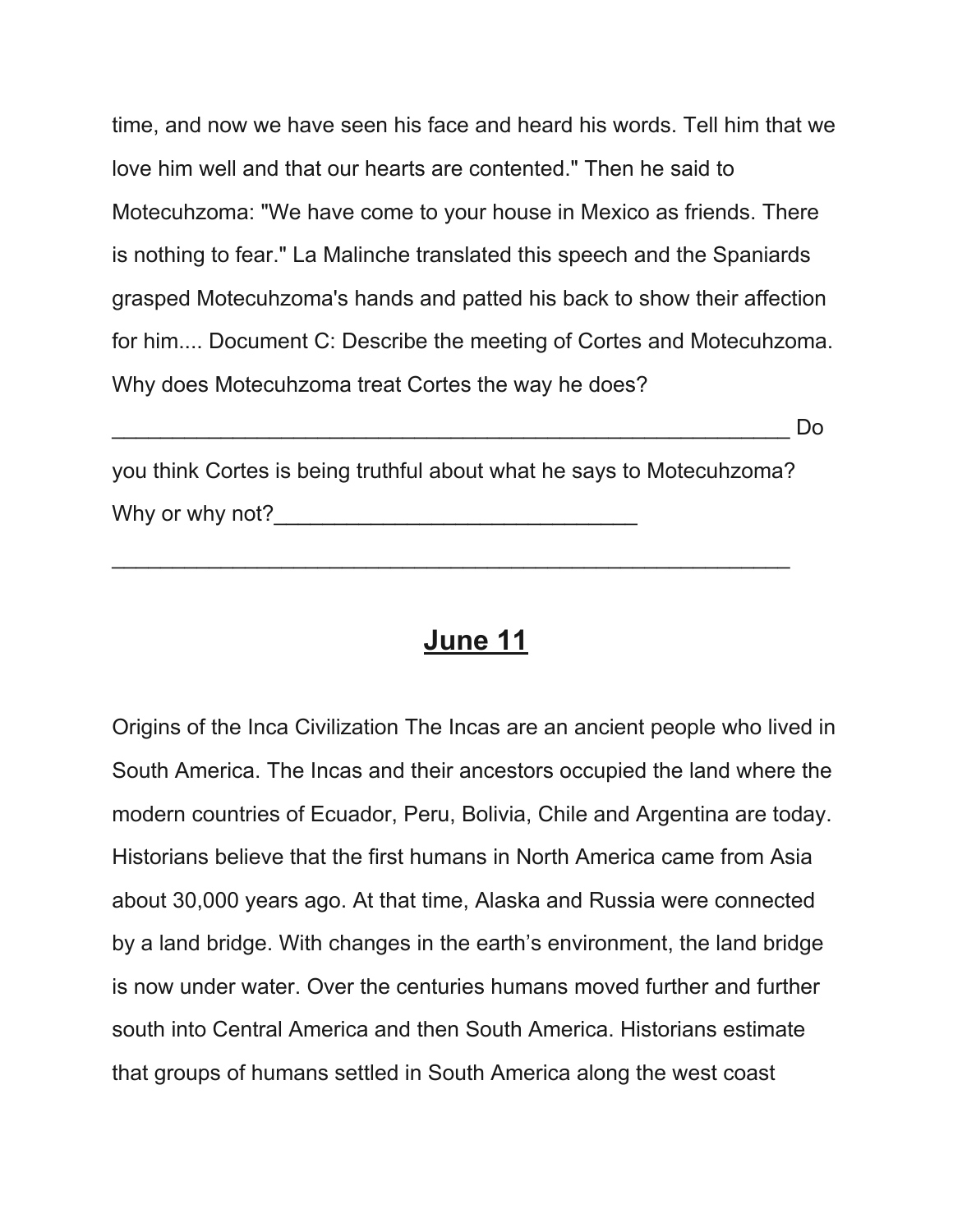between 13,000 and 10,000 BCE. In fact, archaeologists found evidence of human settlement in Chile that occurred around that time and included mastodon bones in a fire pit. As civilization progressed, people learned to cultivate squash, corn, potatoes, and cotton as well as herd llamas and alpacas. The farmers and herders formed a culture called the Chavin that lasted from 1000 BCE until 500 BCE. Another culture called Paracas began around 700- 600 BCE and their clothing used some of the same designs as the Chavin. We know about this culture because of burial sites where mummies were found. The Paracas culture lasted until 200 CE. Next came the Nazca and Moche civilizations. These people were skilled craftsmen, especially at weaving designs from llama and alpaca wool. Archaeologists discovered original pottery jars inside earthen burial mounds that contained preserved Nazca textiles. The people of the Moche civilization were able to craft gold and silver. They also built stone pyramids with steps, including a Pyramid of the Sun and a Pyramid of the Moon. The Moche civilization lasted in the area of present-day Peru until about 900 CE. Two other cultures thrived in Peru. The Huari culture arose around 600 CE. Their main city contained 700 buildings, some of them three stories high, and they had terraced fields for crops. The Huari people abandoned their city in 900 CE. The Chimu civilization lasted from 900 to 1400 CE. These people built irrigation canals for farming. The Incas first came to Peru between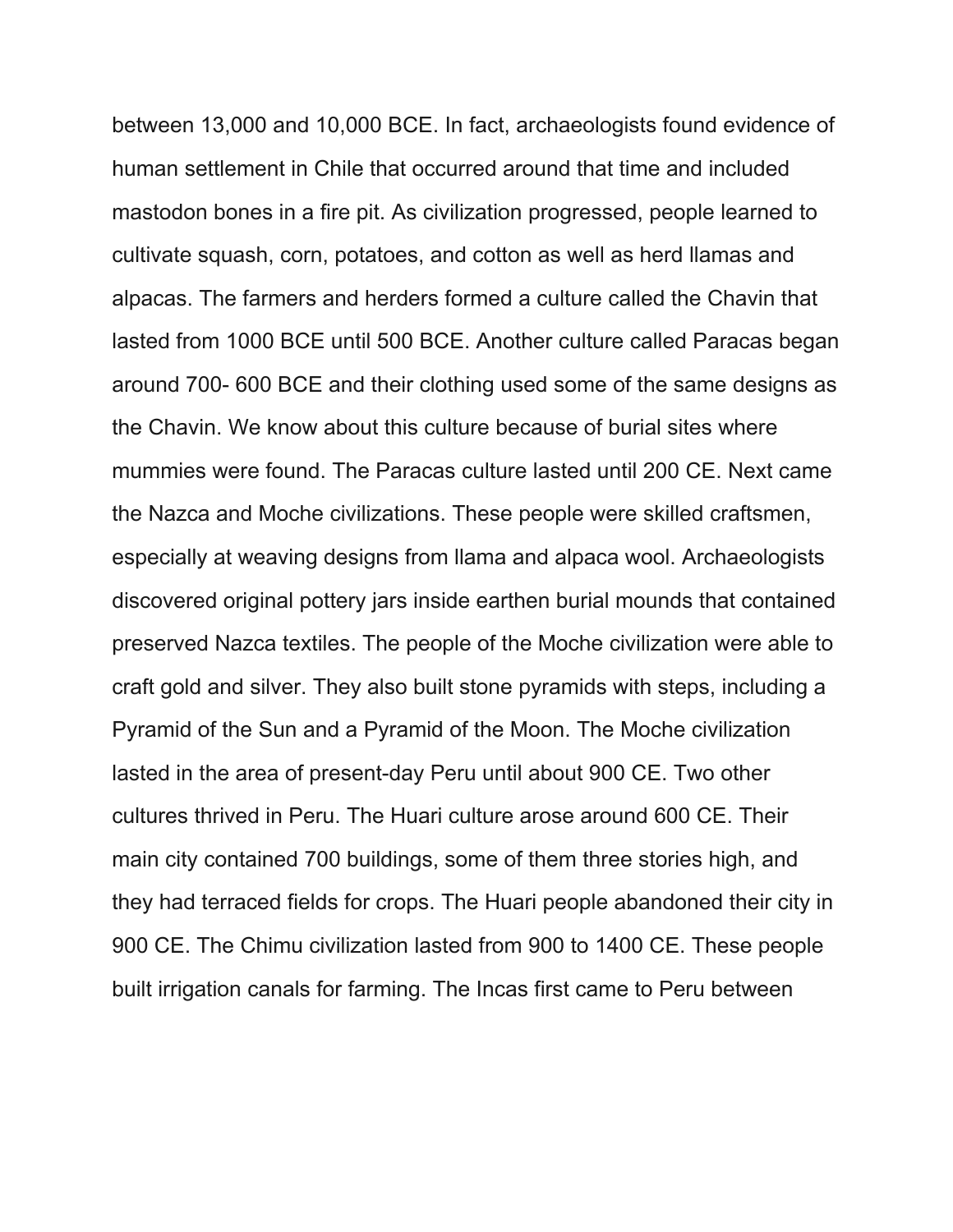1150 to 1250 CE. The Incas believed they were Children of the Sun and began conquering their neighbors around 1300 CE.

Origins of the Inca Civilization Multiple Choice Questions

1. The earliest civilizations on the Pacific Coast of South America occupied lands that include which of the following present-day countries? a. Brazil b. Venezuela c. Peru d. Paraguay

2. The earliest people before the Incas that were farmers and herders were the a. Chavin b. Chileans c. Both a. and b. above d. None of the above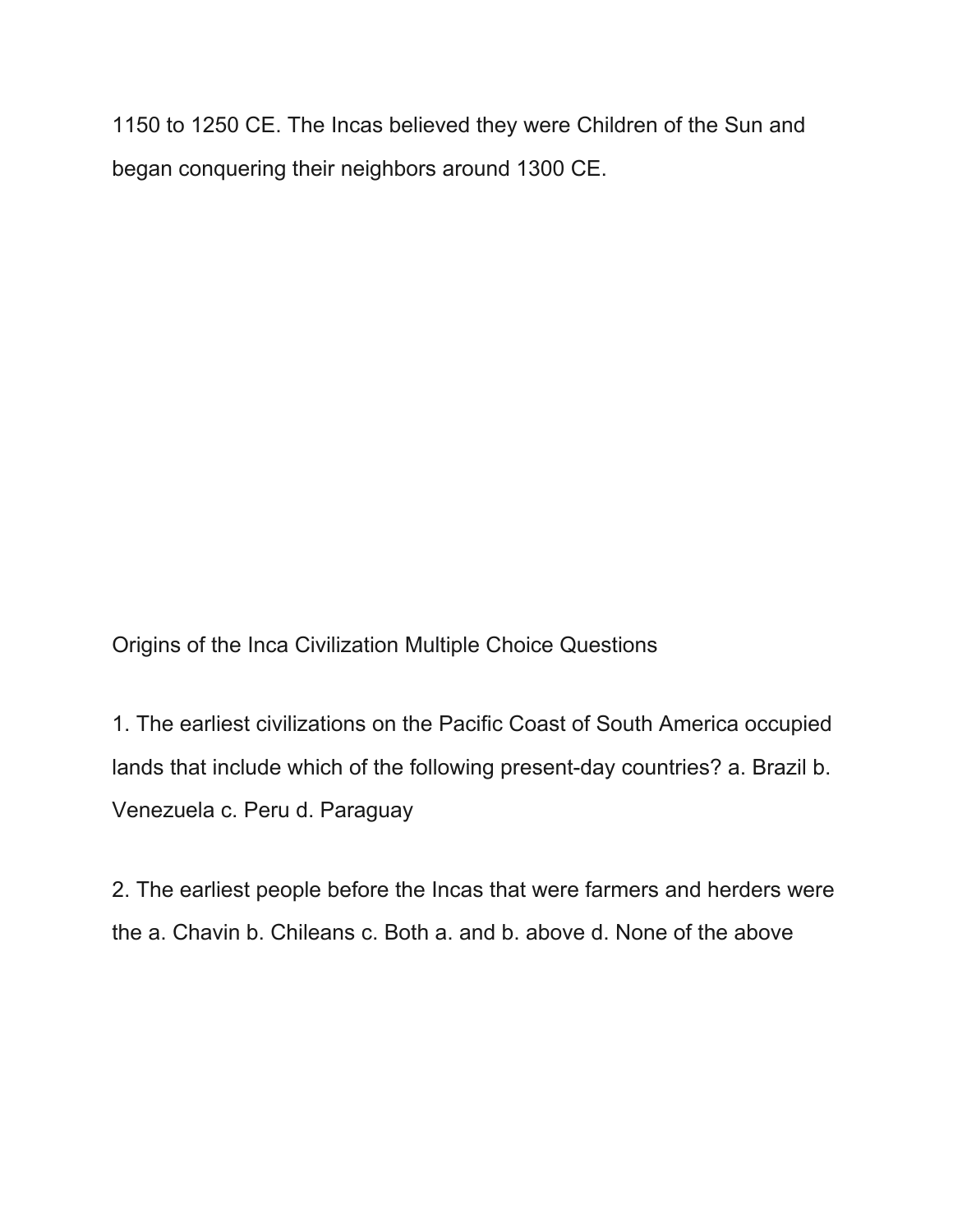3. Artifacts from ancient South American cultures include a. Pyramids b. Mummies c. Textiles d. All of the above

4. What did early South American civilizations do to promote farming? a. They used fertilizers b. They used pesticides c. They made terraces d. All of the above

5. Which of the following crops were important to ancient South American civilizations? a. Oats b. Corn c. Wheat d. All of the above

6. The Incas believed they were special because they were a. Children of the Underworld b. Children of the Mountains c. Children of the Moon d. Children of the Sun

#### **June 12**

It is 1493, and you struggle to breathe the thin mountain air of the Andes Mountains more than 10,000 feet above sea level. From afar, you witness a grand spectacle: the arrival of Huayna Capac, the ruler of the Four Regions. Huayna Capac is carried in a great chair because he never walks in public. The ground is too dirty to accept his saliva, so the ruler spits into the hand of an attendant. The attendant then wipes his hand with a special cloth. The cloth and anything Huayna Capac has touched was sacred. It would eventually be burned in a great ceremony so that it did not fall into the hands of common people. Huayna Capac was the Sapa Inca, or "sole ruler" of Tawantinsuyu, a local word that means "four regions." We know Tawantinsuyu by the title of their powerful rulers: the Incas. The Incas formed one of the world's greatest empires in the forbidding climate of the Andes, the tallest mountains of the Western Hemisphere. The people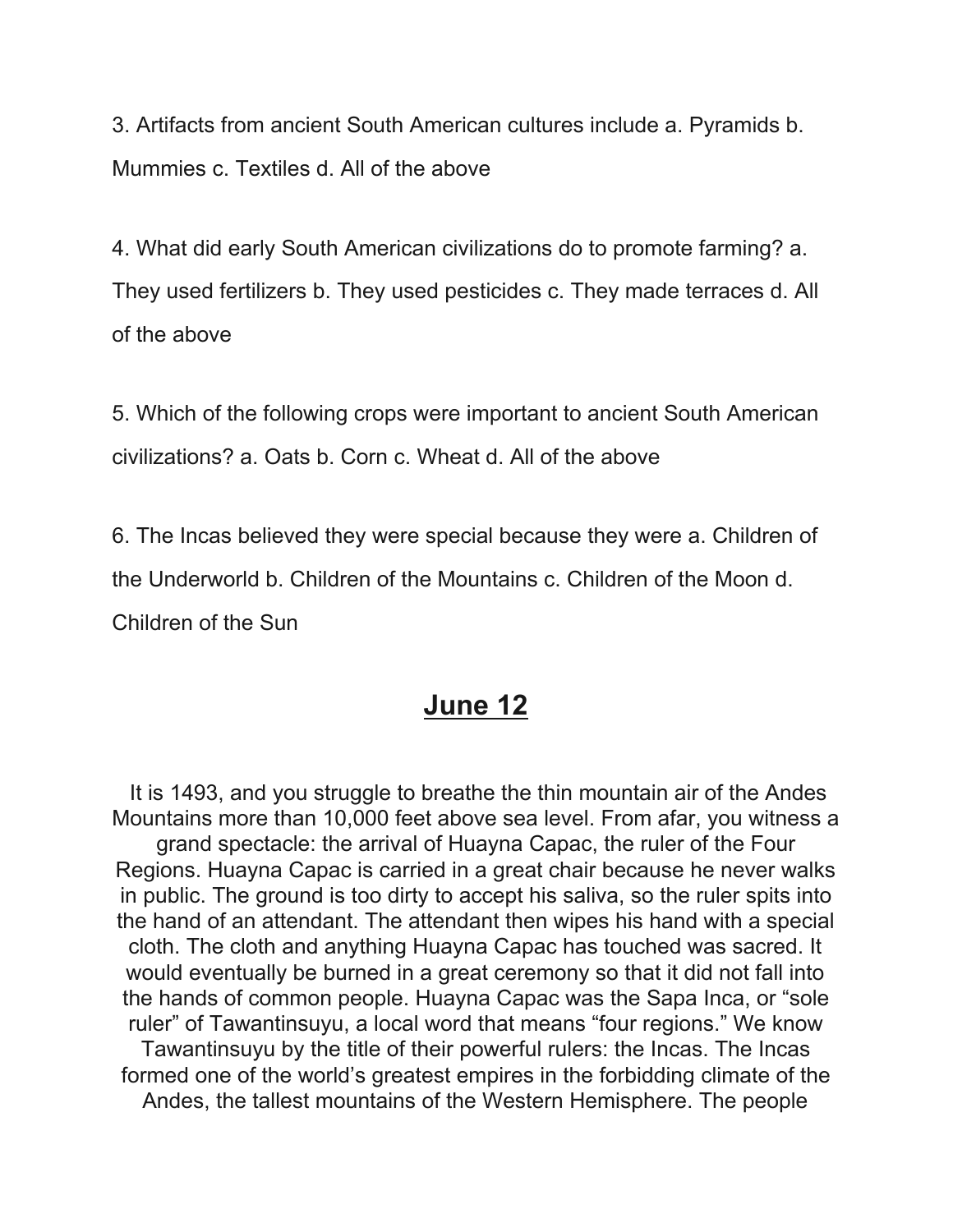believed the Sapa Inca was a living god, whose ancestor was Inti, the sun god. The Incas believed Inti was their protector because his light provided life for the crops and the people. Even the Sapa Inca was careful to respect the sun god. Quilla was the moon and Inti's wife. The Incas would watch throughout the month as Quilla would grow from a small sliver in the sky to a beautiful sphere that lit the night, only to recede and return the next month. The children of Inti and Quilla were the stars. Despite the severity of the high altitude climate, the Incas were at least the third empire to develop in the Andes. The Chavìn controlled the coastal regions of what is now Ecuador, Peru, and Bolivia as early as 900BCE. They were followed by the Wari (500 – 1100) and the Tiwanaku (tee-wan-AH-ku) (300 – 1000CE) in the south. The Inca did not gain prominence until after the fall of the Wari and the Tiwanaku. Pachacuti (pah-chah-COO-tee)— Huayna Capac's grandfather—ruled from 1438 to 1471. Pachacuti transformed the kingdom of Cusco in modern Peru to a mighty empire through negotiation and warfare. He sent representatives to local rulers inviting them to join his empire. If the local ruler refused, Pachacuti sent his brutal army to force them to give up. Pachacuti was probably the emperor who ordered the construction of the mysterious Machu Picchu. Located 7000 feet above sea level near Cusco, Machu Picchu probably served as a country estate for Pachacuti. The site includes more than 200 buildings and three large temples. Because the city was inaccessible for hundreds of years to outsiders, it is the best remaining example of an Inca city. For hundreds of years, explorers had heard tales of a city so high it was always hidden by clouds. In 1911, Yale professor Hiram Bingham found Machu Picchu and later wrote about it in National Geographic. Bingham has often been compared with Indiana Jones in "Raiders of the Lost Ark." The "Lost City of the Incas" is now easily reached by railroad. Every year, thousands of tourists flock to what has become the most familiar icon of Inca civilization. In 1532, Francisco Pizarro conquered the Incas and claimed their land for Spain. By that time, the glory of the Inca empire had faded. Huayna Capac and his eldest son died only a few days apart in 1527, possibly from smallpox. The European disease seems to have reached the Andes even before the arrival of the first Spanish conquistadors. The Inca Empire fell into the hands of Huayna Capac's younger sons, who fought a civil war that weakened the empire. Wracked by disease and divided leadership, the Incas were no match for the guns and cannons of their invaders.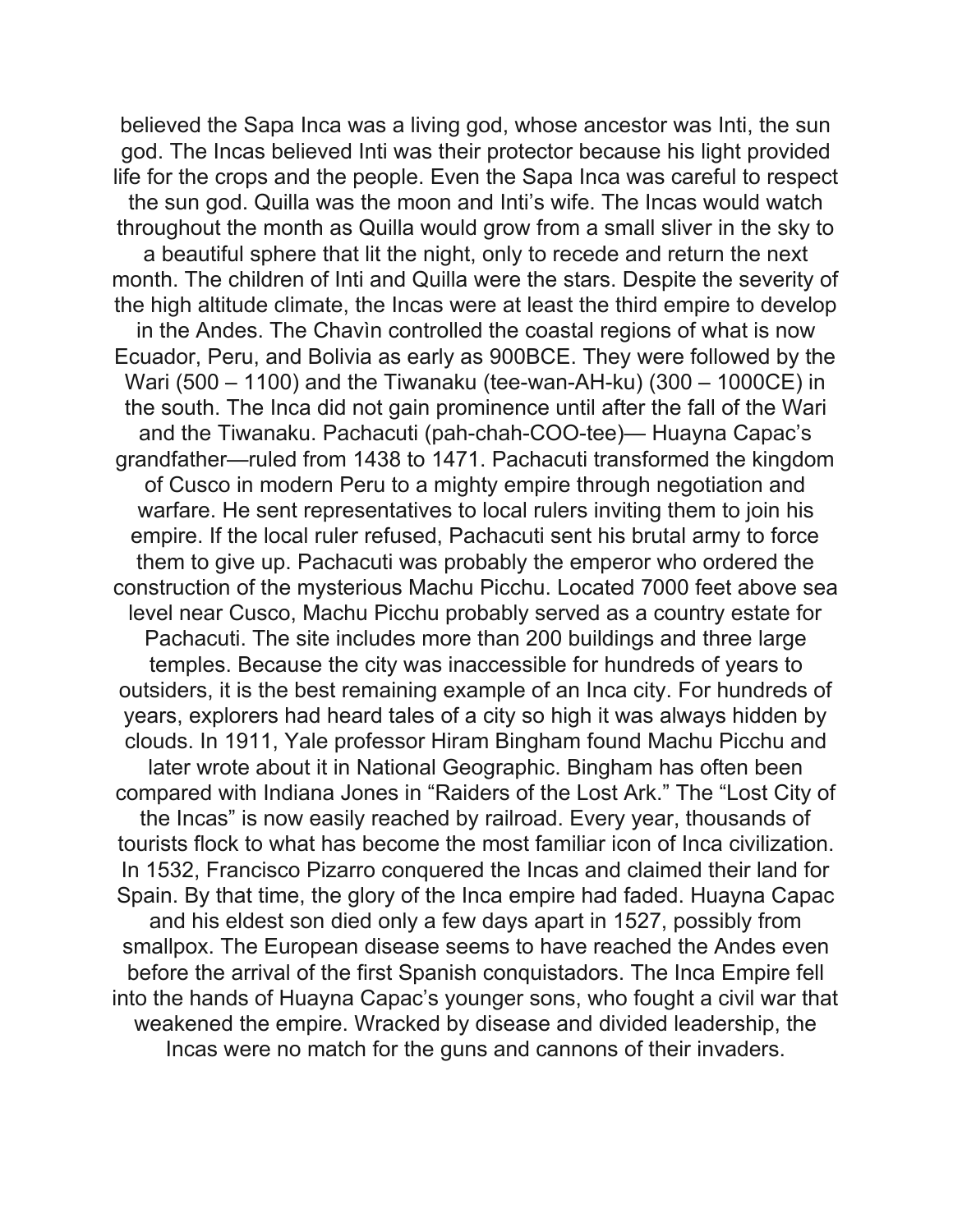**Fill in the Blanks** The Incas lived high in the A\_\_d\_\_s Mountains of South America during the \*f\_f\_e\_n\_h century. They called themselves Tawantinsuyu, the land of the f\_\_\_\_\_\_ r\_\_g\_\_o\_\_s, but we know the Incas by the title of their r\_l\_rs. Sapa Inca, or "s\_\_\_\_\_\_\_ ruler," was believed to be the decendant of I and the sun god who ruled with his wife, Q il a, the goddess of the m and The Incas were the last and most powerful of several pre-\*C\_\_l\_\_m\_\_i\_\_n empires in the Andes. A warrior named P c a u i transformed the kingdom of C s o into a powerful empire through \*w\_\_\_\_ and diplomacy. Pachacuti likely to have ordered the construction of M\_\_c\_ u P\_\_cc\_\_u as a country estate. The "l\_\_\_\_\_\_ city of the Incas" was unknown to outsiders until its discovery by Yale professor Hiram B  $n_h$ <sup>h</sup> m in 1911. The empire of the Incas began to crumble shortly after the death of H ay a C p c in 1527. Huayna Cupac may have died of s  $\overline{a}$  lp  $x, a \in \overline{r}$  p an disease that appears to have reached the Andes years before the \*c\_n\_u\_s\_a\_o\_s. Within five years of Huayna Cupac's death, the Incas fell to a small band of warriors led by Francisco P\_\_z\_\_r\_\_o.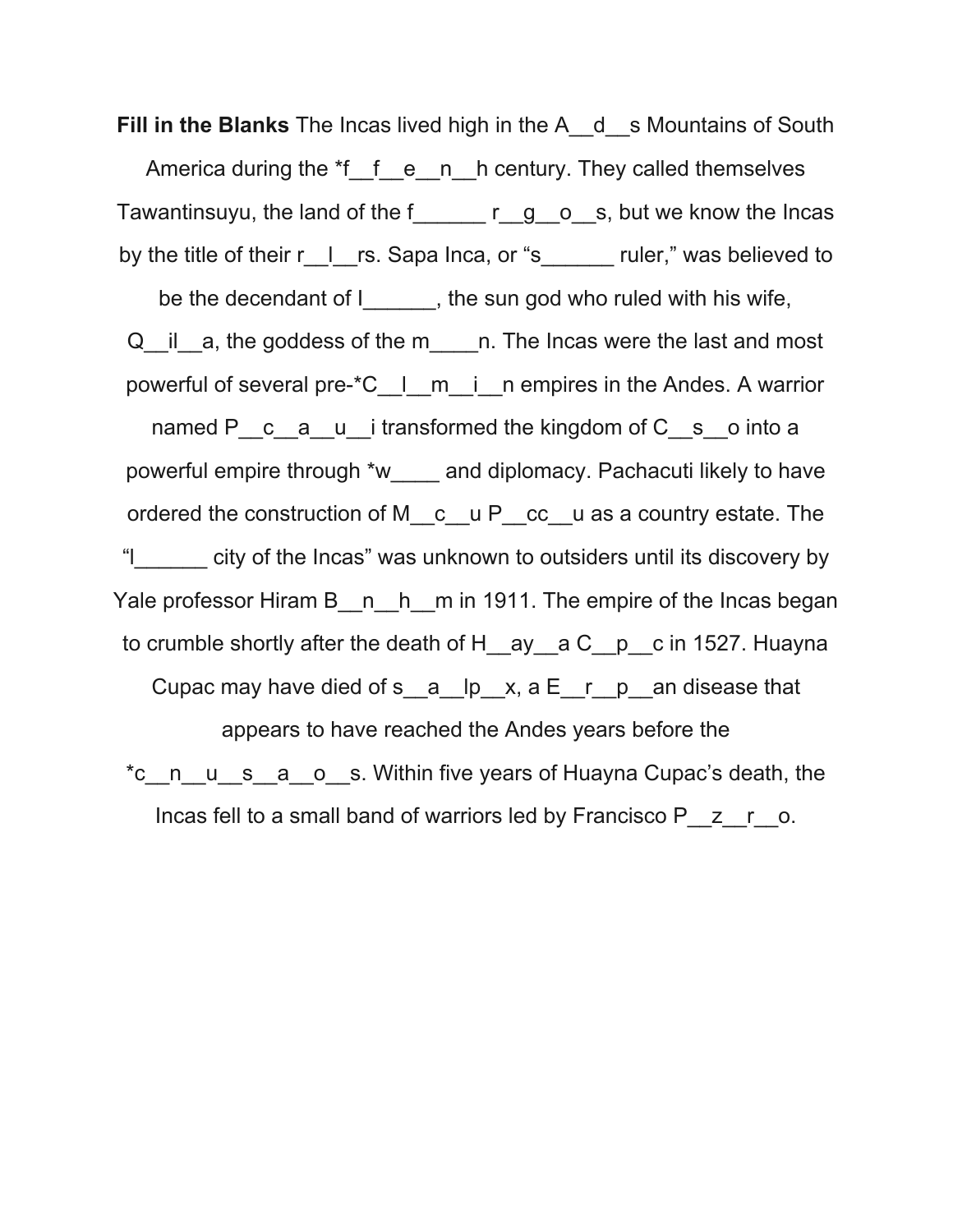# **June 15/16**

## Christopher Columbus: Hero or Villain?

Since his death in 1506, [Columbus'](https://www.thoughtco.com/christopher-columbus-geography-1434429) life story has undergone many revisions. He is vilified by indigenous rights groups, yet was once seriously considered for sainthood. What's the real scoop?

Columbus was neither a monster nor a saint. He had some admirable qualities and some very negative ones.

On the positive side, Columbus was a very talented sailor, navigator, and ship captain. He bravely went west without a map, trusting his instincts and calculations. He was very loyal to his patrons, the king and queen of Spain, and they rewarded him by sending him to the New World a total of four times. While he took slaves from those tribes that fought him and his men, he seems to have dealt relatively fairly with those tribes that he befriended, such as that of Chief Guacanagari.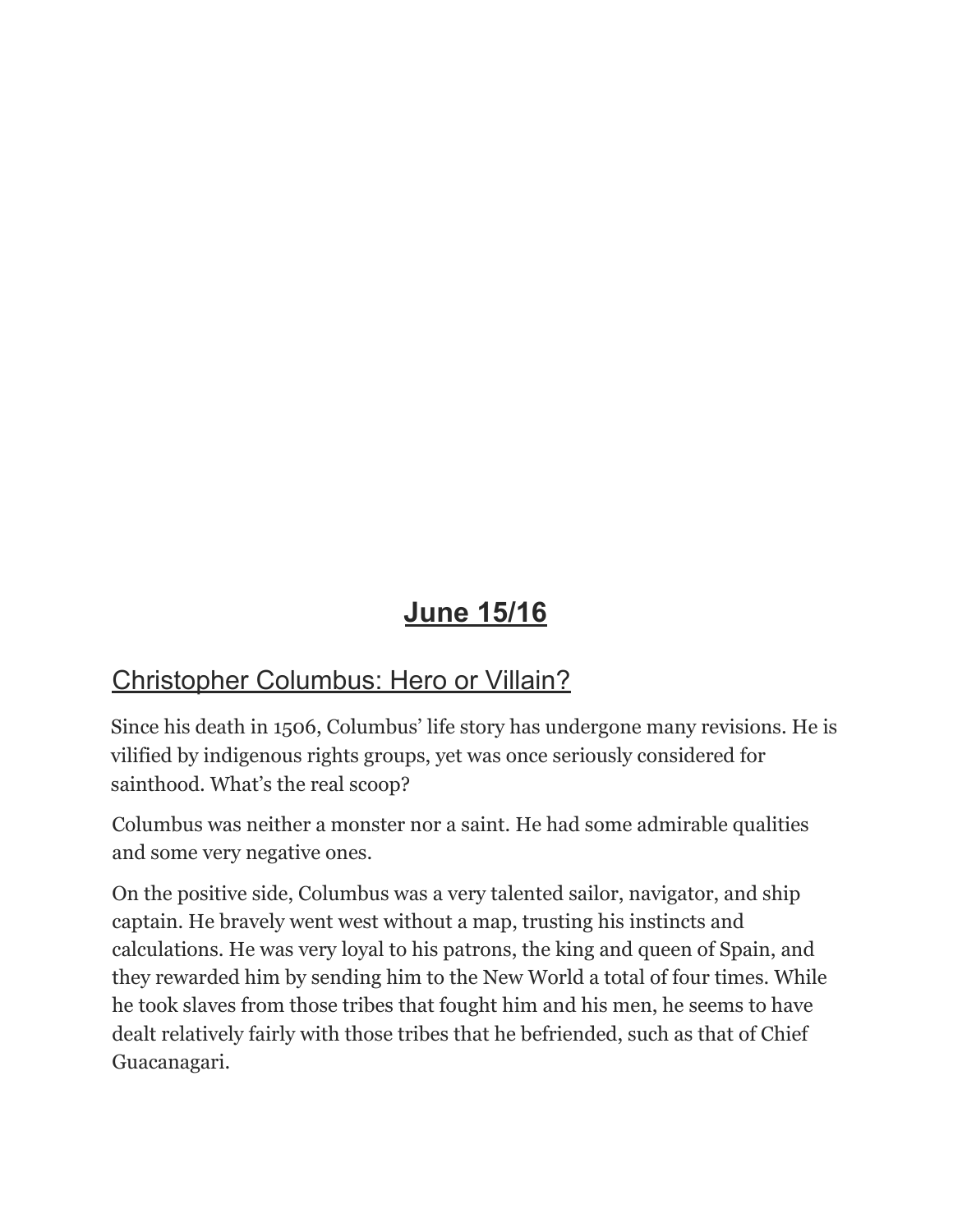But there are many stains on his legacy as well. Ironically, the Columbus-bashers blame him for some things that were not under his control and ignore some of his most glaring actual defects. He and his crew brought awful diseases, such as smallpox, to which the men and women of the New World had no defenses, and their population is estimated to have declined by as much as 90%.**2** This is undeniable, but it was also unintentional and would have happened eventually anyway. His discovery opened the doors to the conquistadors who looted the mighty Aztec and Inca Empires and slaughtered natives in large numbers, but this, too, would likely have happened when someone else inevitably discovered the New World.

If one must hate Columbus, it is far more reasonable to do so for other reasons. He was a slave trader who heartlessly took men and women away from their families in order to lessen his failure to find a new trade route. His contemporaries despised him. As governor of Santo [Domingo](https://www.thoughtco.com/history-of-santo-domingo-dominican-republic-2136382) on Hispaniola, he was a despot who kept all profits for himself and his brothers and was loathed by the colonists whose lives he controlled. Attempts were made on his life and he was actually sent back to Spain in chains at one point after his third [voyage.](https://www.thoughtco.com/the-third-voyage-of-christopher-columbus-2136701)

During his fourth [voyage,](https://www.thoughtco.com/fourth-new-world-voyage-christopher-columbus-2136698) he and his men were stranded on Jamaica for a year when his ships rotted. No one wanted to travel there from Hispaniola to save him. He was also a cheapskate. After promising a reward to whoever spotted land first on his 1492 voyage, he refused to pay up when sailor Rodrigo de Triana did so, giving the reward to himself instead because he had seen a "glow" the night before.

Previously, the elevation of Columbus to a hero caused people to name cities (and a country, Colombia) after him and many places still celebrate Columbus Day. But nowadays, people tend to see Columbus for what he really was: an influential man with a mixed legacy.

#### **Questions**

Characteristics of a hero Characteristics of a villain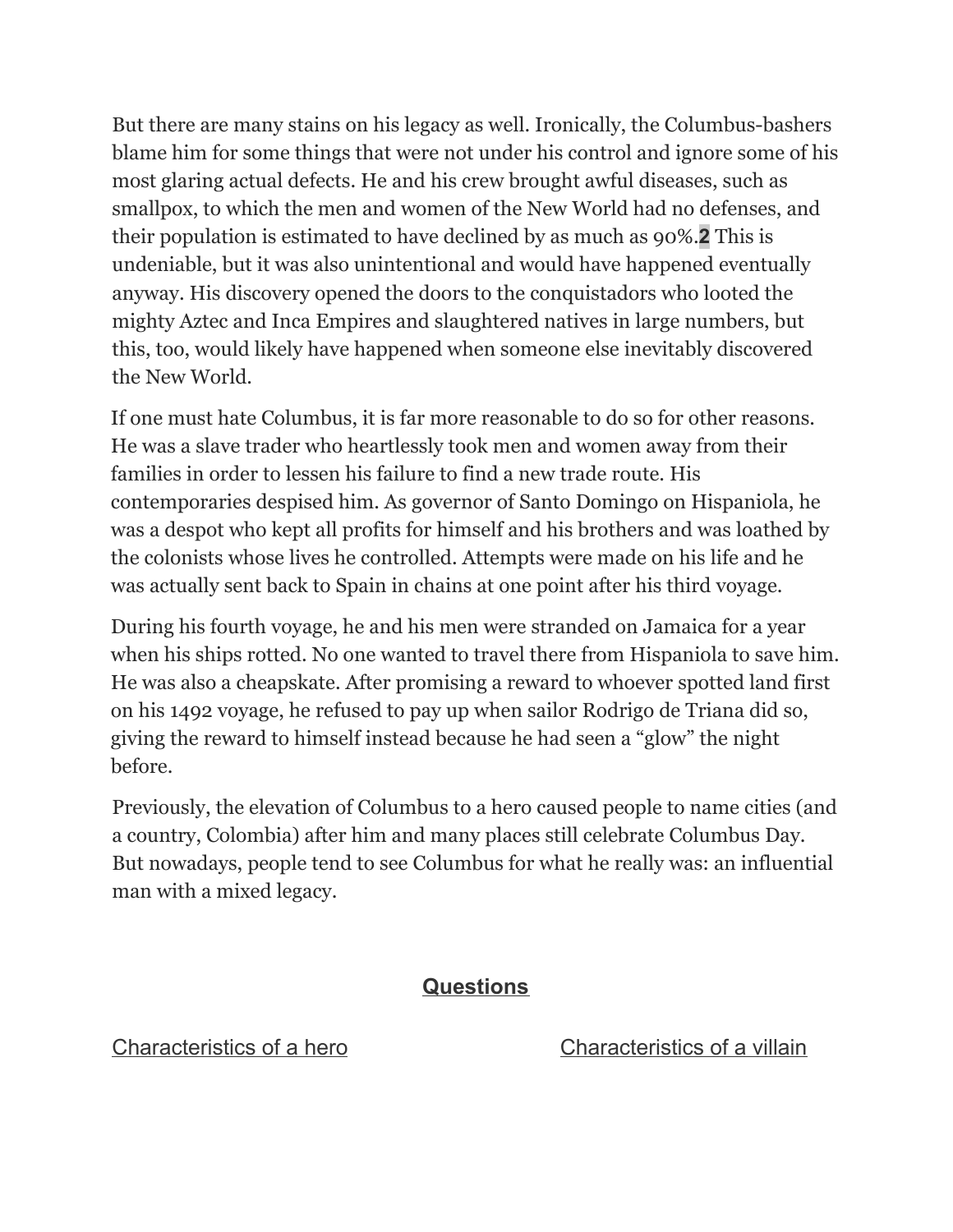Examples of heroes Examples of villains

Construct a paragraph and choose a side - hero or villain? In 8-12 sentences prove Columbus was one or the other.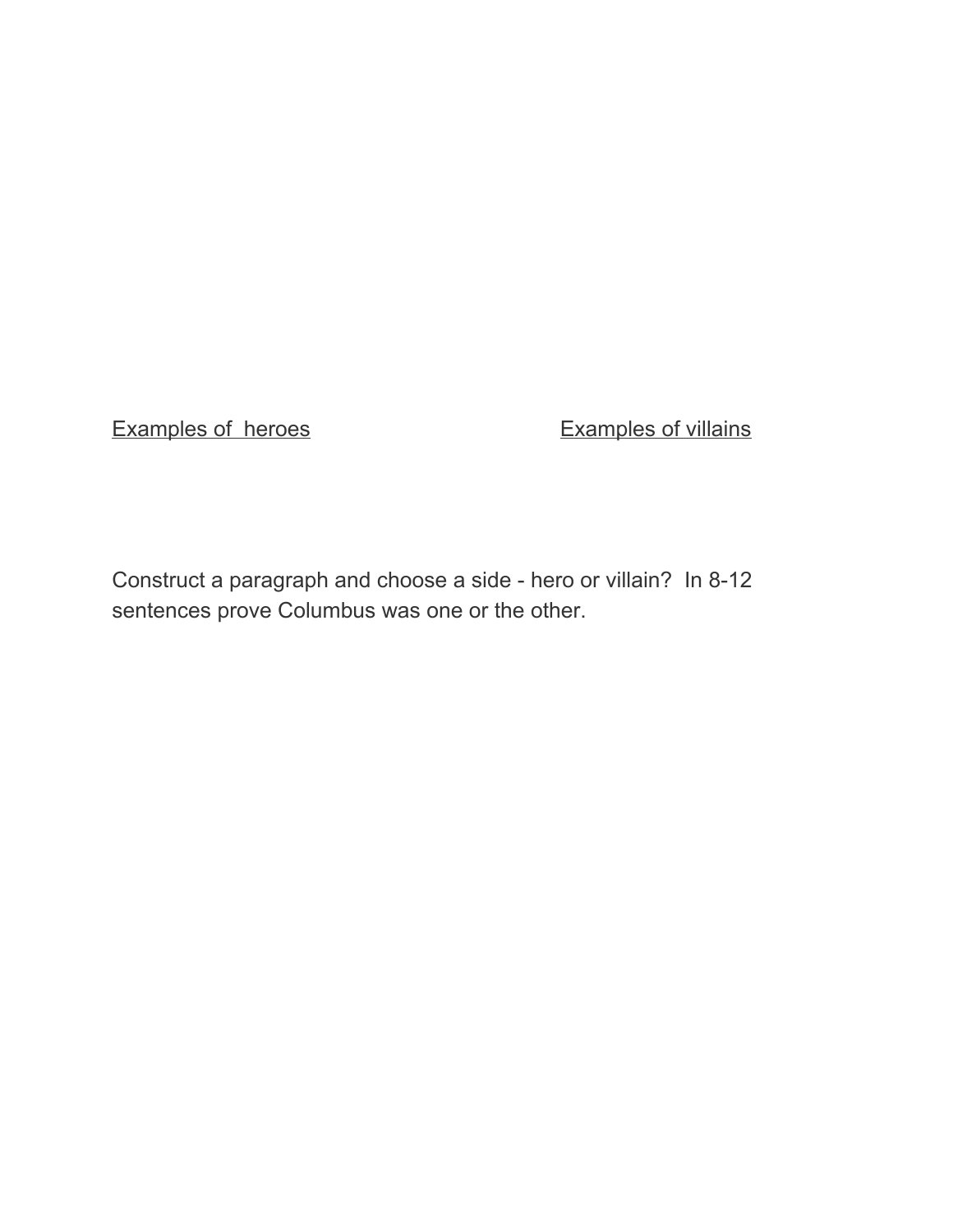## **June 17**

**What is mercantilism?** Mercantilism, an economic system that stresses the goals of the national government rather than the individual […] Mercantilism was the main economic system in Europe during the sixteenth, seventeenth, and eighteenth centuries. This system required the national government to strictly control businesses to meet certain objectives, such as exporting (selling) more goods to other countries than importing (buying) goods from other countries. Within a country, trade barriers (such as taxes) were dropped. According to mercantilist philosophy, [using] the natural resources of a nation's colonies was a worthwhile effort.

#### **1. What are two ways mercantilism was supposed to make a country powerful?**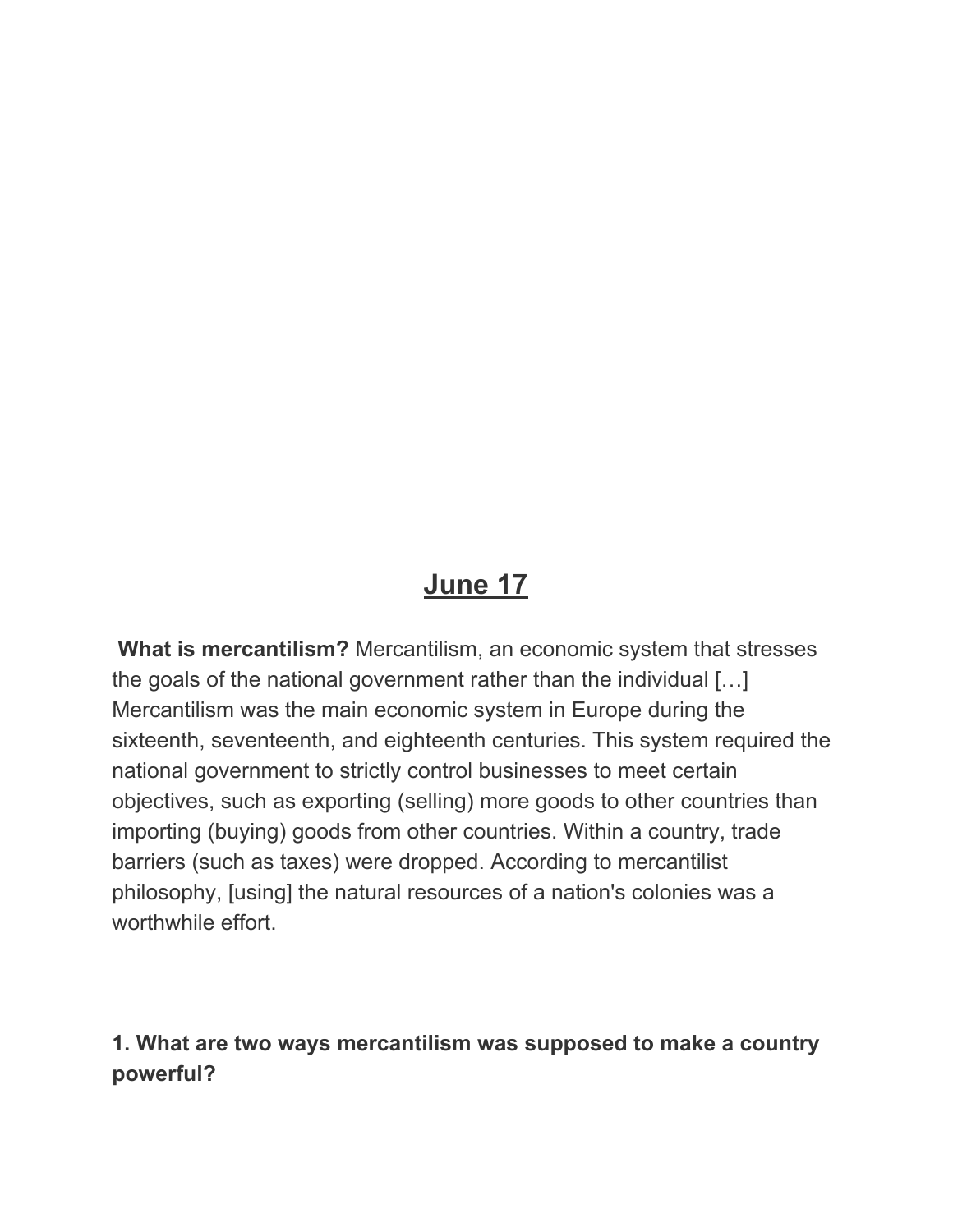"[…] from thence forward, no goods or commodities whatsoever shall be imported into or exported out of any lands […] in any other […] ships or […] vessels whatsoever, but in such ships or vessels as do truly and without fraud belong only to the people of England […] or are built of and belonging to any the lands [of English people] and whereof the master and three fourths of the mariners at least are English."

#### **2. If you were a merchant in the colonies in the 1660s, what is the only legal way to ship your goods by sea?**

"[…] That from and after [25 December 1733] there shall be […] paid unto and for the use of His Majesty … upon all rum or spirits […] the sum of nine pence, money of Great Britain […] for every gallon thereof. […] and upon all molasses or syrups of such foreign produce or manufacture […] which shall be brought into said colonies […] the sum of sixpence of like money for every gallon thereof."

#### **3. What are TWO items being taxed by the Molasses Act?**

- **4. Why would New Englanders hate this law?**
- **5. What would a British sugar plantation owner think of this law?**

"But in spite of all efforts the Navigation Acts could scarcely be enforced at all. It may be said that the whole people became lawbreakers, and often the customs officials and even the governors connived at their practice. Smuggling was universal. It went on regardless of the admiralty courts established in most of the colonies. "Juries found their verdicts against the most undoubted facts." The Molasses Act was certainly an economic and a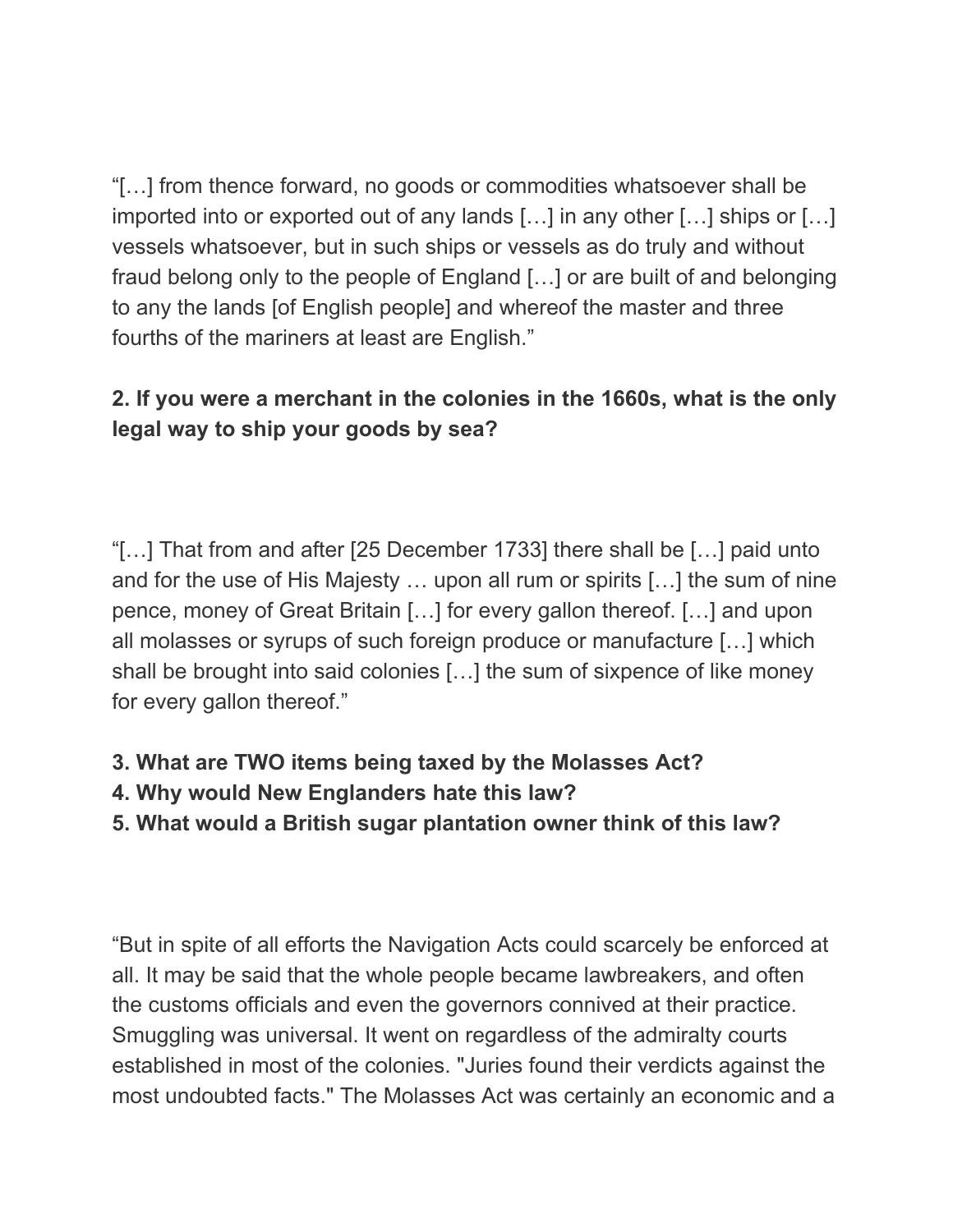political [mistake]; it not only made the people lawbreakers, it led them to hold Parliament in contempt, as not able to enforce its own laws."

#### **6. According to the document , what was the main problem with the Navigation Acts**?

## **June 18/19**

2 When Europeans first touched the shores of the Americas, Old World crops such as wheat, barley, rice, and turnips had not traveled west across the Atlantic, and New World crops such as maize, white potatoes, and sweet potatoes had not traveled east to Europe. In the Americas, there were no horses, cattle, sheep, or goats, all animals of Old World origin. Except for the llama, alpaca, dog, a few fowl, and guinea pig, the New World had no equivalents to the domesticated animals associated with the Old World, nor did it have the pathogens associated with the Old World's dense populations of humans and such associated creatures as chickens, cattle, black rats, and Aedes aegypti mosquitoes. Among these germs were those that carried smallpox, measles, chickenpox, influenza, malaria, and yellow fever. 3 The Columbian exchange of crops affected both the Old World and the New. Amerindian crops that have crossed oceans—for example, maize to China and the white potato to Ireland—have been stimulants to population growth in the Old World. The latter's crops and livestock have had much the same effect in the Americas—for example, wheat in Kansas and the Pampa, and beef cattle in Texas and Brazil. The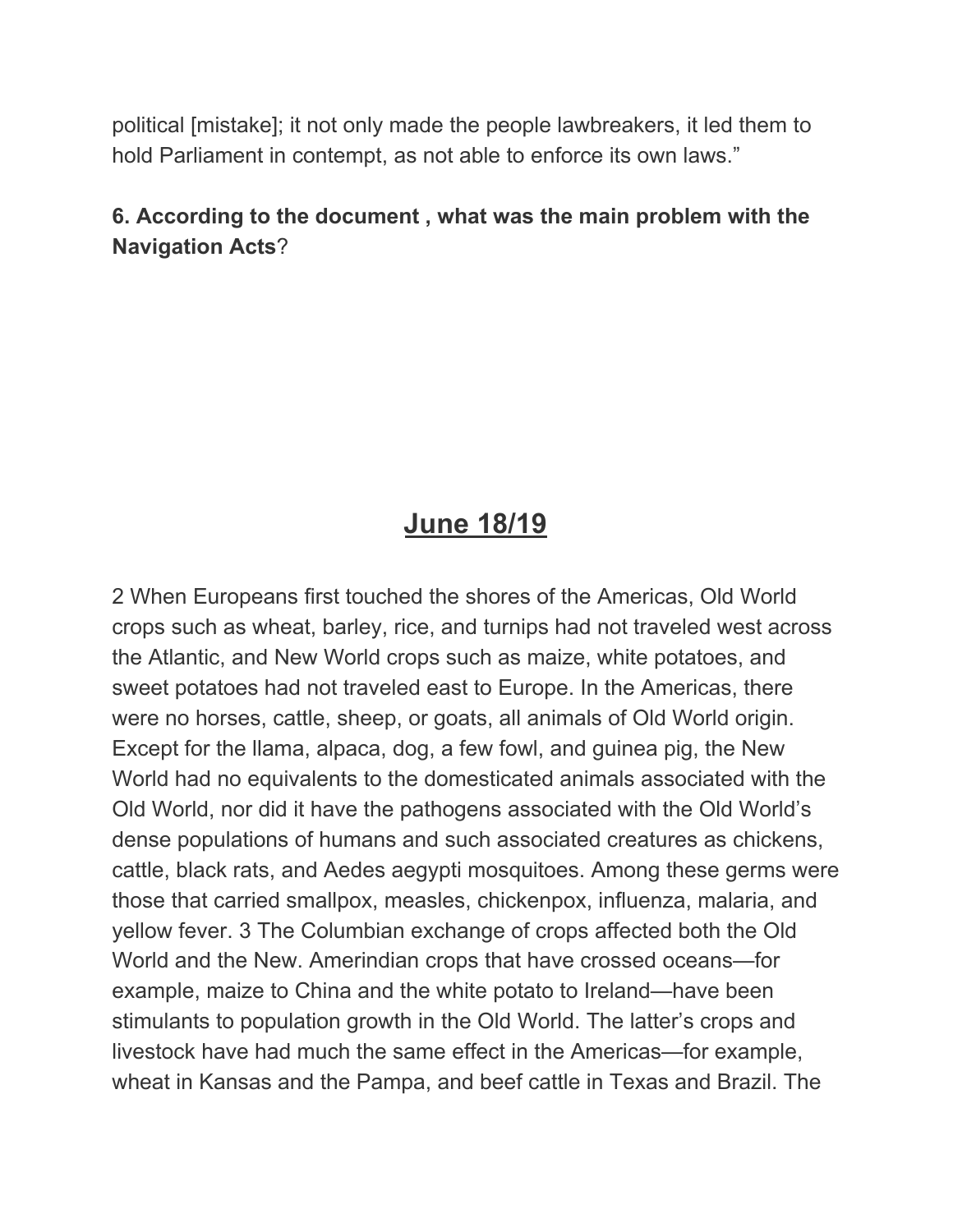full story of the exchange is many volumes long, so for the sake of brevity and clarity let us focus on a specific region, the eastern third of the United States of America. 4 As might be expected, the Europeans who settled on the east coast of the United States cultivated crops like wheat and apples, which they had brought with them. European weeds, which the colonists did not cultivate and, in fact, preferred to uproot, also fared well in the New World. John Josselyn, an Englishman and amateur naturalist who visited New England twice in the seventeenth century, left us a list, "Of Such Plants as Have Sprung Up since the English Planted and Kept Cattle in New England," which included couch grass, dandelion, shepherd's purse, groundsel, sow thistle, and chickweeds. One of these, a plantain, was named "Englishman's Foot" by the Amerindians of New England and Virginia who believed that it would grow only where the English "have trodden, and was never known before the English came into this country." Thus, as they intentionally sowed Old World crop seeds, the European settlers were unintentionally contaminating American fields with weed seed. More importantly, they were stripping and burning forests, exposing the native plants to direct sunlight and to the hooves and teeth of Old World livestock. The native plants could not tolerate the stress. The imported weeds could, because they had lived with large numbers of grazing animals for thousands of years. 5 Cattle and horses were brought ashore in the early 1600s and found hospitable climate and terrain in North America. Horses arrived in Virginia as early as 1620 and in Massachusetts in 1629. Many wandered free with little more evidence of their connection to humanity than collars with a hook at the bottom to catch on fences as they tried to leap over them to get at crops. Fences were not for keeping livestock in, but for keeping livestock out.

2. Using paragraphs 2-5, and the map, summarize the Columbian exchange of goods into a single paragraph.

\_\_\_\_\_\_\_\_\_\_\_\_\_\_\_\_\_\_\_\_\_\_\_\_\_\_\_\_\_\_\_\_\_\_\_\_\_\_

 $\_$  ,  $\_$  ,  $\_$  ,  $\_$  ,  $\_$  ,  $\_$  ,  $\_$  ,  $\_$  ,  $\_$  ,  $\_$  ,  $\_$  ,  $\_$  ,  $\_$  ,  $\_$  ,  $\_$  ,  $\_$  ,  $\_$  ,  $\_$  ,  $\_$  ,  $\_$ 

 $\mathcal{L}_\text{G}$  , and the contribution of the contribution of the contribution of the contribution of the contribution of the contribution of the contribution of the contribution of the contribution of the contribution of t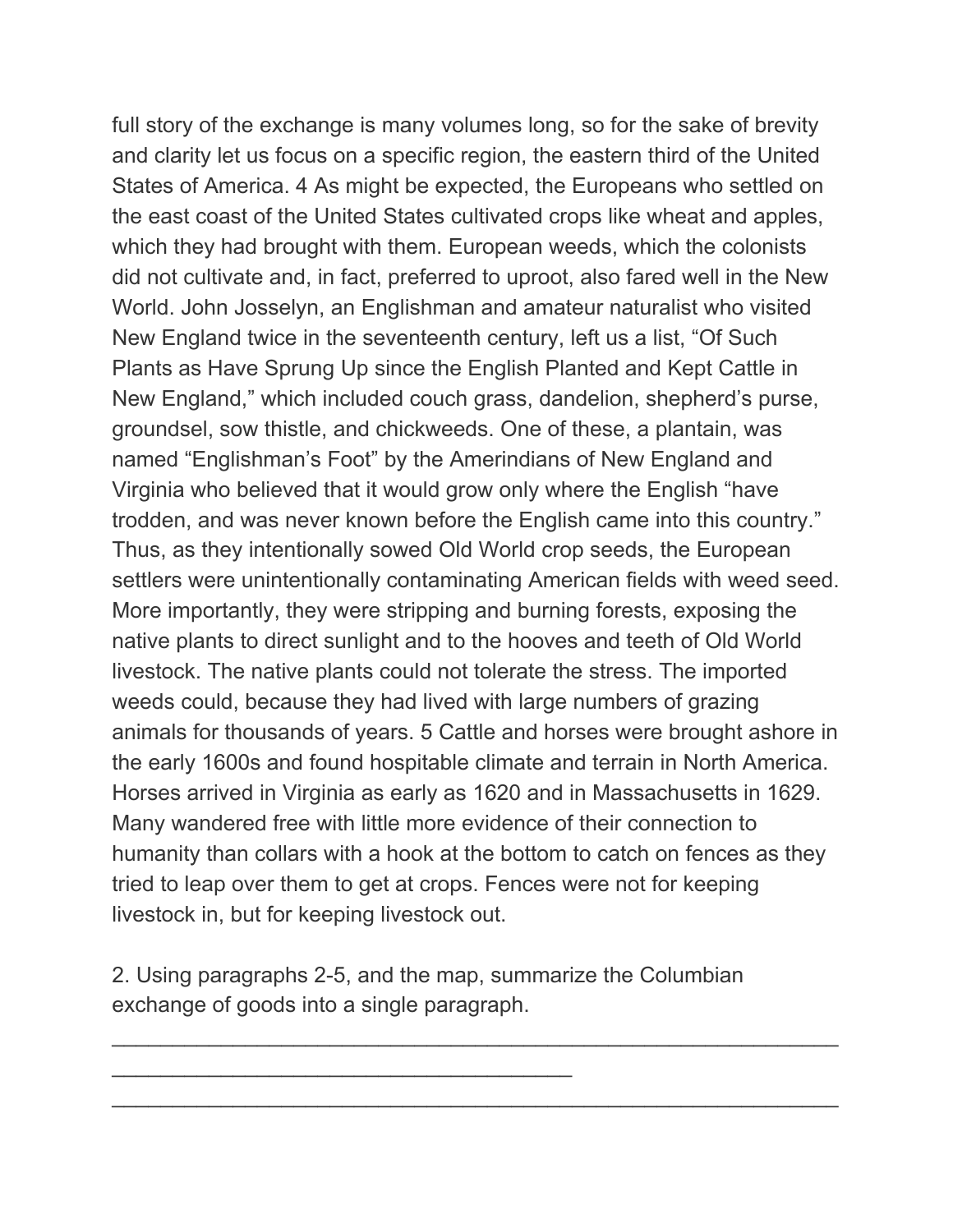#### **June 22/23**

 $\_$  ,  $\_$  ,  $\_$  ,  $\_$  ,  $\_$  ,  $\_$  ,  $\_$  ,  $\_$  ,  $\_$  ,  $\_$  ,  $\_$  ,  $\_$  ,  $\_$  ,  $\_$  ,  $\_$  ,  $\_$  ,  $\_$  ,  $\_$  ,  $\_$  ,  $\_$ 

 $\_$  ,  $\_$  ,  $\_$  ,  $\_$  ,  $\_$  ,  $\_$  ,  $\_$  ,  $\_$  ,  $\_$  ,  $\_$  ,  $\_$  ,  $\_$  ,  $\_$  ,  $\_$  ,  $\_$  ,  $\_$  ,  $\_$  ,  $\_$  ,  $\_$  ,  $\_$ 

 $\_$  ,  $\_$  ,  $\_$  ,  $\_$  ,  $\_$  ,  $\_$  ,  $\_$  ,  $\_$  ,  $\_$  ,  $\_$  ,  $\_$  ,  $\_$  ,  $\_$  ,  $\_$  ,  $\_$  ,  $\_$  ,  $\_$  ,  $\_$  ,  $\_$  ,  $\_$ 

 $\_$  ,  $\_$  ,  $\_$  ,  $\_$  ,  $\_$  ,  $\_$  ,  $\_$  ,  $\_$  ,  $\_$  ,  $\_$  ,  $\_$  ,  $\_$  ,  $\_$  ,  $\_$  ,  $\_$  ,  $\_$  ,  $\_$  ,  $\_$  ,  $\_$  ,  $\_$ 

\_\_\_\_\_\_\_\_\_\_\_\_\_\_\_\_\_\_\_\_\_\_\_\_\_\_\_\_\_\_\_\_\_\_\_\_\_\_

\_\_\_\_\_\_\_\_\_\_\_\_\_\_\_\_\_\_\_\_\_\_\_\_\_\_\_\_\_\_\_\_\_\_\_\_\_\_

\_\_\_\_\_\_\_\_\_\_\_\_\_\_\_\_\_\_\_\_\_\_\_\_\_\_\_\_\_\_\_\_\_\_\_\_\_\_

\_\_\_\_\_\_\_\_\_\_\_\_\_\_\_\_\_\_\_\_\_\_\_\_\_\_\_\_\_\_\_\_\_\_\_\_\_\_

\_\_\_\_\_\_\_\_\_\_\_\_\_\_\_\_\_\_\_\_\_\_\_\_\_\_\_\_\_\_\_\_\_\_\_\_\_\_

The Causes of African Slavery Beginning around 1500, European colonists in the Americas who needed cheap labor began using enslaved Africans on plantations and farms. Slavery in Africa Slavery had existed in Africa for centuries. In most regions, it was a relatively minor institution. The spread of Islam into Africa during the seventh century, however, ushered in an increase in slavery and the slave trade. Muslim rulers in Africa justified enslavement with the Muslim belief that nonMuslim prisoners of war could be bought and sold as slaves. As a result, between 650 and 1600, Muslims transported about 17 million Africans to the Muslim lands of North Africa and Southwest Asia. In most African and Muslim societies, slaves had some legal rights and an opportunity for social mobility. In the Muslim world, a few slaves even occupied positions of influence and power. Some served as generals in the army. In African societies, slaves could escape their bondage in numerous ways, including marrying into the family they served. The Demand for Africans The first Europeans to explore Africa were the Portuguese during the 1400s. Initially, Portuguese traders were more interested in trading for gold than for captured Africans. That changed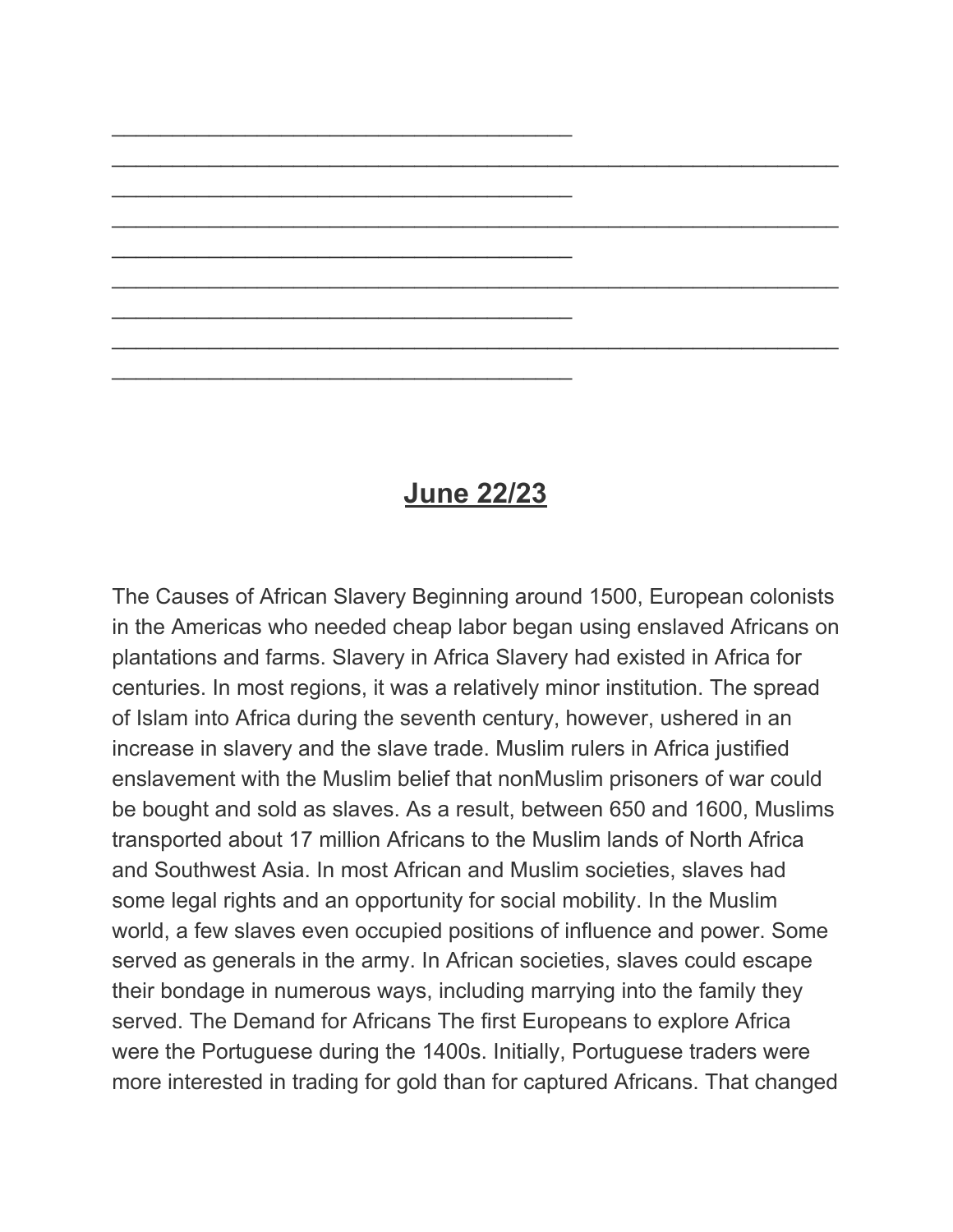with the colonization of the Americas, as natives began dying by the millions. Europeans saw advantages in using Africans in the Americas. First, many Africans had been exposed to European diseases and had built up some immunity. Second, many Africans had experience in farming and could be taught plantation work. Third, Africans were less likely to escape because they did not know their way around the new land. Fourth, their skin color made it easier to catch them if they escaped and tried to live among others.

**1. List and describe several causes of the Atlantic Slave Trade.** The Horrors of the Middle Passage One African, Olaudah Equiano, recalled the inhumane conditions on his trip from West Africa to the West Indies at age 12 in 1762.

I was soon put down under the decks, and there I received such a salutation [greeting] in my nostrils as I never experienced in my life; so that, with the loathsomeness of the stench, and crying together, I became so sick and low that I was not able to eat . . . but soon, to my grief, two of the white men offered me eatables; and on my refusing to eat, one of them held me fast by the hands, and laid me across . . . the windlass, while the other flogged me severely.

OLAUDAH EQUIANO, quoted in Eyewitness: The Negro in American **History** 

**2. What do you think would be the worst part of the voyage?**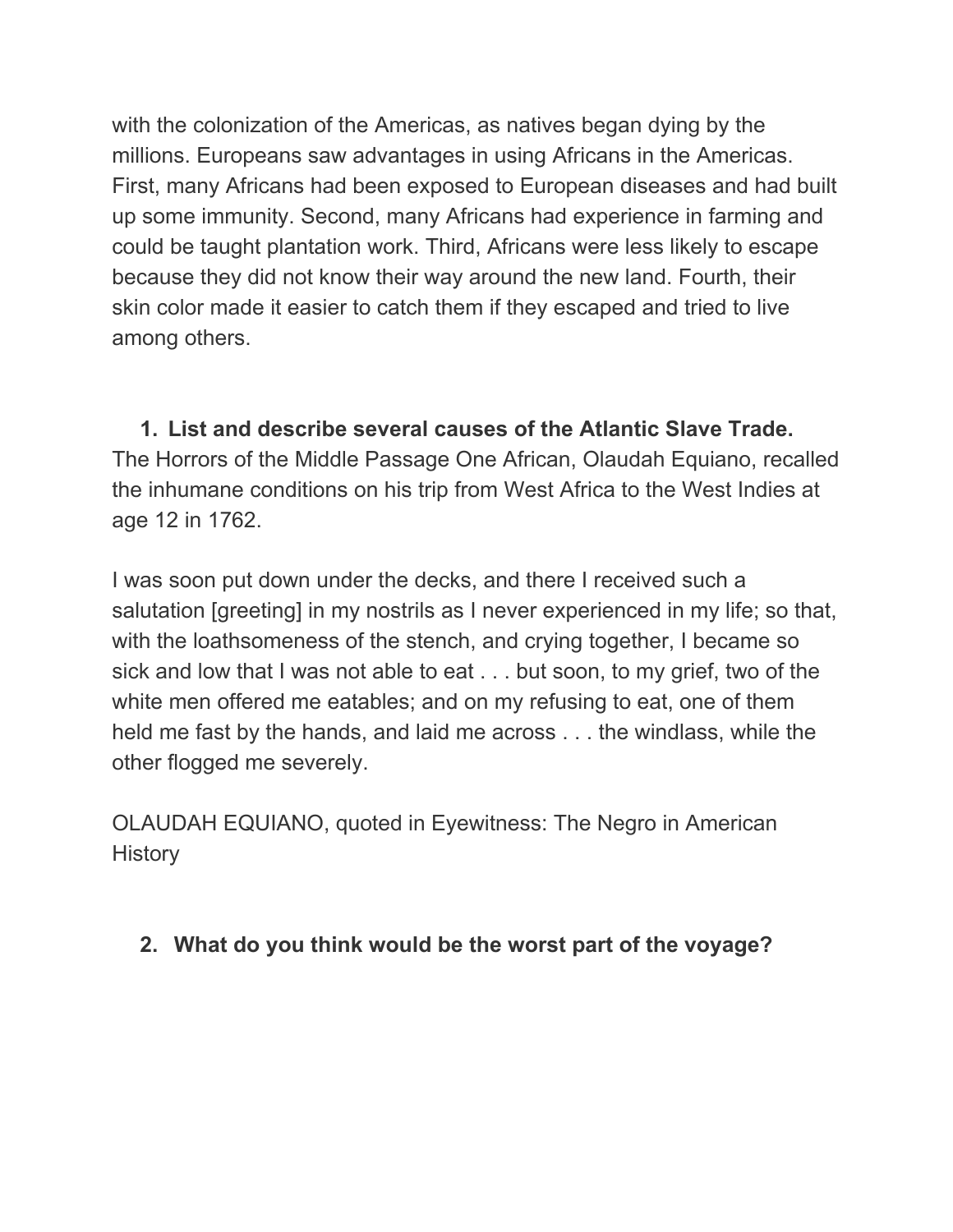**3. Do we have any examples today of the horrible treatment of a certain group of people? Explain.**

**4. Do we have any groups in society who think that they are superior to another group? Explain.**

## **June 24**

Slavery in the Americas Africans who survived their ocean voyage faced a difficult life in the Americas. Forced to work in a strange land, enslaved Africans coped in a variety of ways. Upon arriving in the Americas, captured Africans usually were auctioned off to the highest bidder. After being sold, slaves worked in mines or fields or as domestic servants. Slaves lived a grueling existence. Many lived on little food in small, dreary huts. They worked long days and suffered beatings. In much of the Americas, slavery was a lifelong condition, as well as a hereditary one. To cope with the horrors of slavery, Africans developed a way of life based on their cultural heritage. They kept alive such things as their musical traditions as well as the stories of their ancestors, Slaves also found ways to resist. They made themselves less productive by breaking tools, uprooting plants, and working slowly. Thousands also ran away. Some slaves pushed their resistance to open revolt. As early as 1522, about 20 slaves on Hispaniola attacked and killed several Spanish colonists. Larger revolts occurred throughout Spanish settlements during the 16th century. Occasional uprisings also occurred in Brazil, the West Indies, and North America. In 1739, a group of slaves in South Carolina led an uprising known as the Stono Rebellion. Uprisings continued into the 1800s.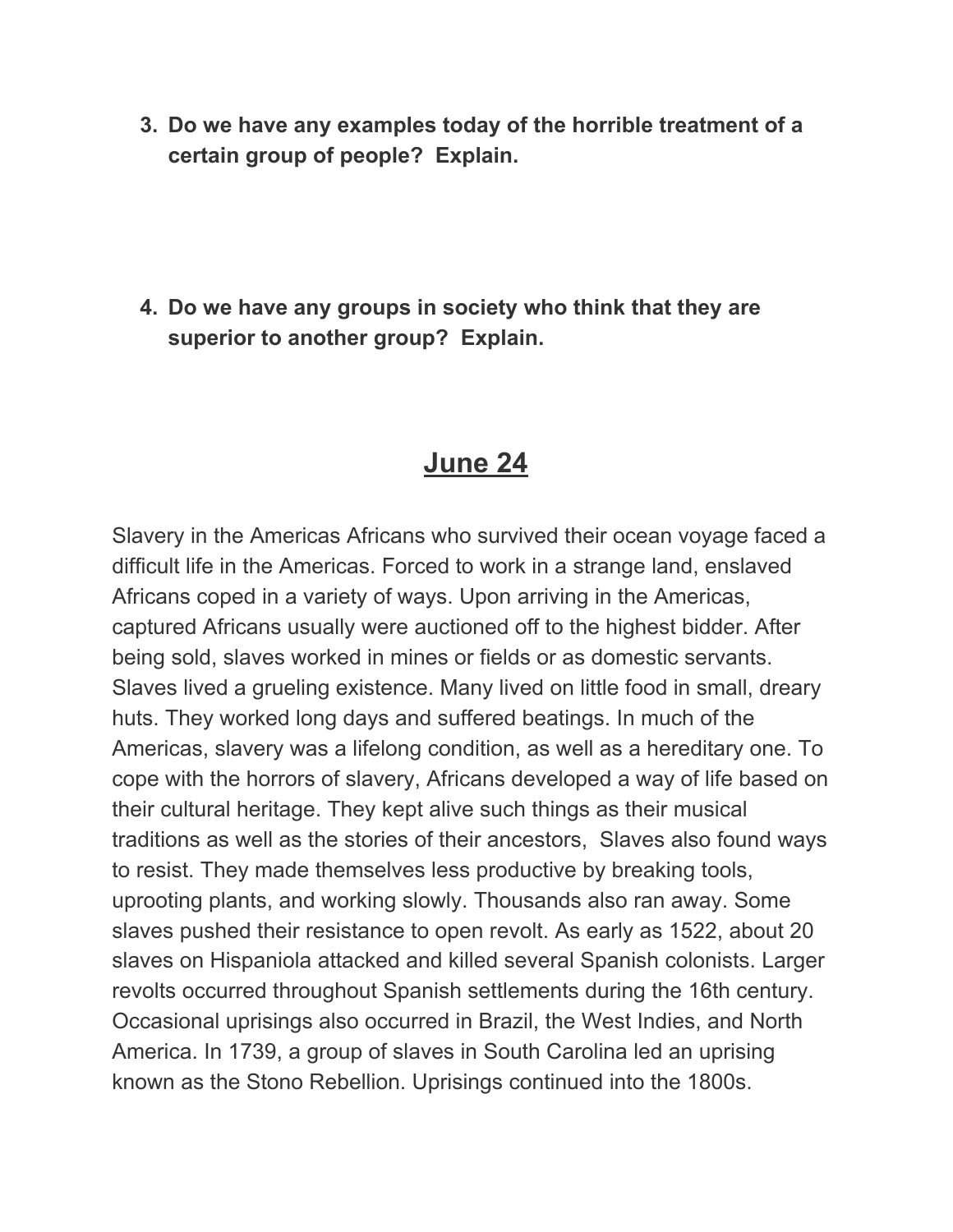**1. Describe the daily life of a slave.**

#### **2. Why do you think it was important for slaves to keep their culture alive?**

## **June 25/26**

## **The Impact of the Atlantic Slave Trade on Africa**

Perhaps the hardest of these areas to address is the impact on Africa, because of the lack of reliable statistical information. Historians' estimates of the effects of the slave trade range widely, from those who see the trade as fundamental to the problems that blighted Africa both then and later, to those who see it as only a marginal factor in Africa's historical development.

Nevertheless, it is possible to make a number of observations. Whatever the African impact of the Atlantic trade, it was at its greatest in West Africa, which supplied the largest number of captives, although at the height of the trade many other parts of Africa were also used as a source for slaves. In addition, the trade had a disproportionate impact on the male population, because male slaves were the most sought after in the Americas; it is thought that roughly two-thirds of the slaves taken to the New World were male, only one-third female.

Powerful Africans who engaged in slave dealing could make a sizeable profit from the trade, especially in view of the relatively high prices that European merchants were prepared to pay for African slaves. By the eighteenth century, slaves had become Africa's main export.

But whether African economies felt a significant benefit is far more doubtful. It seems that the period between the sixteenth and nineteenth centuries was a time of economic stagnation for Africa, which fell further and further behind the economic progress of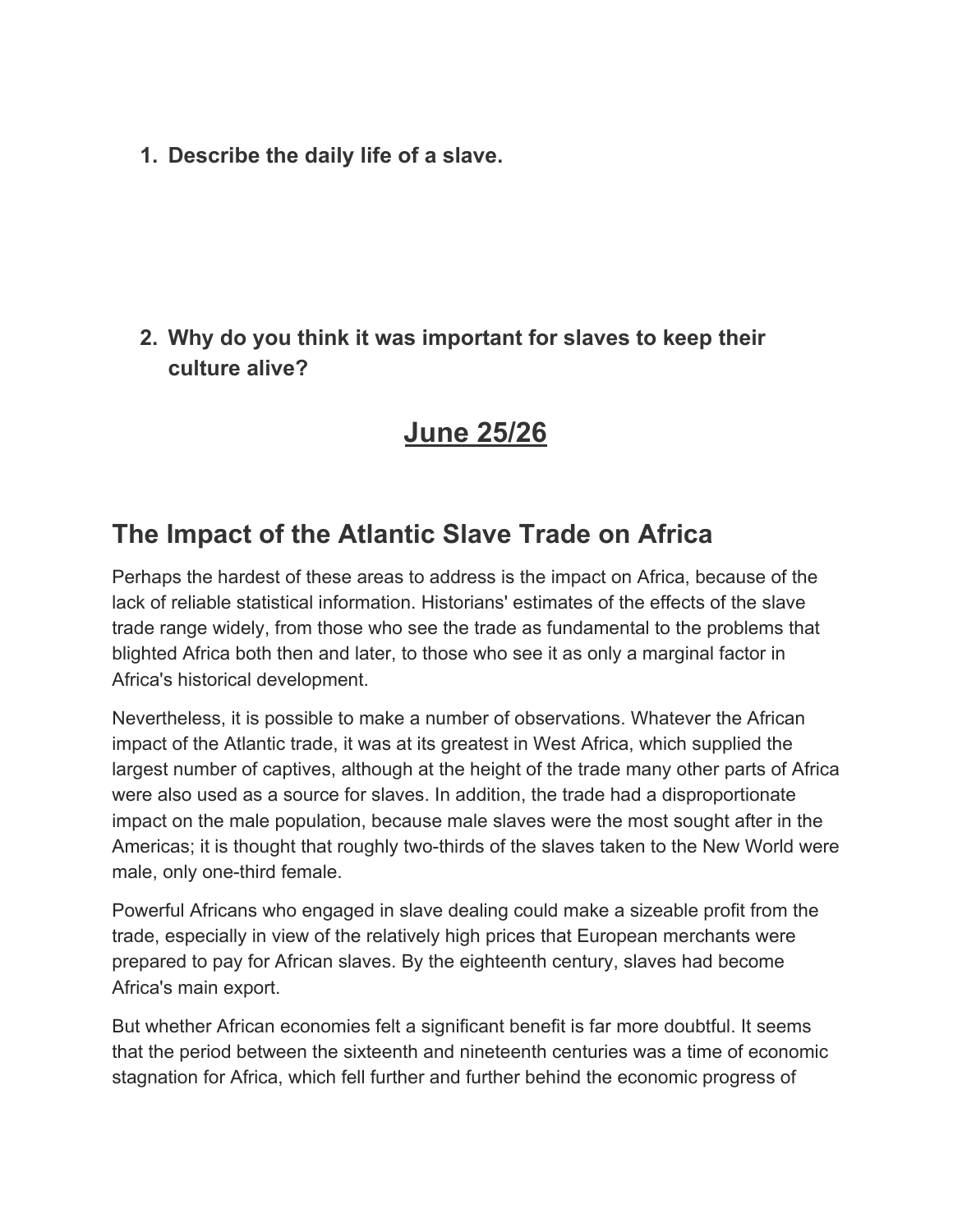Europe as the years passed by. Little wonder, then, that some historians interpret this as a sign that the Atlantic trade was seriously retarding Africa's economic development.

The possible negative consequences of the trade were not only economic. Politically, as African rulers organised the capture of slaves, traditions were created of brutal and arbitrary intervention by the powerful in people's lives. Meanwhile, as rival African rulers competed over the control of slave-capture and trading, wars could result. On both counts, the Atlantic trade badly affected the political landscape of Africa, and set disturbing precedents for the future.

Admittedly, not all the consequences of slavery for Africa can be attributed specifically to the Atlantic slave trade. Before, during, and after the era of the Atlantic trade, African rulers were capturing slaves for their own use, and for sale to the Middle East. According to Manning, between 1500 and 1900, while twelve million captives were sent on the Atlantic slave ships, eight million were kept as slaves within Africa, and six million were sent as slaves to the Middle East and other "Oriental" markets. But the Atlantic trade marked a substantial expansion of the African slave system, and should still be seen as responsible for many of its evils.

#### **1. List five consequences the slave trade had on Africa.**

## **The Impact of the Atlantic Slave Trade on the New World**

Whatever the effect of slavery on Africa, there can be no doubt that black slaves played a crucial part in the economic development of the New World, above all by making up for shortages of labour.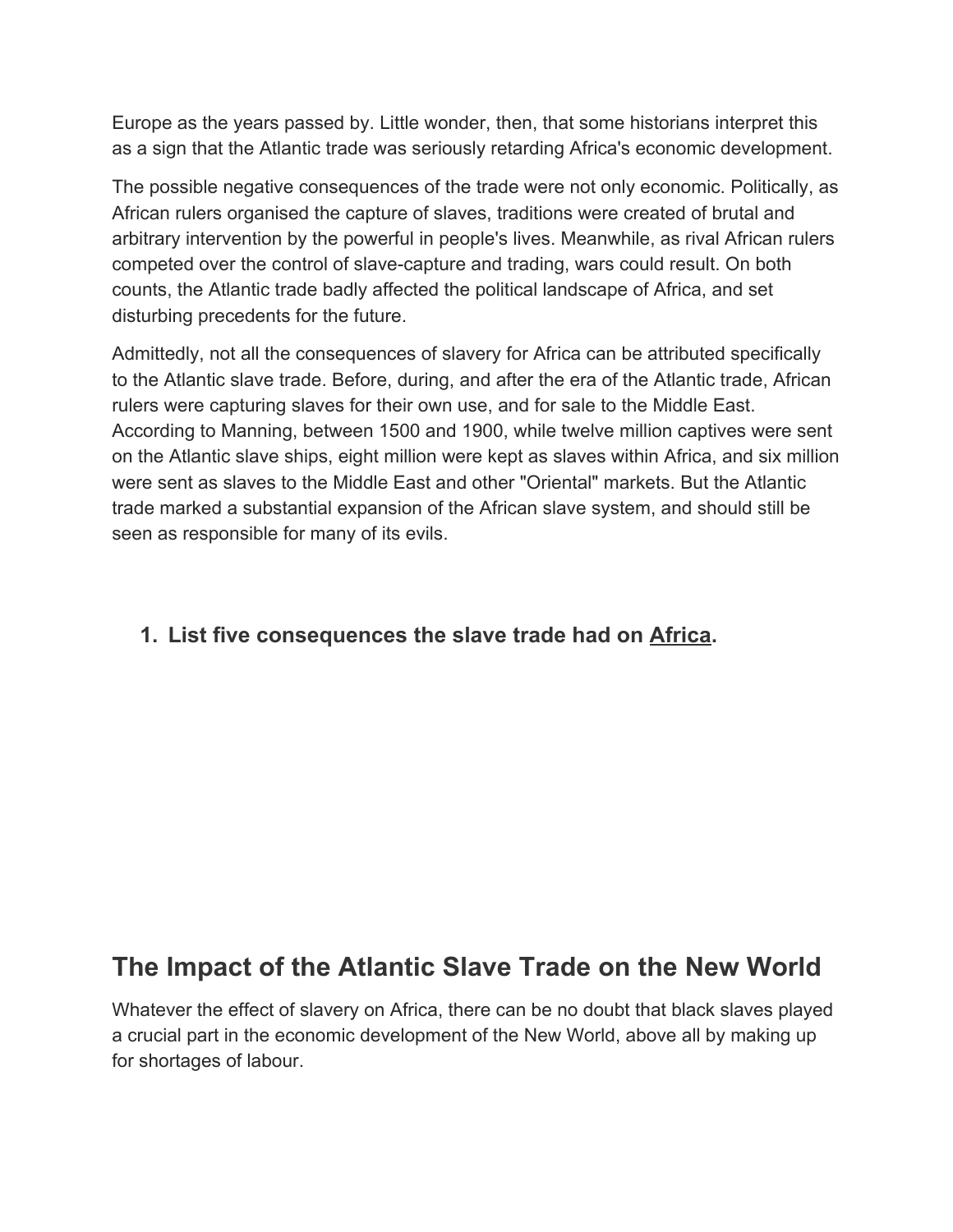The arrival of Europeans in the Americas had brought diseases that devastated local populations, which reduced the potential for securing labour from that source; and often too few Europeans came to the Americas to meet the demand for labour. This was particularly true in Brazil and the Caribbean, where people of African origin became by far the largest section of the population; it was also the case in parts of North America, although here whites outnumbered blacks.

Black slaves were especially important as a labour supply for the "plantation" agriculture that developed in the New World, first in Brazil, and later in the Caribbean and the southern parts of North America. The plantation system had begun in medieval times on Mediterranean islands such as Crete and Cyprus - it was an unusually sophisticated form of agricultural operation for its day, producing sugar for the international market at a time when most Europeans of local subsistence. But from its inception, it used slaves; and when plantations were set up in the Americas, black slaves became the backbone of the workforce.

The long-term economic exploitation of millions of black slaves was to have a profound effect on the New World's history. Most fundamentally, it produced deep social divides between the rich white and poor black communities, the consequences of which still haunt American societies now, many years after emancipation.

The divide was re-enforced by the determination to segregate black and white communities and discourage inter-marriage, and by the reluctance to liberate black people from slavery from one generation to the next. This contrasted with the experiences of African slaves who were sent to the Middle East, where both inter-marriage and slave liberation were more common.

And yet, one very positive factor could also be witnessed in these dire circumstances: the creativity with which, gradually, the black communities of the Americas developed new identities, drawing on a combination of African tradition, encounters with European culture, and experiences in the New World. For all the miseries of the slave years, this would prove to be a great enrichment of cultural life, and would contribute to the global culture of modern times.

#### **2. List five consequences the slave trade had on the New World.**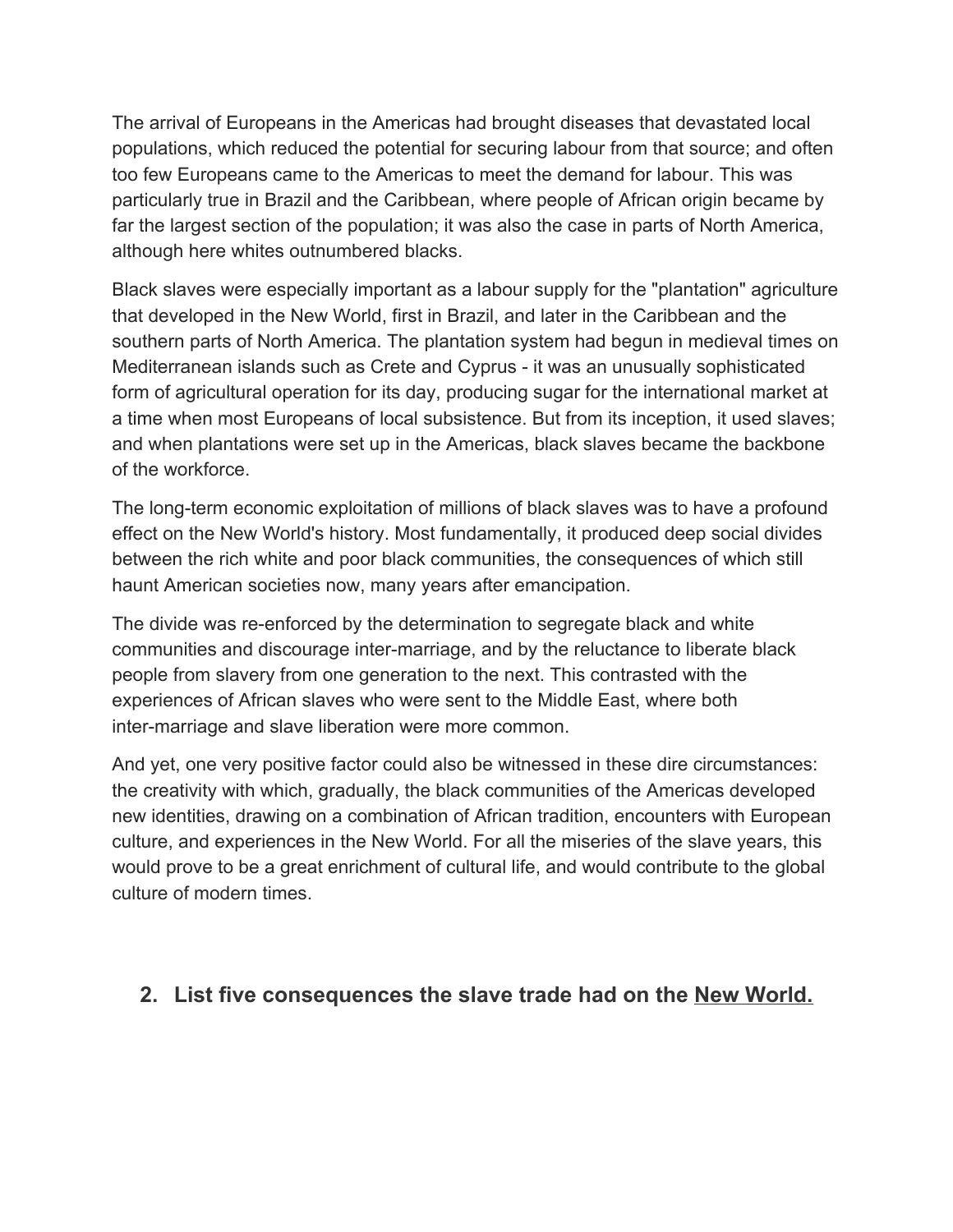## **The Impact of the Atlantic Slave Trade on Europe**

The impact of the slave trade on Europe is another area of historical controversy. Some historians of the slave trade are keen to stress the ways in which the trade had significant economic effects in the home countries. However, historians of European industrialisation have often given little attention to the contribution of the slave trade, although there are exceptions. Readers are left asking themselves: is there any way of reconciling such approaches?

At the centre of the debate is the economic transformation of Britain. During the eighteenth century, Britain became the first country in the world to "industrialise", in terms of an unprecedented economic shift towards manufactures and commerce, and the progress of technology. These were also years of large British involvement in the slave trade. So were these two trends related?

Undoubtedly the slave trade affected the British economy in a number of ways. The British cotton mills, which became the emblem of the "Industrial Revolution", depended on cheap slaved-produced cotton from the New World; cotton would have been more costly to obtain elsewhere. British consumers also benefited from other cheap and plentiful slaved-produced goods such as sugar. The profits gained from the slave trade gave the British economy an extra source of capital. Both the Americas and Africa, whose economies depended on slavery, became useful additional export markets for British manufactures. Certain British individuals, businesses, and ports prospered on the basis of the slave trade.